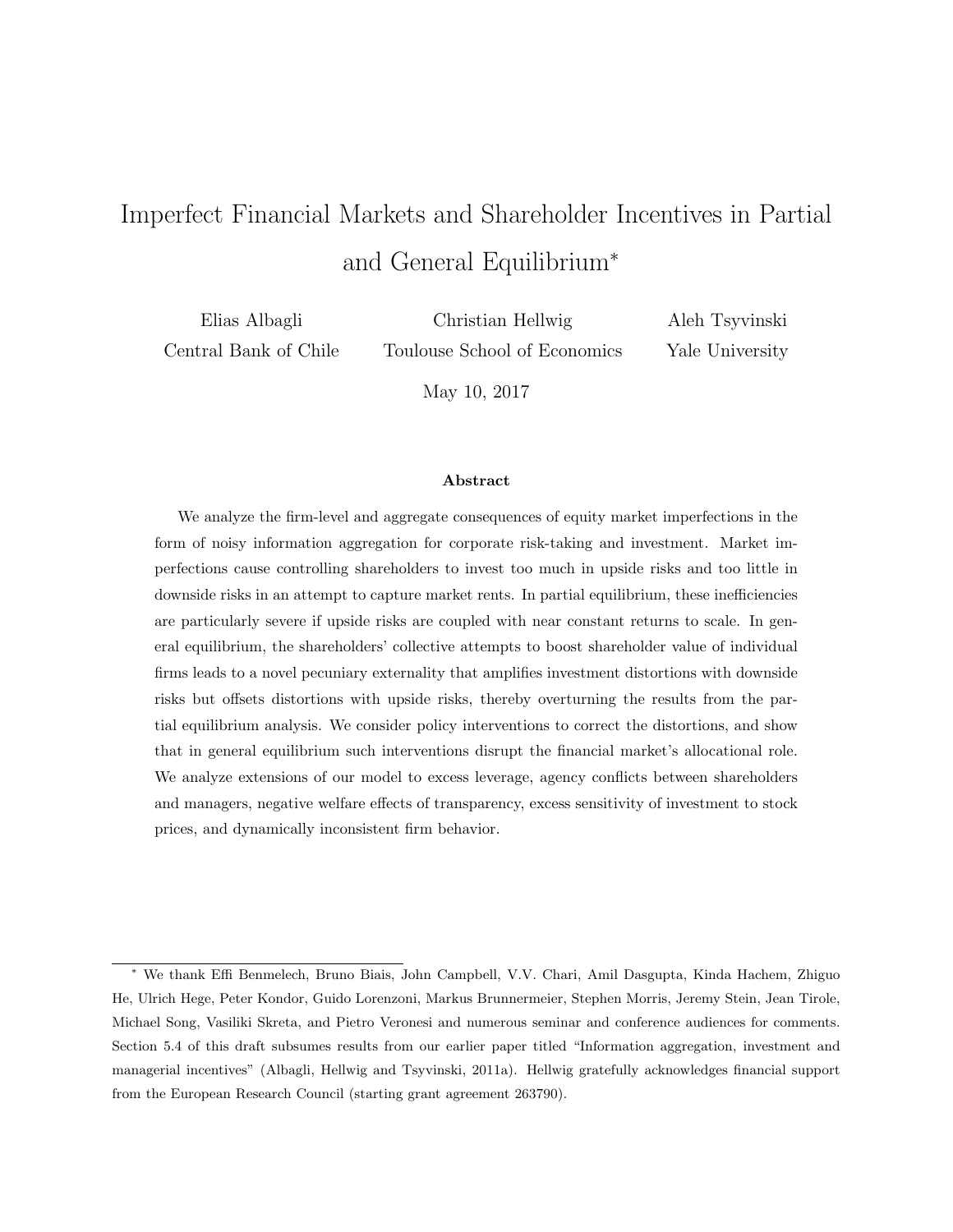# 1 Introduction

Over the last 30 years, shareholder value maximization has been the guiding principle for decisionmaking in shareholder-owned companies. In a context of efficient financial markets, share prices fully internalize the value of a firm's activities. In the absence of externalities or market power, maximizing shareholder value thus results in rational, time-consistent planning by firms and socially efficient risk-taking and investment without any need for monitoring or regulation. In the aggregate, efficient markets then channel financial resources to their most productive uses with no need to interfere with market allocations. A strong case for laissez-faire emerges, as policy interventions are at best inconsequential, and at worst harmful to economic activity.

In practice, financial markets and firms are not quite as rational and efficient as their model counterparts. Arbitrage is a risky and costly activity. Equity prices and returns feature anomalies that seem difficult to reconcile with fundamental values. Firm decisions are often dictated more by internal and external conflicts of interest or short-term biases than by the adherence to a timeconsistent optimal plan. And imperfections in financial markets and seemingly irrational investment behavior can have important aggregate consequences.

In this paper, we analyze the consequences of financial market imperfections for corporate risktaking and investment. We argue that equity market imperfections cause shareholders to distort investment decisions in an attempt to capture market rents. Their rational response to market imperfections results in firm-level and aggregate outcomes that are socially inefficient and that contradict the view of the firm as a rational, time-consistent planner. We show that even small market imperfections can have severe consequence for investment and aggregate welfare. Our results suggest a new rationale for regulating financial risk-taking by firms that applies even without the standard justification of externalities or market power.

In sections 2 and 3, we develop a partial equilibrium model of a single firm whose incumbent shareholders make an investment decision prior to selling a fraction of their shares in a financial market populated by informed and noise traders. The share price then emerges as a noisy signal aggregating dispersed investor information about the firm's value.

In our model, the market-clearing share price must partially absorb shocks to demand and supply of securities, since informed traders are not willing or able to perfectly arbitrage perceived gaps between prices and expected fundamental values. This amplifies price fluctuations relative to the information about dividends that is aggregated through the market. The share price is therefore not just a noisy but also a biased estimate of the firm's dividends.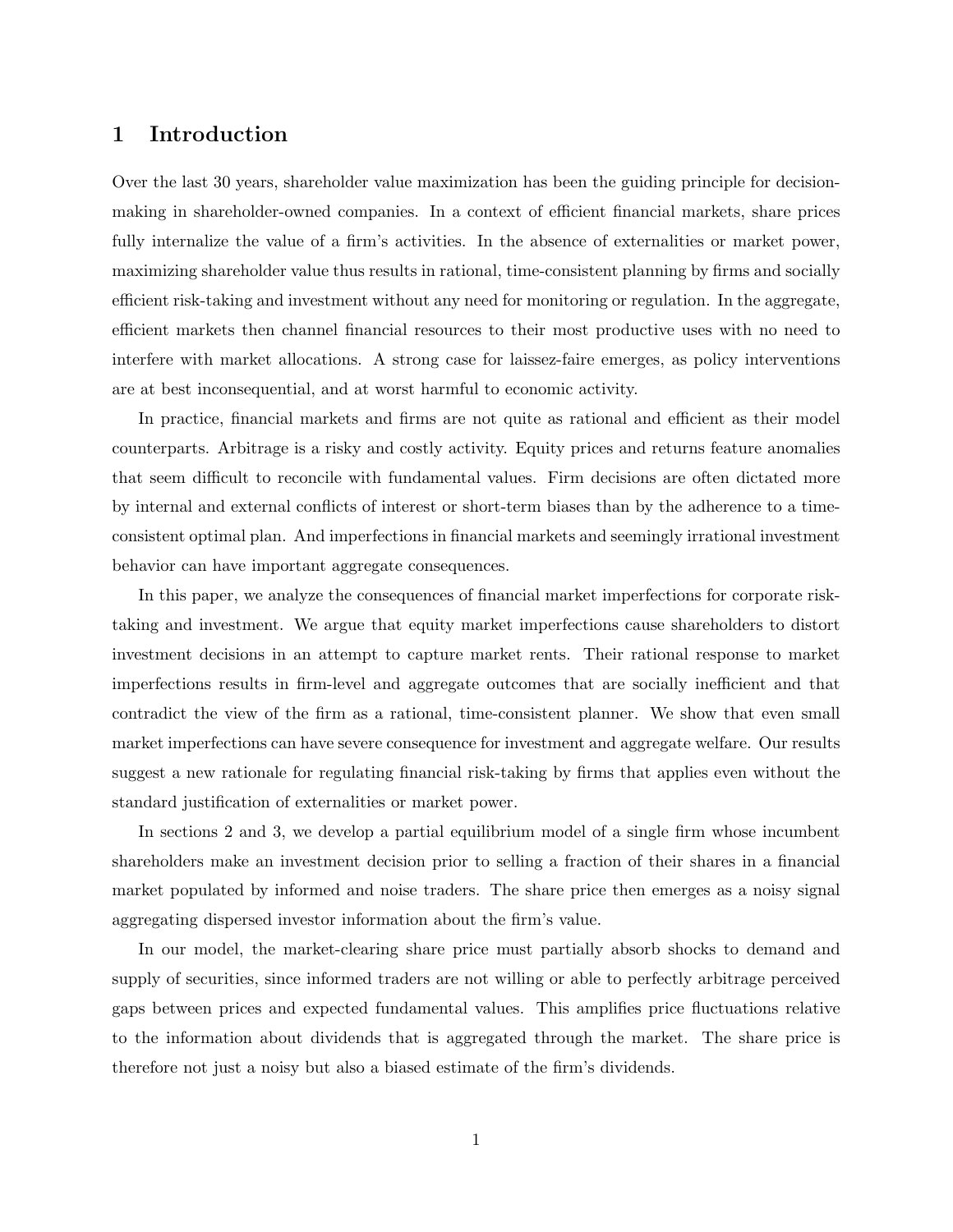This bias has two important properties: (i) it inherits any asymmetries in underlying cash flow risks, and (ii) it scales with the firm's initial investment decision. Together these two properties result in an endogenous rent-seeking motive for shareholders that distorts investment decisions.

Property (i) implies that expected share prices are generally not an unbiased estimate of expected dividends: if cash flow risks are concentrated on the upside, the excess price fluctuations are primarily on the upside and lead to an upwards bias in average share prices relative to expected dividends. If instead the cash flow risk is concentrated on the downside, the downside price fluctuations dominate, resulting in a downwards bias of expected share prices. This wedge between the expected market value and the expected dividend value of a firm's equity is a transfer from final to initial shareholders (or vice versa), in other terms, a rent accruing to incumbent shareholders.

Property (ii) then implies that incumbent shareholders can influence the magnitude of this rent through their investment decision. As our main result in this section, we show that rent-seeking incentives and investment distortions depend on two characteristics: risk asymmetries and returns to scale of investments. Firms with upside risks over-invest, while firms with downside risk underinvest. The returns to scale determine how flexibly a firm can adjust its investment to the gap between expected fundamentals and market returns. With near constant returns, the surplus from investing is small, but the scope for rent-seeking is particularly large. If near constant returns are coupled with upside risk, even small market frictions can induce incumbent shareholders to take excessively large risks purely to capture rents from selling their shares, while the firm in fact generates negative expected surplus. With downside risks, there can be severe under-investment, but surplus always remains positive.

These investment distortions offer a new rationale for corrective policy interventions. We characterize how regulatory oversight, transaction taxes or direct market interventions can restore efficiency either by directly controlling firm decisions or indirectly by altering the incumbent shareholder's perception of upside risk. The optimal intervention policy has the property of leaning against return asymmetries as a counterweight to the market imperfections.

In section 4, we embed the single-firm, partial equilibrium model in an aggregate model with a continuum of heterogeneous firms, each subject to idiosyncratic investment risk. The general equilibrium formulation achieves several objectives.

First, we provide a micro-foundation for expected or aggregate dividends as our main welfare criterion. The model adds an intertemporal substitution margin for representative incumbent and final shareholders which as we show aligns their aggregate valuations while still allowing for firmlevel mispricing. Any increase in aggregate dividends is then passed onto incumbent shareholders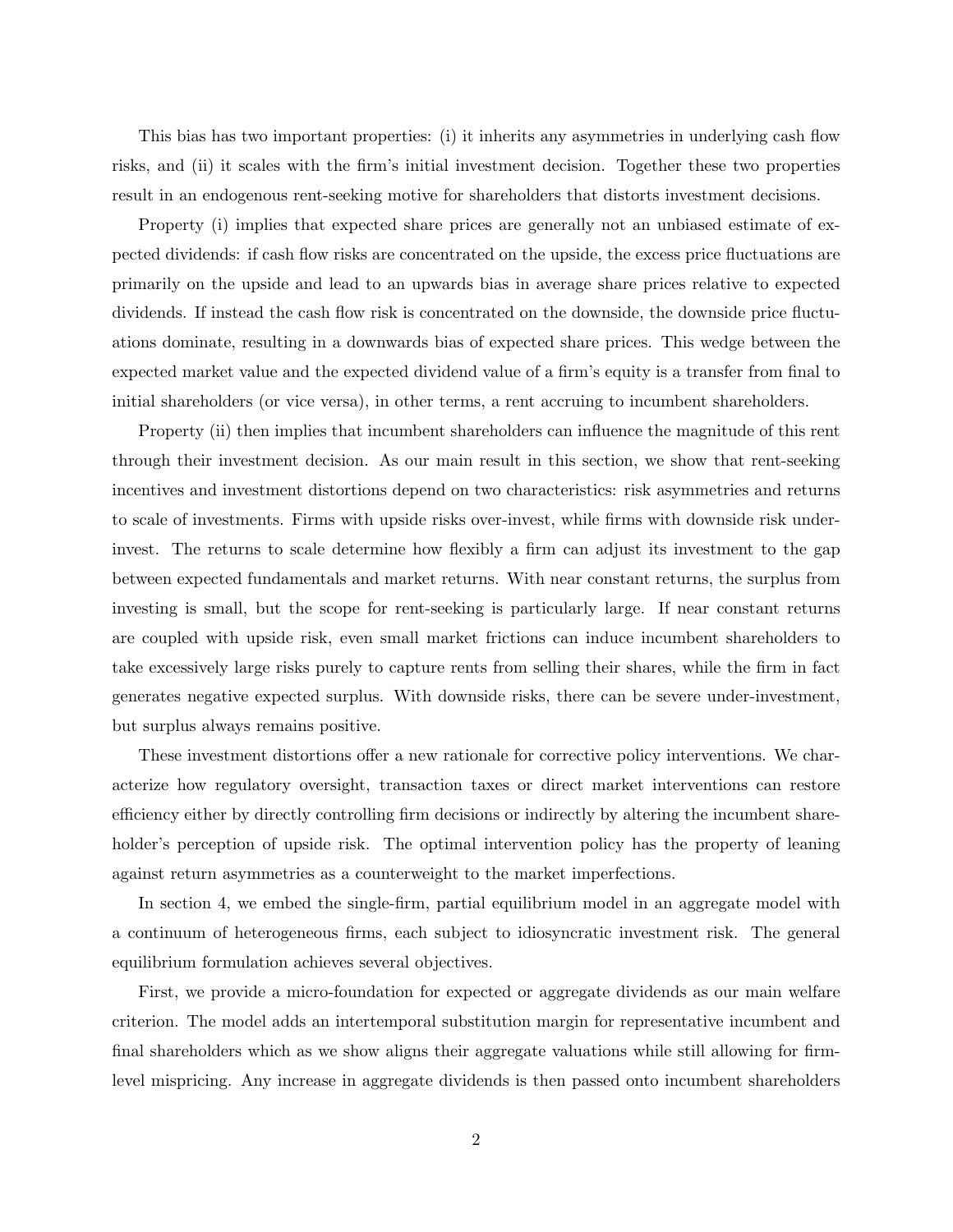through the aggregate value of equity shares.

Second, as our main result in this section, we show that equity market imperfections lead to a new pecuniary externality which amplifies investment distortions in the case of downside risk, but mitigates them in the case of upside risk. The conclusions drawn from our general equilibrium model are thus the exact opposite of the partial equilibrium results.

The interaction between aggregate share prices and firm-level investment operates through two channels. First, when individual equity prices are subject to market frictions but the aggregate value of equity is determined from shareholders' intertemporal marginal rates of substitution, shareholders in any given firm do not internalize that by collectively distorting investment to boost their own share prices, they end up with lower aggregate dividends, lower aggregate market values of equity shares and lower welfare. Second, the market imperfection drives a wedge between the shareholders' aggregate intertemporal marginal rate of substitution, and the rate of return at which shareholders in an individual firm discount future dividends, which in turn influences the weight incumbent shareholders assign to maximizing future dividends vs. inflating current share prices. With downside risk, this wedge reinforces the shareholders' desire to inflate share prices, which amplifies under-investment and welfare losses. With upside risk, it instead reduces the shareholders' desire to inflate market prices, which limits overinvestment and partially restores efficiency. This explains the striking contrast between partial and general equilibrium results.<sup>1</sup>

Third, we show how policy interventions generate a tradeoff between the role of equity markets for firm-level incentives and intertemporal trade: policies that improve investment incentives perturb or disrupt the allocational role of stock markets. This tradeoff is particularly severe in the case of downside risk and near constant returns to scale, where any policy intervention that improves investment incentives either causes equity markets to completely shut down, or leads to significant intertemporal distortions and excess demand for shares caused by implicit subsidies to final shareholders. In the case of upside risk, regulatory interventions curb over-investment without disrupting intertemporal trade through equity markets.

In section 5, we discuss several extensions of our baseline model to illustrate how equity market imperfections influence shareholder incentives. Two recurring themes emerge. First, policies that are beneficial for shareholders and society when markets are efficient now risk being mis-used

<sup>1</sup>We think of the contrast between partial and general equilibrium results as follows: The partial equilibrium results suggest that in a given cross-section of firms with heterogeneous risk characteristics and investment returns, firms that are characterized by upside risk are most likely to engage in rent-seeking behavior. The general equilibrium results suggest that aggregate investment distortions are likely to be most severe in times when most firms are exposed to significant downside risks.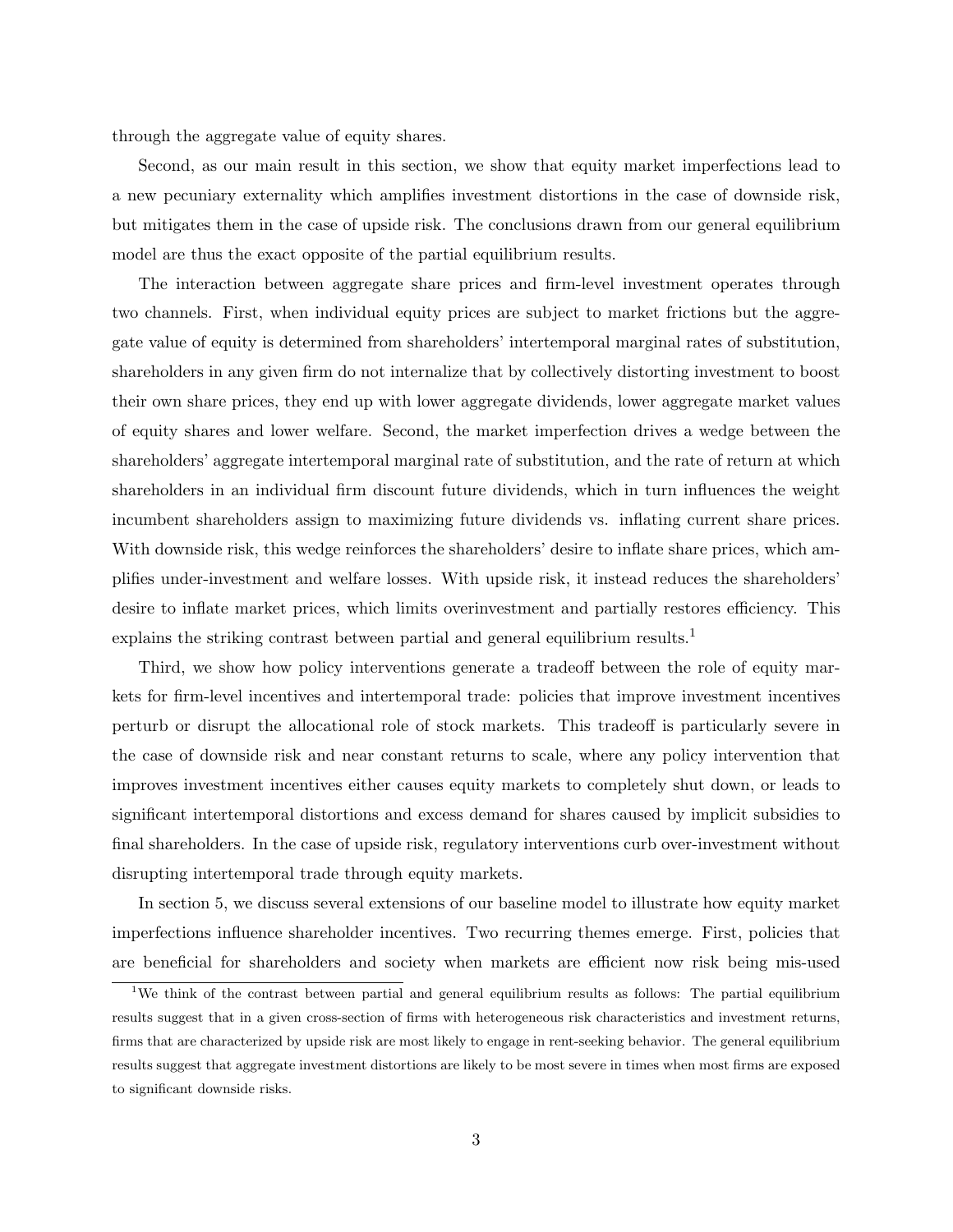for rent-seeking by shareholders, and may thus be socially harmful, though still advantageous to incumbent shareholders. Second, rent-seeking incentives by incumbent shareholders lead to conflicts of interest between successive or concurrent shareholder generations and result in departures from the view of shareholder value maximization as an optimal, time-consistent plan.

First, we add external borrowing with *costly state verification* (Townsend, 1979; Gale and Hellwig, 1985) to our model of investment. We show that incumbent shareholders seek to take on excessive leverage, as this tilts the distribution of equity returns towards the upside, inflating the market value of equity shares, and at the same time allows them to scale up the investment to increase shareholder rents. If informational frictions are sufficiently important, shareholders may even borrow to invest in projects with negative expected returns, just to gain from the distortion in equity prices. Equity market imperfections thus dilute the discipline imposed by credit spreads.

Next, we argue that our analysis is robust to the inclusion of agency conflicts between shareholders and managers. Rent-seeking by incumbent shareholders is caused by market imperfections and hence not affected by agency conflicts inside the firm. Shareholder discretion to design CEO incentives instead facilitates rent-seeking, and contracts such as stock options that serve to provide optimal risk-taking incentives in efficient markets now serve to extract shareholder rents. Restrictions on executive compensation contracts then offer an additional margin for welfare-improving policy interventions. In some cases, agency costs may even have social value if they reduce the shareholders' ability to extract rents.

Third, we show that public information about the firms' investment returns may be socially harmful, when rent-seeking motives are sufficiently severe. While better public information is always desirable in efficient markets, here it enables the incumbent shareholders to fine-tune their rent-seeking activities. This result mirrors Morris and Shin's (2002) finding on the social value of public information in beauty contest games, but is based on a different model in which inefficiency results from rent-seeking incentives that are based on financial market imperfections.

Fourth, we show that information feedback from stock prices to investment decisions leads to excess sensitivity of investment to share prices and a negative co-movement of investment with future returns. Information feedback causes shareholders to cater to market expectations of returns. Depending on the realization of fundamentals and liquidity shocks, markets can be overly optimistic or pessimistic about the firm's return prospects, resulting in excessive investment when share prices are high, and foregone opportunities when share prices are low. Polk and Sapienza (2009) offer direct empirical support for these model predictions.

Fifth, we allow for sequential decisions by successive shareholder generations and show that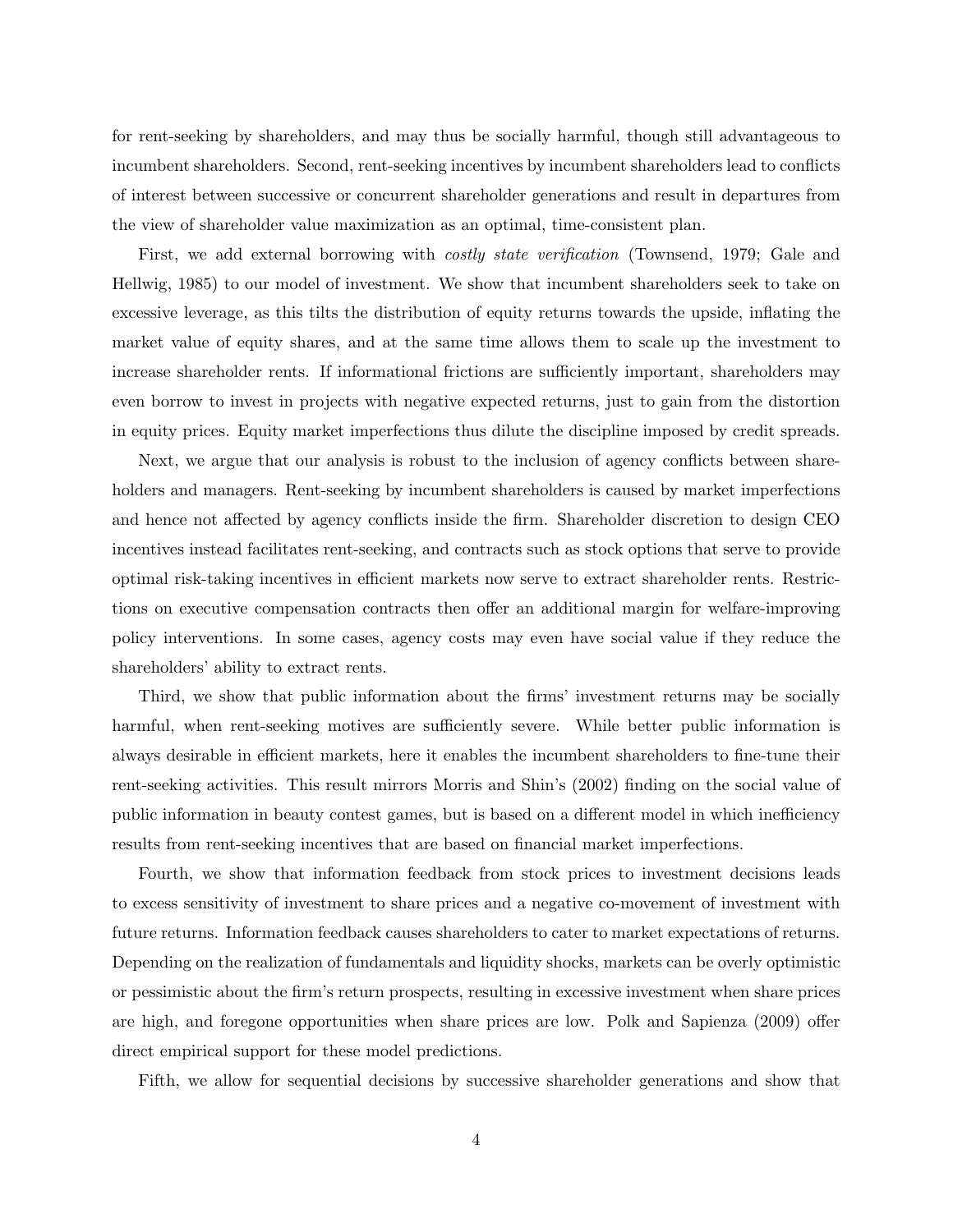market imperfections and shareholder rent-seeking lead to dynamically inconsistent, Pareto-inferior firm decisions. When interpreting the firm as a unitary decision-maker, its behavior can no longer be rationalized as the outcome of a time-consistent optimal plan, but instead display clear symptoms of bounded rationality: if our static investment model has similarities to a consumer problem with limited self-control (e.g. Gul and Pesendorfer, 2001), our dynamic model shows how rent-seeking by incumbent shareholders leads to endogenous preference reversals, time-inconsistency, and lack of commitment in firm behavior (e.g. Gul and Pesendorfer, 2005). Our model thus offers a foundation - based on financial market imperfections rather than psychological factors - of behavioral biases in corporate decision-making. Similar conflicts of interest arise between concurrent shareholders with different investment horizons and differential access to information.

Related Literature. Our paper builds on ideas from several distinct fields. To our knowledge, they have not been brought together within a single unified framework.

The stylized facts (see second paragraph) that motivate our analysis are well documented: Pontiff (1996), D'Avolio (2002) and Wurgler and Zhuravskaya (2002) among others provide evidence on the costs and risks of arbitrage. Schwert (2003) and Nagel (2013) survey asset pricing anomalies such as cross-sectional predictability (such as size or value premium) or time-series predictability (i.e. momentum, reversals, announcement effects), including evidence linking returns to skewness, belief dispersion and investor sentiment. Tirole (2006) surveys the corporate finance literature that documents and analyzes conflicts of interest associated with delegation of decisions to managers. Becht, Bolton and Roell (2003) survey the corporate governance literature that emphasizes collective action problems and conflicts of interest among heterogeneous groups of shareholders with diverging objectives. Baker and Wurgler (2013) discuss the behavioral literature which analyzes how firm decisions may be influenced by investors' or managers' psychological biases. Finally, the 2007-2009 great recession offers ample prima facie evidence on the link between financial booms and busts, corporate risk-taking and investment, and aggregate activity and welfare.

Our model of the financial market builds on models of noisy information aggregation (Grossman and Stiglitz, 1980, Hellwig, 1980, Diamond and Verrecchia, 1981), or more specifically the formulation in Albagli, Hellwig and Tsyvinski (2011b) which characterizes returns for arbitrary securities in a non-linear noisy rational expectations equilibrium model and argues that such a model can account for cross-sectional asset pricing puzzles.<sup>2</sup> We depart from Albagli, Hellwig and Tsyvinski

<sup>&</sup>lt;sup>2</sup>The noisy information aggregation model, in particular our formulation in Albagli, Hellwig and Tsyvinski (2011b), is similar to common value auctions following Milgrom (1981). Our discussion of market value versus dividends mirrors the comparison between efficiency and revenue maximization in auction theory. However, auction theory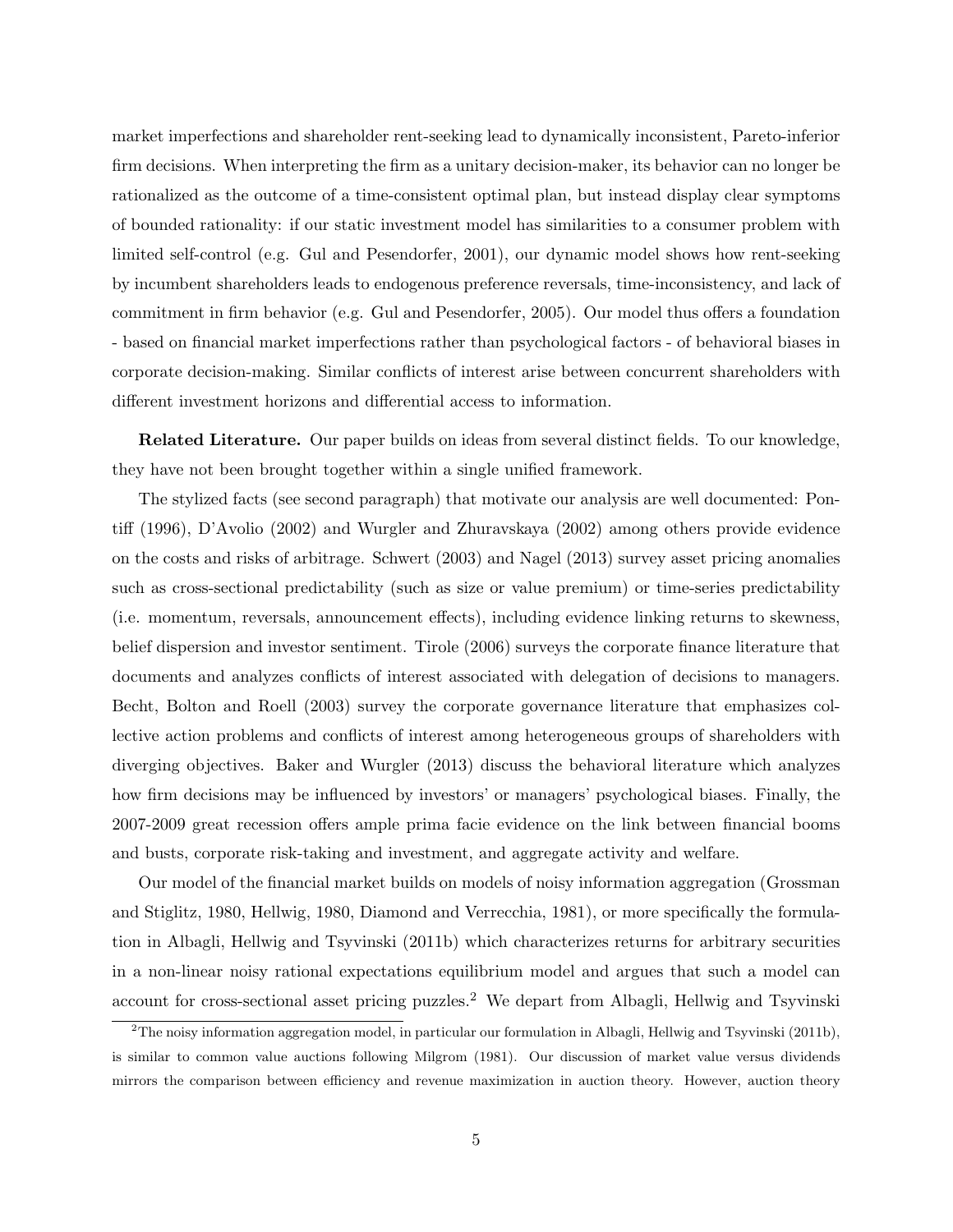(2011b) in two important aspects. First, we endogenize security cash flows as the outcome of firm decisions. Second, we embed the firms in a general equilibrium environment. Endogenizing investment and cash flows is challenging even in partial equilibrium because of the interaction between how information aggregation affects investment incentives, and how investment in turn feeds into asset prices, payoffs and information aggregation. These challenges are compounded by the general equilibrium feedback from aggregate share prices to firm level incentives.

More generally, the market micro structure literature explores the effects of frictions in price formation for given security payoffs (see, e.g. Biais, Glosten and Spatt, 2005). We propose a parsimonious model to analyze how such micro structure frictions influence not just asset prices but also firm behavior and aggregate outcomes. Existing models often rely on functional form or distributional assumptions that limit the scope for analyzing such feedbacks.

Our treatment of general equilibrium effects relates to the growing literature on pecuniary externalities. In our model, a pecuniary externality results from market imperfections, when individual and aggregate share prices directly enter incumbent shareholder preferences. This is different from the pecuniary externalities commonly identified in the literature on financial constraints, where share prices indirectly affect investment incentives by relaxing or tightening collateral constraints (Lorenzoni 2008) or incentive constraints (Farhi, Golosov, Tsyvinski 2009).<sup>3</sup> With downside risk, our pecuniary externality has the potential to generate significantly larger aggregate distortions because (i) it affects all firms, rather than a subset of financially constrained firms, and (ii) rather than being the primary source of inefficiency, it amplifies distortions caused by market imperfections. The interaction of trading frictions with pecuniary externalities also appears in Asriyan (2016), but in a context where frictions in debt markets amplify balance sheet effects.

Holmstrom and Tirole (1993) emphasize the social value of tying managerial incentives to market prices to resolve agency conflicts, under the background hypothesis that financial markets are efficient. Our analysis instead suggests that market-based incentives may do more harm than good when there are market imperfections. This is similar to Bolton, Scheinkman, and Xiong (2006), who argue that shareholders may want to distort investments in order to boost short-term share prices that contain a speculative component due to heterogeneous priors. By modeling market imperfections and shareholder rent-seeking parsimoniously through noisy information aggregation, we can fully develop the positive and normative implications of this premise.<sup>4</sup>

takes securities as given to focus on market design, while we take the market as given and endogenize asset returns.  $3$ See also Greenwald and Stiglitz (1986), Geanakoplos and Polemarchakis (1986), and Dávila and Korinek (forthcoming), among many other papers.

<sup>&</sup>lt;sup>4</sup>In Stein (1988, 1989) and Benmelech, Kandel and Veronesi (2010), market-based incentives exacerbate agency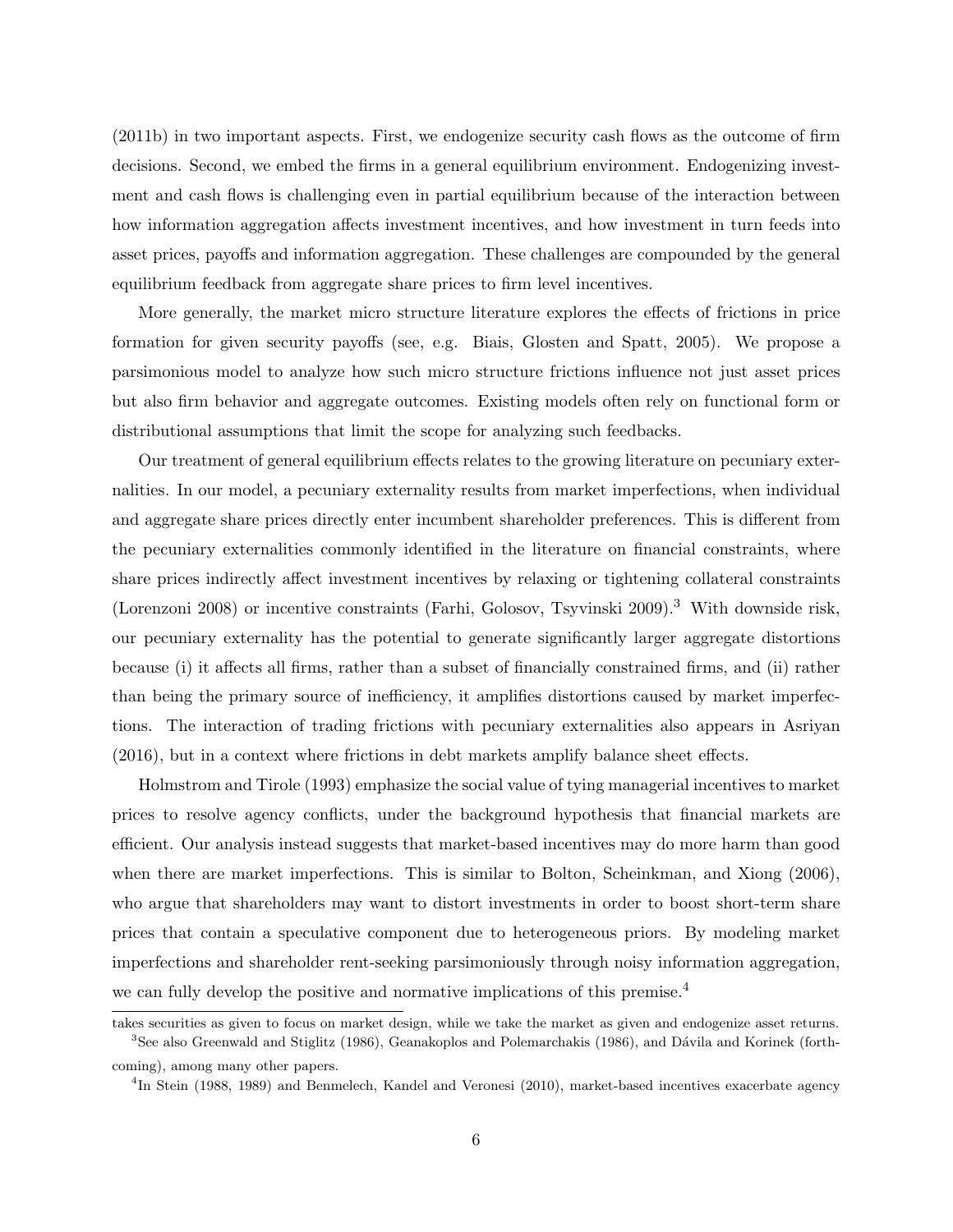Our model of shareholder incentives is related to market-timing or catering theories which discuss how firm behavior responds to market anomalies (Stein, 1996; Baker and Wurgler, 2013). However there are some important distinctions. First, whereas existing catering theories analyze firm incentives and behavior when faced with some exogenously given form of "market irrationality", we offer a parsimonious microfoundation for such behavior by endogenizing - via noisy information aggregation - the origins of departures from market efficiency. These micro-foundations impose structure on the relation between equity prices and firm behavior that can emerge and therefore enrich the testable implications of our model. Second, by embedding firm-level distortions in a general equilibrium model, we can analyze to what extent catering or rent-seeking incentives have harmful aggregate effects, and how they can be regulated through policy interventions. Third, throughout most of our analysis, investment decisions are taken prior to equity trading, and therefore incumbent shareholders cater to expected, not realized market outcomes. Catering to current market sentiment arises only in section 5.4, where we allow for information feedback from equity prices to investment.

Finally, the behavioral corporate finance literature argues that firm decisions may be influenced by investors' or managers' psychological biases (Baker and Wurgler, 2013). Our model reinterprets such behavior as the rational response by controlling shareholders to underlying market imperfections. In particular, we highlight the link between catering incentives and corporate short-termism or lack of time consistency (see Derrien et al. 2013 for direct evidence on this link).

# 2 Baseline model: partial equilibrium

Our model has three stages. In the first stage, incumbent shareholders in a firm decide on an observable investment decision  $k \geq 0$ . In the second stage, they sell a fraction  $\alpha \in (0,1]$  of the shares to outside investors. At the final stage, the firm's cash flow  $\Pi(\theta, k) \equiv R(\theta) k - C(k)$  is a function of the investment k and a stochastic fundamental  $\theta \in \mathbb{R}$ , and paid to the final shareholders. The fundamental  $\theta$  is distributed according to  $\theta \sim \mathcal{N}(0, \lambda^{-1})$ . The return  $R(\cdot)$  on the investment is a positive, increasing function of the firm's fundamental,  $C(k) = k^{1+\chi}/(1+\chi)$  denotes the cost of investment, and  $\chi$  the firm's returns to scale.

Throughout the paper, we equate efficiency and welfare to the maximization of expected dividends  $\mathbb{E}(\Pi(\theta,k))$ , and ask whether market prices align shareholder incentives with this measure

conflicts between shareholders and managers, when the latter can manipulate the information contained in stock prices but not systematically fool shareholders. Our analysis instead emphasizes the role of shareholder incentives rather than agency conflicts and information manipulation.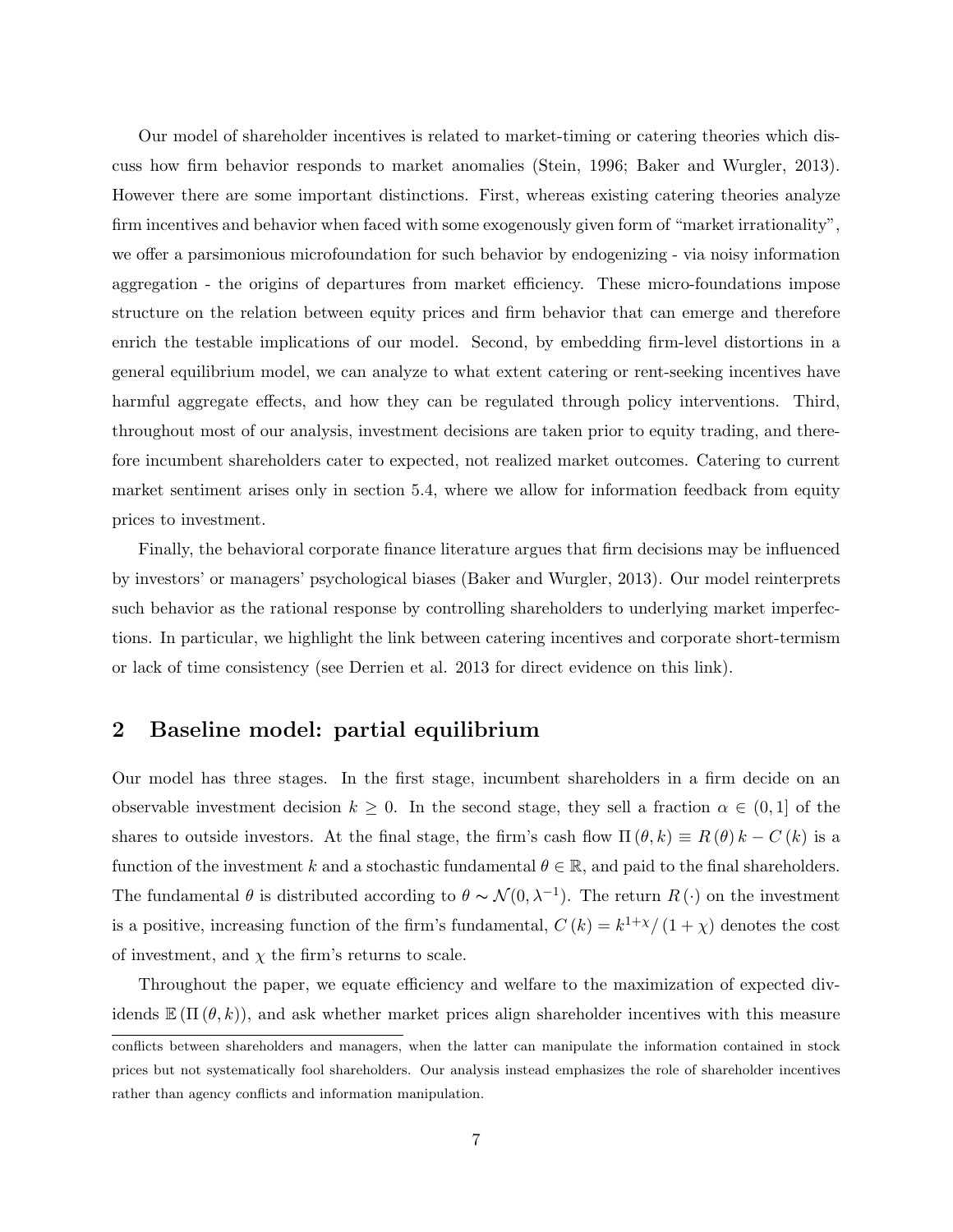of aggregate welfare. The ex ante efficient investment  $k^*$  maximizes  $\mathbb{E}(\Pi(\theta, k))$ . Our general equilibrium model in section 4 provides microfoundations for this welfare criterion in an economy with a continuum of heterogeneous firms and representative sets of incumbent and final shareholders.

#### 2.1 Stage 2: Description of the Market Environment.

There are two types of outside investors: a unit measure of risk-neutral informed traders, who are indexed by i, and noise traders.

Informed traders observe a private signal  $x_i \sim \mathcal{N}(\theta, \beta^{-1})$ , which is i.i.d. across traders (conditional on  $\theta$ ). After observing  $x_i$ , an informed trader submits a price-contingent demand schedule  $d_i(\cdot) : \mathbb{R} \to [0, \alpha]$ , to maximize expected wealth  $w_i = d_i \cdot (\Pi(\theta, k) - P)$ . That is, informed traders cannot short-sell, and can buy at most  $\alpha$  units of the shares. An informed trader's strategy is then a function  $d(x_i, P) \in [0, \alpha]$  of the private signal and the price.

Noise traders place an order to purchase a random quantity  $\alpha \Phi(u)$  of shares, where  $u \sim$  $\mathcal{N}(0,\delta^{-1})$  is independent of  $\theta$ , and  $\delta^{-1}$  is a measure of demand noise.

The aggregate demand for shares is  $D(\theta, P) = \int d(x, P) d\Phi(\sqrt{\beta}(x-\theta)) + \alpha \Phi(u)$ , where  $\Phi(\sqrt{\beta}(x-\theta))$ θ)) represents the cross-sectional distribution of private signals  $x_i$  conditional on  $\theta$ , and  $\Phi(\cdot)$  denotes the cdf of a standard normal distribution. The orders submitted by informed and noise traders are executed at a market-clearing price P such that  $D(\theta, P) = \alpha$ .

Let  $H(\cdot|x, P)$  denote the traders' posterior cdf of  $\theta$ , conditional on observing a private signal x, and a market-clearing price P. A noisy Rational Expectations Equilibrium at stage 2 consists of a demand function  $d(x, P)$ , a price function  $P(\theta, u; k)$ , and posterior beliefs  $H(\cdot|x, P)$ , such that  $d(x, P)$  is optimal given the shareholder's beliefs  $H(\cdot|x, P); P(\theta, u; k)$  clears the market for all  $(\theta, u)$  and k; and H  $(\cdot|x, P)$  satisfies Bayes' Rule whenever applicable.

#### 2.2 Stage 2: Equilibrium Characterization.

For a given k, our first result characterizes the equilibrium share price in the unique noisy Rational Expectations Equilibrium, in which demand schedules are non-increasing in P. Monotonicity restrictions arise naturally if trading takes place through limit orders.

#### Proposition 1 Equilibrium Characterization and Uniqueness

Define  $z \equiv \theta + 1/2$ √  $\overline{\beta} \cdot u$ . In the unique equilibrium in which the informed traders' demand  $d(x, P)$  is non-increasing in P, the market-clearing price function is

$$
P(z,k) = \mathbb{E}(\Pi(\theta,k)|x=z,z).
$$
 (1)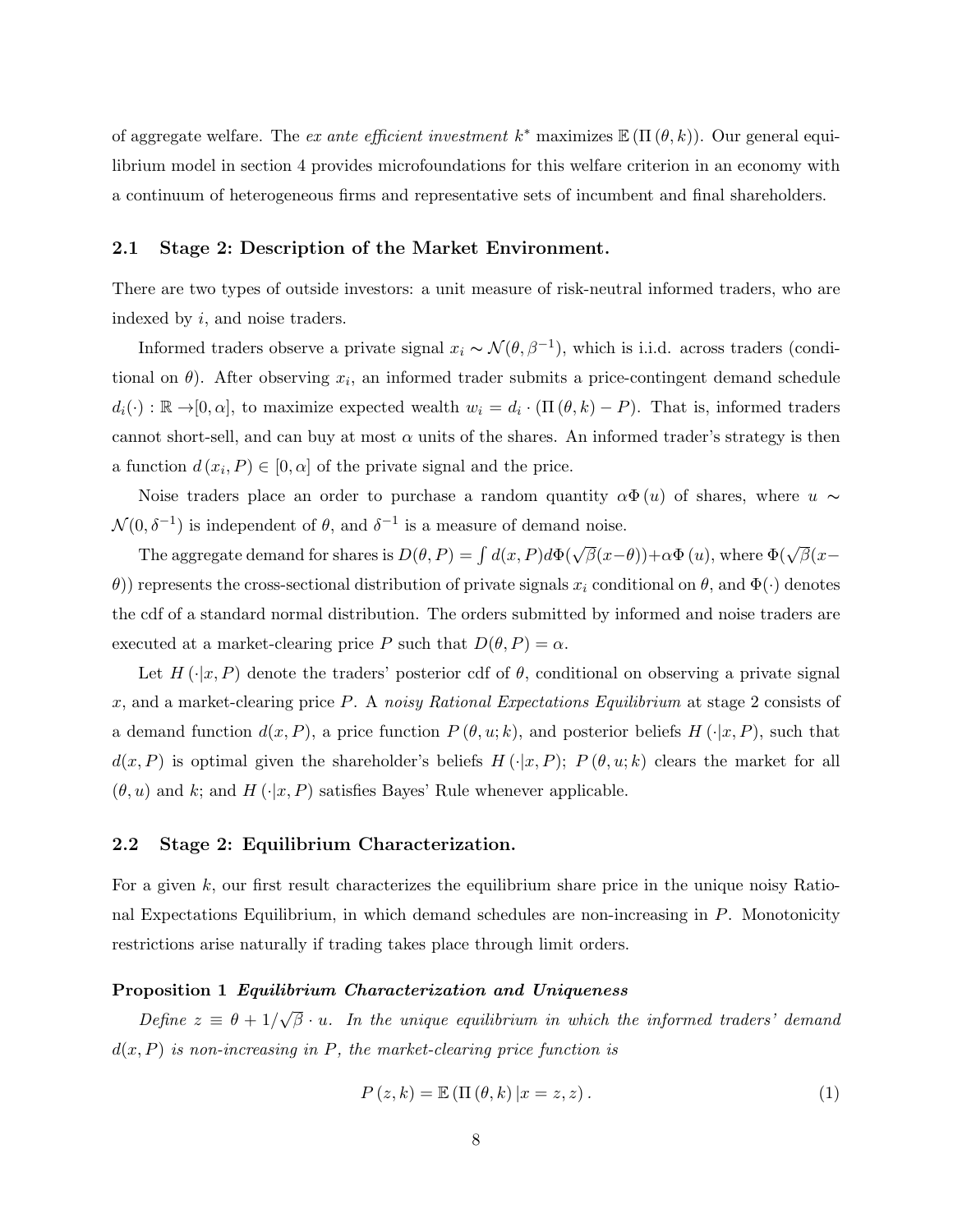The variable  $z$  is a sufficient statistic for the information conveyed through the share price. Conditional on  $\theta$ , z is distributed according to  $z \sim \mathcal{N}(\theta, (\beta \delta)^{-1})$ , while its unconditional distribution is  $z \sim \mathcal{N}(0, \lambda_z^{-1})$ , where  $\lambda_z^{-1} = \lambda^{-1} + (\beta \delta)^{-1}$ . The characterization of  $P(z, k)$  gains its significance from the comparison with the share's expected dividend value  $V(z, k) \equiv \mathbb{E}(\Pi(\theta, k)|z)$ .

The equilibrium share price differs systematically from the expected dividend value: Both are characterized as expected dividends conditional on the information contained in z. However, the share price treats the signal z as if it had precision  $\beta + \beta \delta$  (equal to the sum of the private and the price signal precision), when in reality its precision is only equal to  $\beta\delta$ . Hence, the market price is based on an expectation of the marginal return to the investment level  $k$  that conditions places a higher weight on the market signal  $z$ , relative to its objective information content. Therefore, when  $z$  conveys sufficiently positive news about fundamentals, the price is upwards-biased, while if z conveys sufficiently negative news the price is biased downwards.

The overweighting of the market signal in the price is fully consistent with Bayesian updating based on private and public information. In the equilibrium representation, the sufficient statistic z represents the private signal of the trader who must be just indifferent between buying or not buying the stock if the market clears, which summarizes the demand for equity shares through noise traders  $(u)$  and informed traders  $(\theta)$ . The *identity* of this trader shifts in a systematic way with demand conditions: if informed traders become on average more optimistic (higher  $\theta$ ) or noise trader demand increases (higher  $u$ ), the marginal informed traders' private signal must also increase to keep the market in equilibrium. To keep this marginal trader indifferent, the market price must increase with z and reveal z publicly to all market participants or outside observers. The expression for  $P(z, k)$  compounds this second informational effect of z with the market-clearing effect, whereas the expected dividend  $V(z, k)$  only contains the informational response to  $z$ <sup>5</sup>

#### 2.3 Stage 1: Investment Decision

At the first stage, incumbent shareholders choose  $k$  to maximize the expected value of their equity:

$$
\max_{k\geq 0} \mathbb{E}\left\{\alpha P\left(z;k\right) + \left(1-\alpha\right)\Pi\left(\theta,k\right)\right\},\tag{2}
$$

where  $P(z; k)$  is characterized by (1). The incumbent shareholder's objective differs from expected dividends by the term  $\alpha \mathbb{E} (P(z; k) - \Pi(\theta, k))$ , which can be interpreted as a pure transfer, i.e. a

<sup>&</sup>lt;sup>5</sup>We extensively discussed properties of this wedge between  $P(z, k)$  and  $V(z, k)$  in Albagli, Hellwig and Tsyvinski (2011b). The closed form characterization extends to a general model with risk-neutral traders and arbitrary distributions and position limits. The functional form assumptions are convenient for comparative statics, but not otherwise crucial for our analysis.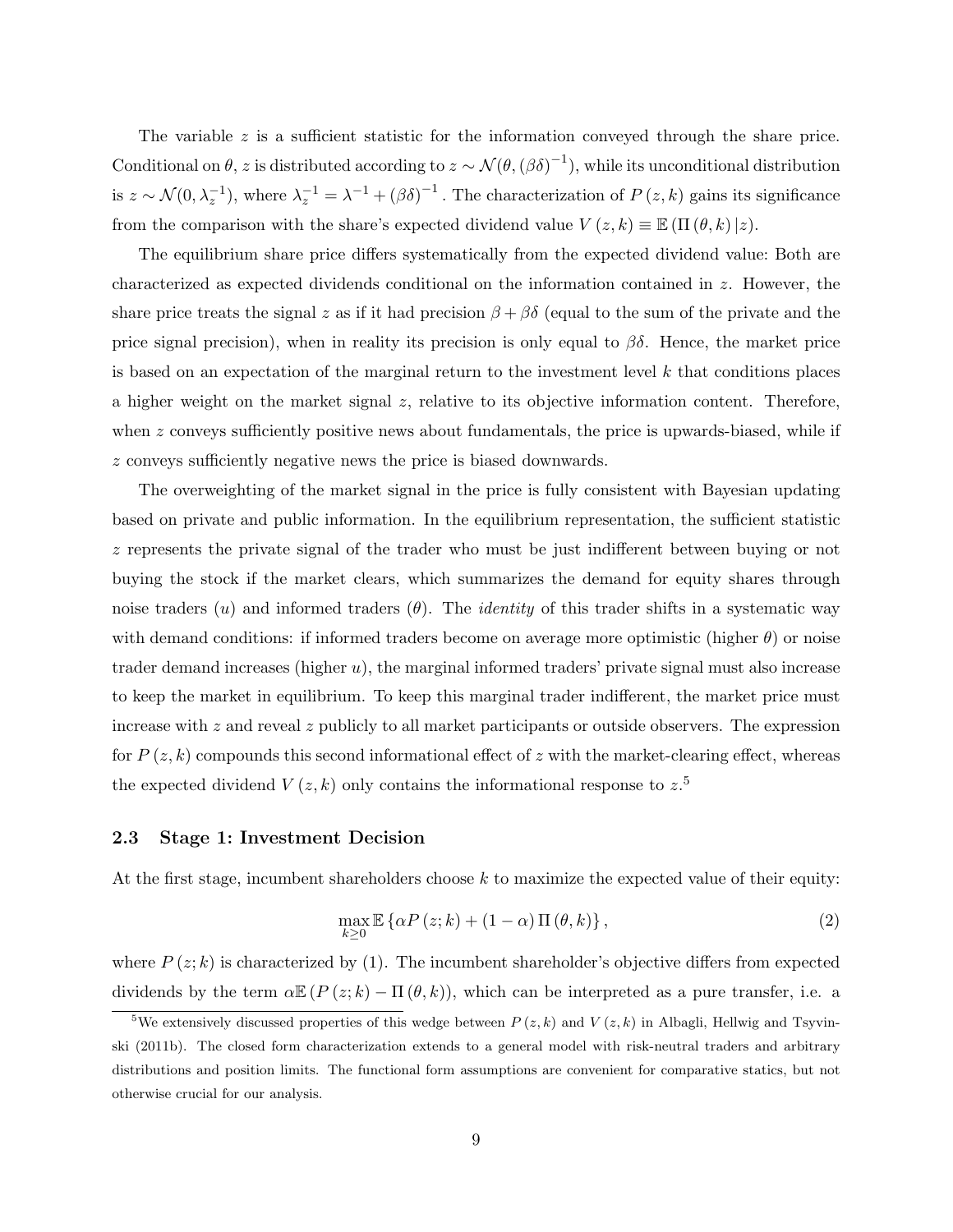rent that acrues to incumbent shareholders. Incumbent shareholders can influence the expected size of this transfer through the choice of  $k$ . Noisy information aggregation thus introduces a rent-seeking motive into incumbent shareholder preferences.

This rent-seeking motive arises because incumbent shareholders sell a fraction of their equity share at a price that differs in expectation from the shares' expected dividends. In the limit where the incumbent shareholders keep all their shares (i.e.  $\alpha \to 0$ ), or in an efficient market (i.e. if  $P(z; k) = V(z; k)$ , the rent-seeking motive disappears, and incumbent and final shareholder incentives are aligned on maximizing  $\mathbb{E} (\Pi(\theta, k))$ .<sup>6</sup>

Two properties of noisy information aggregation are key for generating a rent-seeking motive and conflict of interest between incumbent and final shareholders. First, noisy information aggregation adds not just noise to stock prices, which would average out from an ex ante perspective, but also a bias. In other words,  $P(z; k) - V(z; k)$  responds systematically to the price realization (i.e.  $\Pi - P$  and P are not orthogonal to each other). Second, incumbent shareholders have the means to influence the magnitude of this wedge through the investment decision taken at the first stage.

## 3 Investment distortions from market frictions

In this section, we explore investment distortions due to noisy information aggregation in partial equilibrium, and discuss possible policy interventions designed to restore efficiency.

## 3.1 Equilibrium investment distortions

In our model, the efficient investment  $k^*$  sets  $C'(k^*) = \mathbb{E} (R(\theta))$ . The initial shareholders instead choose  $\hat{k}$  to equate the marginal cost of investment to a weighted average of expected market return  $\mathbb{E}\left(\mathbb{E}\left(R\left(\theta\right)|x=z,z\right)\right)$  and expected dividend return  $\mathbb{E}\left(R\left(\theta\right)\right)$ :

$$
C'\left(\hat{k}\right) = \alpha \mathbb{E}\left(\mathbb{E}\left(R\left(\theta\right)|x=z,z\right)\right) + \left(1-\alpha\right)\mathbb{E}\left(R\left(\theta\right)\right). \tag{3}
$$

It then follows that  $\hat{k} \geq k^*$  if and only if  $\mathbb{E} (\mathbb{E} (R(\theta) | x = z, z)) \geq \mathbb{E} (R(\theta))$ . Whenever the expected market return to investment exceeds the expected fundamental return, the initial shareholders find it optimal to over-invest to enhance the over-valuation of their shares. When instead the expected wedge is negative, the initial shareholders want to under-invest in order to limit the

 ${}^6P(z, k) = V(z, k)$  could result for example with free entry of uninformed arbitrageurs as in Kyle (1985), or when there is a public signal z, but no private information, and no heterogeneity among informed traders, so that they must be indifferent about buying at equilibrium. This also corresponds to the limiting case of our model with  $\beta \to 0$ .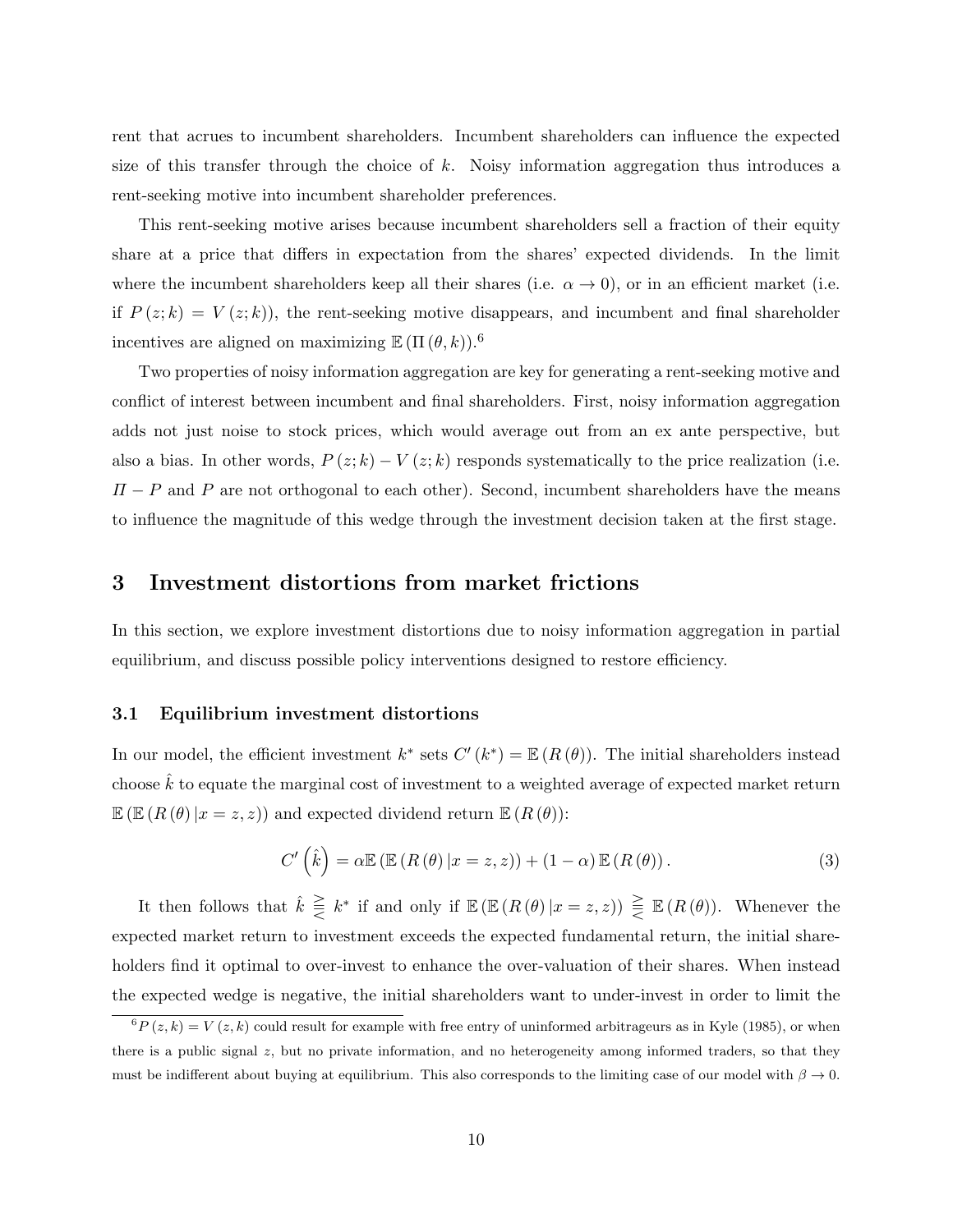under-valuation of their shares. The return ratio  $\mathbb{E} (\mathbb{E} (R(\theta) | x = z, z)) / \mathbb{E} (R(\theta))$  determines the impact of market frictions on expected investment returns.

We first relate the return ratio and hence the sign of the investment distortion to asymmetry between upside and downside risks. A return  $R(\cdot)$  is symmetric if  $R(\theta) - R(0) = R(0) - R(-\theta)$ for all  $\theta > 0$ .  $R(\cdot)$  is dominated by upside risk, if  $R(\theta) - R(0) \ge R(0) - R(-\theta)$  for all  $\theta > 0$ , and dominated by downside risk if  $R(\theta) - R(0) \leq R(0) - R(-\theta)$  for all  $\theta > 0$ . This classification compares gains and losses at fixed distances from the prior median to determine whether risks are concentrated on the upside or on the downside.

Standard arguments of compounding normal distributions imply that  $\mathbb{E} (\mathbb{E} (R(\theta) | x = z, z)) =$  $\int_{-\infty}^{\infty} R(\theta) d\Phi(\sqrt{\lambda_P} \theta)$ , for some  $\lambda_P^{-1} > \lambda^{-1}$ , i.e. from an ex ante perspective the market attributes too much weight to tail realizations of  $\theta$ . The parameter  $\lambda_P^{-1}$  $_P^{-1}$  depends on  $\beta$ ,  $\delta$ , and  $\lambda$  and summarizes the severity of market frictions. By Theorem 2 in Albagli, Hellwig and Tsyvinski (2011b), if  $R(\cdot)$ is symmetric,  $\mathbb{E}(\mathbb{E}(R(\theta)|x=z,z)) = \mathbb{E}(R(\theta))$  and investment is undistorted  $(\hat{k}=k^*)$ . If  $R(\cdot)$  is dominated by upside risk then  $\mathbb{E} ( \mathbb{E} (R(\theta) | x = z, z) ) > \mathbb{E} (R(\theta))$  and the firm over-invests  $(\hat{k} > k^*)$ . If  $R(\cdot)$  is dominated by downside risk then  $\mathbb{E} (E(R(\theta) | x = z, z)) < \mathbb{E} (R(\theta))$  and the firm underinvests  $(\hat{k} < k^*)$ .<sup>7</sup>

When returns to investment are asymmetrically distributed, the bias in share prices that is due to the over-weighting of the market signal  $z$  results in upside bias (in the case of upside risk) or downside bias (in the case of downside risk) of the expected market return to investment. Shares are over-priced in expectation when z is high and under-priced when z is low, and the extent of overor under-pricing depends on the conditional uncertainty about dividends, given z. With symmetric returns, posterior uncertainty is symmetric w.r.t. the realization of z and over- and under-pricing just offset each other. But in the case of upside (downside) risk, this uncertainty is higher (lower) on the upside so that on average the market over-values (under-values) investment returns.

We next relate the magnitude of investment distortions and efficiency losses to the return ratio  $\mathbb{E}\left(\mathbb{E}\left(R\left(\theta\right)|x=z,z\right)\right)/\mathbb{E}\left(R\left(\theta\right)\right)$ , the elasticity of marginal costs  $\chi$ , and the fraction of shares sold α. Investment distortions are defined as  $|\hat{k}/k^* - 1|$ . The efficiency loss  $\Delta = 1 - V/V^*$  is the loss in expected dividends  $V = \mathbb{E} (R (\theta)) \cdot \hat{k} - C (\hat{k})$ , relative to the efficient level  $V^* = \mathbb{E} (R (\theta)) \cdot k^* - C (k^*)$ . If  $\Delta > 1$ , efficiency losses are so large that expected dividends are negative.

## Proposition 2 : Comparative statics of investment distortions and efficiency losses.

<sup>&</sup>lt;sup>7</sup>Furthermore, for upside risks, the return ratio  $\mathbb{E}(\mathbb{E}(R(\theta)|x=z,z)) / \mathbb{E}(R(\theta))$  is strictly increasing in  $\lambda_P^{-1}$ , while for downside risks the return ratio is strictly decreasing in  $\lambda_P^{-1}$ .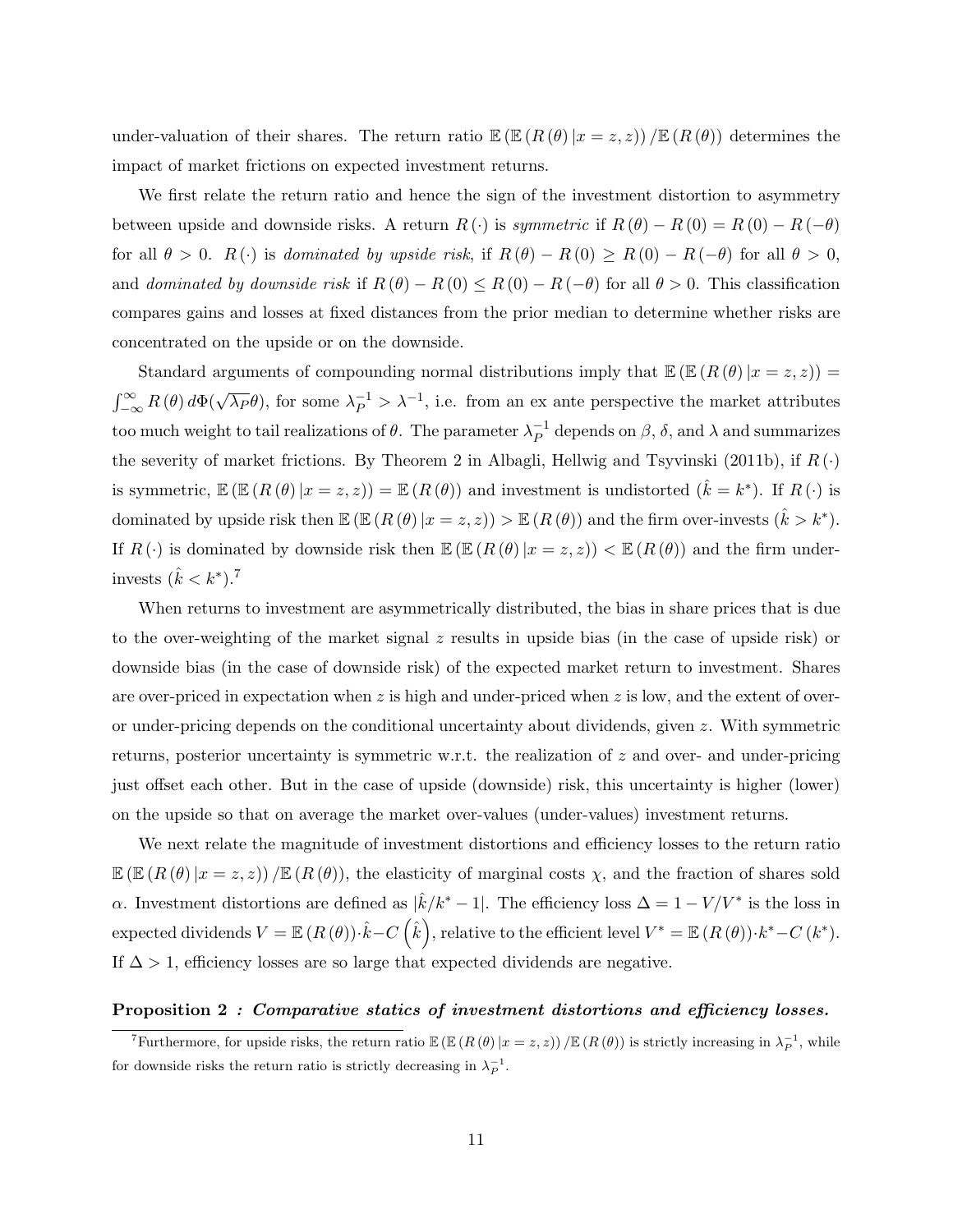



(i) **Comparative Statics:**  $|\hat{k}/k^* - 1| = \Delta = 0$  only if  $\mathbb{E} (\mathbb{E} (R(\theta) | x = z, z)) = \mathbb{E} (R(\theta)),$  $\chi \to \infty$ , or  $\alpha \to 0$ .  $|\hat{k}/k^* - 1|$  and  $\Delta$  are increasing in  $\alpha$  and  $|\mathbb{E} (\mathbb{E} (R(\theta) | x = z, z)) / \mathbb{E} (R(\theta)) - 1|$ and decreasing in  $\chi$ .

(ii) Bounded Distortions on the Downside: If  $\mathbb{E}(\mathbb{E}(R(\theta)|x=z,z)) < \mathbb{E}(R(\theta))$ , then  $\lim_{\chi \to 0} \hat{k}/k^* = 0$  and  $\lim_{\chi \to 0} \Delta = 1$ .

(iii) Unbounded Distortions on the Upside:  $|\hat{k}/k^* - 1|$  and  $\Delta$  become infinitely large, if either  $\mathbb{E} (\mathbb{E} (R (\theta) | x = z, z)) / \mathbb{E} (R (\theta)) \to \infty$ , or  $\chi \to 0$  and  $\mathbb{E} (\mathbb{E} (R (\theta) | x = z, z)) > \mathbb{E} (R (\theta)).$ 

(iv) **Negative Expected Dividends:** Expected dividends are negative  $(\Delta > 1)$ , whenever

$$
\alpha \left( \frac{\mathbb{E} \left( \mathbb{E} \left( R \left( \theta \right) \vert x = z, z \right) \right)}{\mathbb{E} \left( R \left( \theta \right) \right)} - 1 \right) > \chi. \tag{4}
$$

The return ratio determines the initial shareholders' *incentive* to distort their investment, while the returns to scale parameter  $\chi$  determines their *ability* to do so. With close to constant returns (low  $\chi$ ), optimal investment is easily scaleable and thus very sensitive to expected market returns, and the scope for investment distortions and efficiency losses can become very large. At the other extreme, if marginal costs are very sensitive to k (high  $\chi$ ), investment is not easily scaleable, and investment distortions and welfare losses are small.

Figure 1 illustrates the comparative statics described by proposition 2. We plot marginal costs and expected market and fundamental returns, for high and low values of  $\chi$ , and for the case with over- and under-investment respectively. In all cases, the black triangular area corresponds to the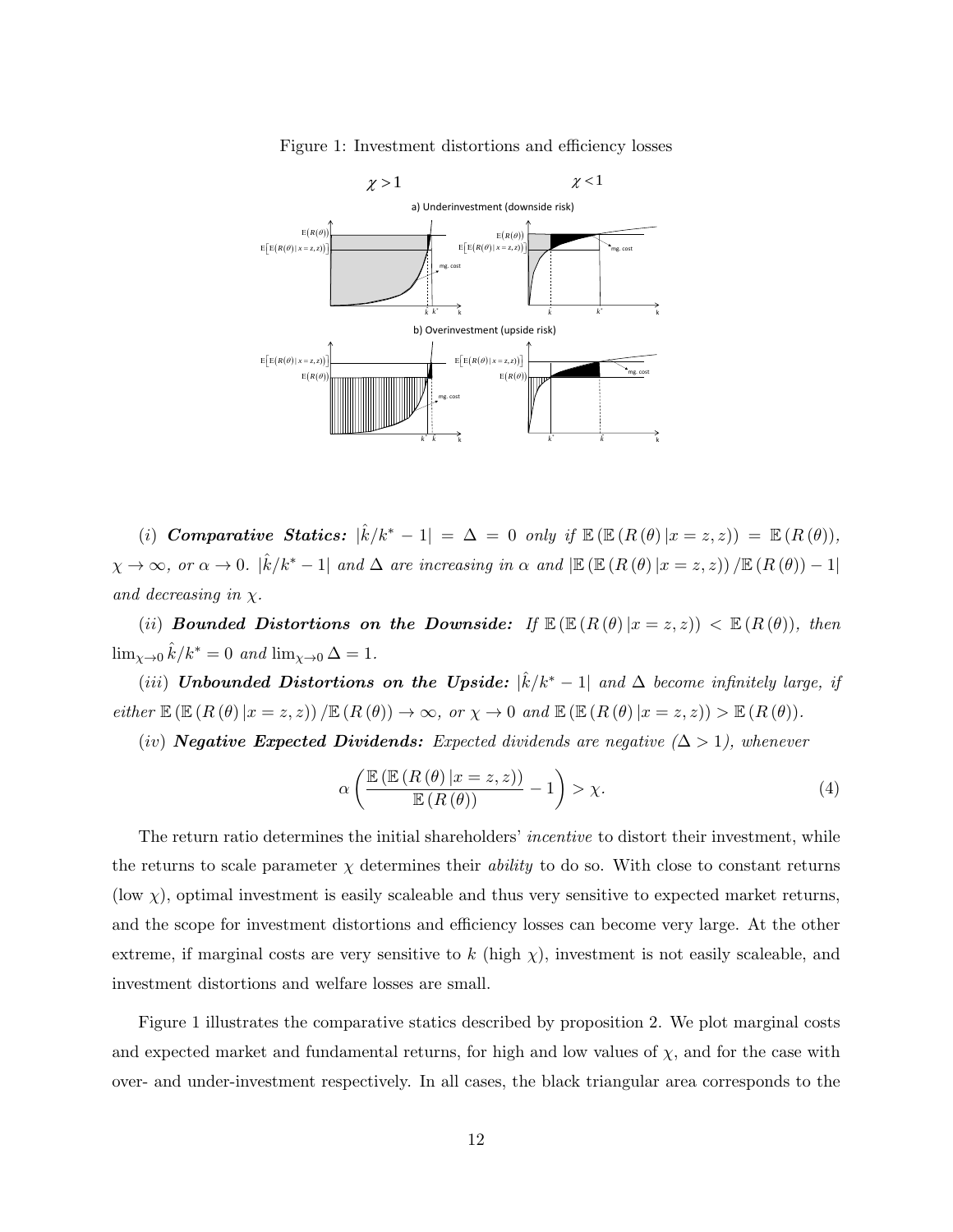welfare loss, relative to the efficient investment level  $k^*$ . The upper panels consider the case with under-investment: the grey area corresponds to the realized social surplus  $V$ , while the maximal surplus  $V^*$  corresponds to the combined gray and black areas. The lower two panels consider the case with over-investment: the striped area corresponds to  $V^*$ , the welfare loss corresponds to the black area, and the realized surplus V to the difference between the striped and the black areas. In both cases, a lower value of  $\chi$  leads to a larger impact of frictions on investment and welfare.

In extreme cases, welfare losses exceed 100% of the first-best welfare level, i.e. the firm generates negative expected cash flows. This occurs, whenever the elasticity of marginal costs  $\chi$  is less than the return distortion, which is given by the distance of the return ratio from 1, multiplied by the fraction of shares sold. Even a small departure from the efficient markets benchmark (in terms of  $\mathbb{E} (\mathbb{E} (R(\theta) | x = z, z)) / \mathbb{E} (R(\theta))$  can have very large efficiency consequences for firms that operate near constant returns, and with investments that are characterized by upside risk. On the other hand, with under-investment the firm's expected dividends always remain positive.<sup>8</sup>

To summarize, frictions in equity markets can distort shareholder incentives to invest and take risks. The direction and magnitude of the resulting investment distortions and efficiency losses depend on the firms' returns to scale and on whether returns are characterized by upside or downside risks. If near constant returns are coupled with upside risks, even small frictions in financial markets can have very large efficiency consequences – so large in fact that the firm generates negative expected surplus.

#### 3.2 Policy interventions

Our model offers a new rationale for corrective policy measures that offset the distortive effects of equity market frictions on risk-taking incentives. If financial markets were efficient, such interventions could only reduce welfare.

Direct Regulatory Oversight: Investment Caps or Floors. A simple way to regulate the firm's incentives is to restrict shareholder discretion by introducing a cap on investment to eliminate over-investment or a floor to eliminate under-investment. The optimal regulation imposes a cap or floor equal to  $k^*$ .

Financial Transaction Tax. Taxes on financial transactions or dividends can also be used to <sup>8</sup>Further distortions emerge if the firm can choose between different return profiles. While a social planner wants the firm to maximize the fundamental return  $\mathbb{E}(R(\theta))$ , the initial shareholders have a preference for maximizing

expected market returns  $\mathbb{E}(\mathbb{E}(\mathbb{R}(\theta)|x=z,z))$ . This skews decisions in favor of upside risks.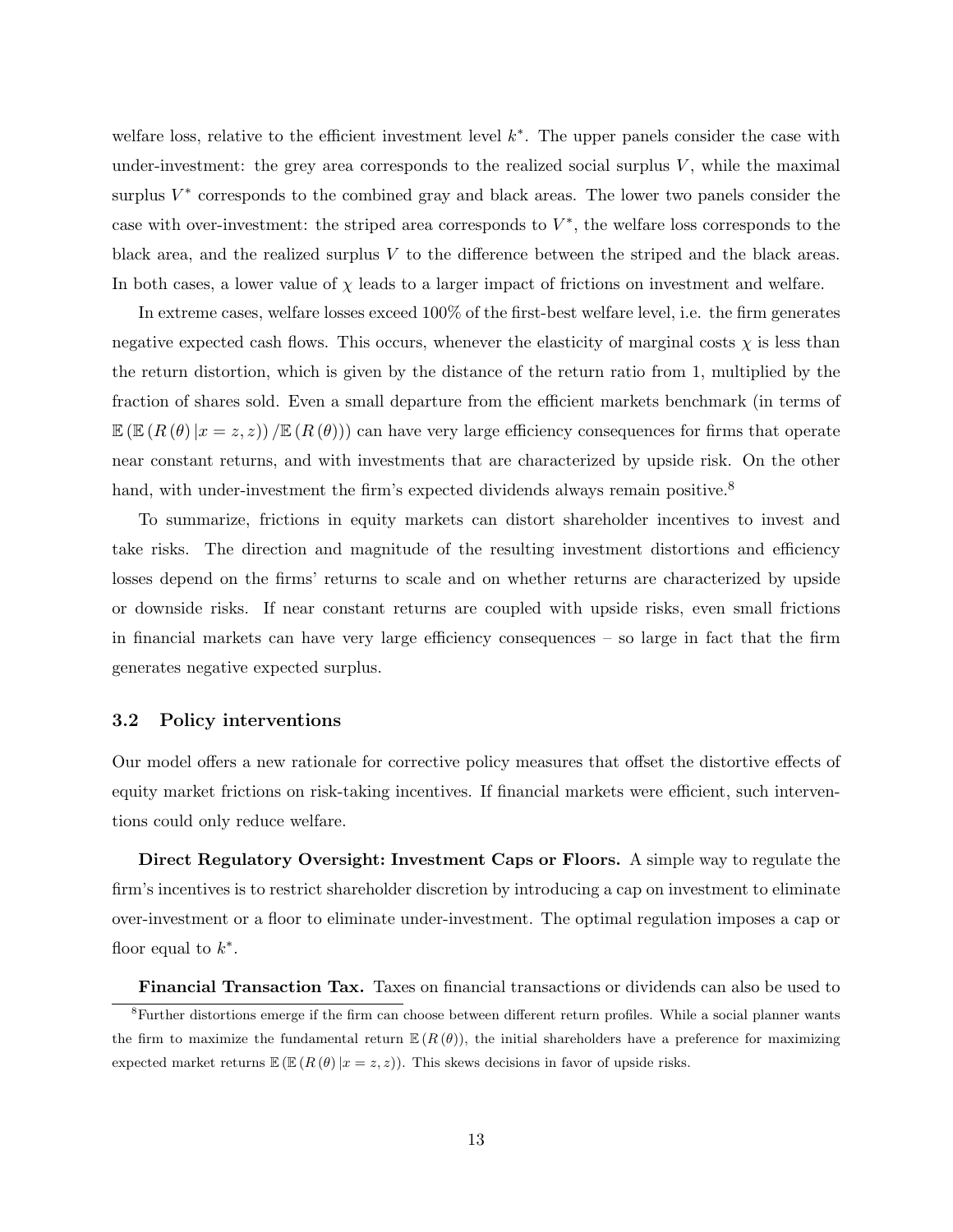influence firm incentives. But such taxes must be state-contingent in order to be effective.<sup>9</sup> Consider a contingent transaction tax  $\tau(z)$  that conditions on the market price. Such a tax modifies the incumbent shareholder's objective function to  $\alpha \mathbb{E}((1 - \tau(z)) P(z, k)) + (1 - \alpha) \mathbb{E}(\Pi(\theta, k)).$  The tax function  $\tau(z)$  implements  $k^*$  if and only if  $\mathbb{E}\left\{\left(1-\tau(z)\right)P_k(z,k^*)\right\}=0$ .

#### Proposition 3 Contingent transaction taxes must lean against return asymmetries.

For any  $\tau(z)$ , let  $\hat{\tau}(z) = (\tau(z) - \mathbb{E}(\tau(z))) / (1 - \mathbb{E}(\tau(z)))$ . A tax policy  $\tau(\cdot)$  implements  $k^*$ , if and only if

$$
\mathbb{E}\left(\mathbb{E}\left(R\left(\theta\right)|x=z,z\right)\right)-\mathbb{E}\left(R\left(\theta\right)\right)=cov\left(\hat{\tau}\left(z\right),E\left(R\left(\theta\right)|x=z,z\right)\right).
$$
\n(5)

The optimal tax policy reduces the asymmetry in shareholders' investment returns: If the tax function is increasing, then returns are taxed more heavily on the upside. The shareholders' returns are then less dominated by upside risk, which dampens investment incentives. This reduces distortions if the gross investment returns were dominated by upside risk. If instead the tax function is decreasing, then it shifts the shareholder's expected returns to the upside, which strengthens investment incentives. This policy improves efficiency when returns are dominated by downside risk. Equation (5) spells out how the tax policy on the RHS alters expected shareholder returns until the change in shareholder returns corresponds to the level needed to implement  $k^*$  (on the LHS). Taxes and tax revenues do not have to be strictly positive on average, since incentives are shifted by the *relative* size of taxes on the upside vs. the downside.

Market Interventions. Market interventions are another channel through which a policy maker can influence investment incentives. Like the optimal tax policy, they are based on the idea of "leaning against return asymmetries".

Suppose that a policy maker commits to buy shares at a guaranteed support price  $\bar{P} > 0$ . For a given k, and for any z such that  $P(z, k) \equiv \mathbb{E} (R(\theta) | x = z, z) k - C(k) > \overline{P}$ , this intervention has no effect on the market. However, if  $P(z, k) < \bar{P}$ , the policy maker buys a positive level of shares. This occurs whenever  $z$  falls below some threshold  $\hat{z}$ . The initial shareholders' objective is then to maximize  $\alpha \mathbb{E} \left( \max \{ \bar{P}, P(z,k) \} \right) + (1-\alpha) \mathbb{E} \left( \Pi(\theta, k) \right)$ . The implemented investment  $\hat{k}$  satisfies the following first order condition:

$$
C'\left(\hat{k}\right) = \frac{\alpha \int_{\hat{z}}^{\infty} \mathbb{E}\left(R\left(\theta\right)|x=z,z\right) d\Phi\left(\sqrt{\lambda_z}z\right) + (1-\alpha)\mathbb{E}\left(R\left(\theta\right)\right)}{1-\alpha + \alpha\left(1-\Phi\left(\sqrt{\lambda_z}\hat{z}\right)\right)}\tag{6}
$$

<sup>&</sup>lt;sup>9</sup>With an uncontingent tax on share sales, the shareholders maximize  $\mathbb{E}((1 - \tau) \alpha P(z; k) + (1 - \alpha) V(z, k))$ , reducing the relative weight on the share price from  $\alpha$  to  $\alpha(1-\tau)/(1-\alpha\tau)$ . This reduces the distortion, but the tax has to be completely confiscatory  $(\tau = 1)$  if it is to fully restore efficiency. Likewise, an uncontingent dividend tax is fully passed into share prices with no effect on incentives.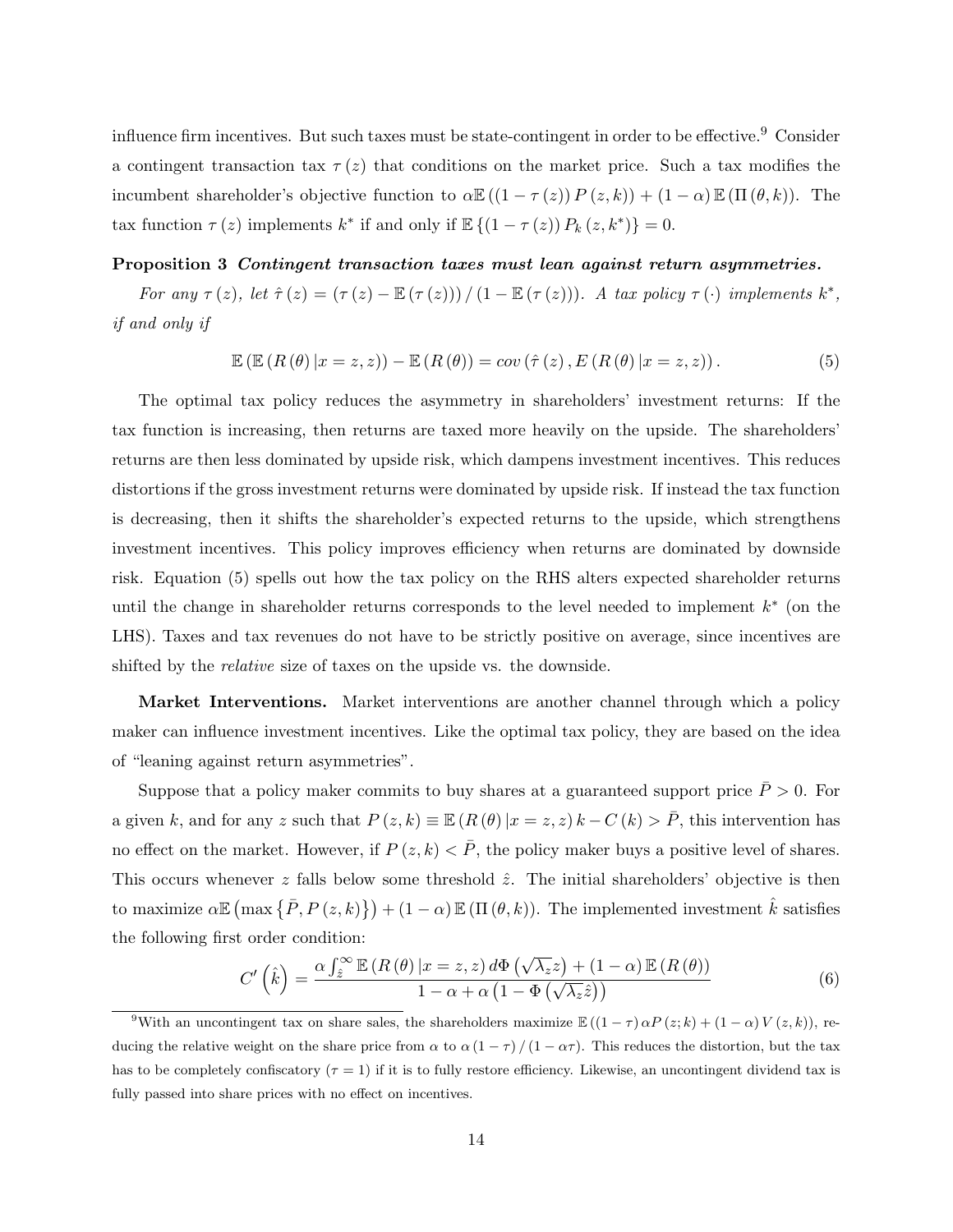This condition uniquely defines  $\hat{k}$  as a function of  $\hat{z}$ , and the associated value of  $\overline{P}$  then satisfies  $\bar{P} = \mathbb{E} (R(\theta) | x = \hat{z}, \hat{z}) \hat{k} - C(\hat{k})$ .<sup>10</sup> This intervention increases investment and therefore improves efficiency only if the equilibrium without intervention resulted in under-investment.<sup>11</sup>

Proposition 4 When  $\mathbb{E} (\mathbb{E} (R(\theta) | x = z, z)) < \mathbb{E} (R(\theta))$ , support prices improve efficiency.

(i) Define  $z^*$  by  $\mathbb{E}(R(\theta)) = \mathbb{E}(\mathbb{E}(R(\theta)|x=z,z)|z\geq z^*)$ . A market intervention with a support price  $\overline{P}$  implements  $k^*$ , if and only if  $\overline{P} = \mathbb{E} (R(\theta) | x = z^*, z^*) k^* - C(k^*)$ .

(ii) Market interventions generate negative expected revenues.

With a support price, the expected market return from investment is  $\mathbb{E} (\mathbb{E} (R(\theta) | x = z, z) | z \geq \hat{z}).$ Just like the tax policy, the efficient market intervention aligns the expected market return with  $\mathbb{E}(R(\theta))$  with a support price that equates the intervention threshold  $\hat{z}$  to  $z^*$ .

However, such market interventions are not revenue-neutral. Although the policy maker buys shares at prices below fundamental values, he is also exposed to a winner's curse problem and will buy a larger share when fundamentals are worse. Because of the winner's curse problem, the policy maker's expected revenue is negative.

The focus on efficiency masks the fact that policy interventions have re-destributive effects. In partial equilibrium, there is a natural conflict of interest between incumbent shareholders and final shareholders over shareholder rents and policies that seek to curb rent-seeking incentives. Incumbent shareholders dislike policies that reduce the rents they can capture without a compensating subsidy, and favor policies that provide incentives through explicit or implicit subsidies. Final shareholders and the social planner benefit only if expected dividends increase by more than rents and subsidies going to initial shareholders. Thus direct regulatory interference that does not involve transfers or subsidies is clearly preferred by final shareholders but resisted by incumbent shareholder who would rather favor market interventions or direct subsidies.

# 4 General equilibrium: micro-foundations, welfare and policy

In this section, we achieve three objectives. First, we provide a rationale for equating welfare to expected dividends in the context of a general equilibrium economy with heterogeneous firms. We measure welfare from the perspective of representative incumbent and final shareholders who invest

<sup>&</sup>lt;sup>10</sup>While  $\bar{P}$  and  $\hat{k}$  are uniquely determined for a threshold signal  $\hat{z}$ , the reverse need not be true: The relation between  $\bar{P}$  and  $\hat{z}$  is not necessary monotonic, resulting in the possibility of multiple equilibria for the investment level and market outcome, for a given price support  $\bar{P}$ .

 $11$ With over-investment, the policy maker would have to short-sell equity at a pre-set price to limit upside gains.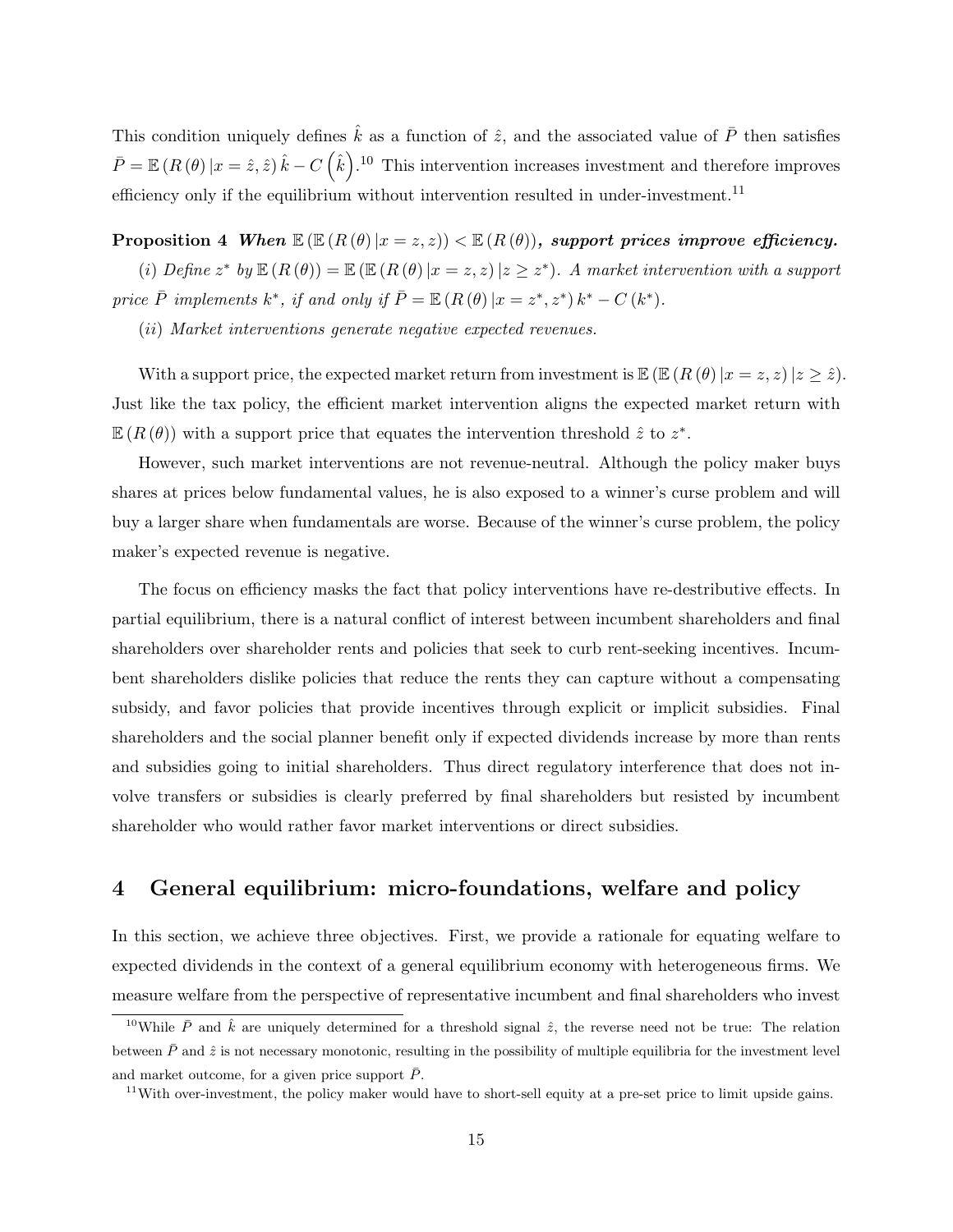in a broad cross-section of firms with firm-specific fundamentals, signals and noise-trading shocks, and no aggregate uncertainty. Second, we discuss how individual firms' investment decisions interact in general equilibrium and identify a novel pecuniary externality that amplifies partial equilibrium investment distortions with downside risk, but dampens them with upside risk, thus resulting in the opposite conclusions of the partial equilibrium model. Third, we describe the general equilibrium effects of policy interventions.

### 4.1 Micro-Foundations

There is a unit measure of firms, indexed by i and characterized by a firm-specific fundamental  $\theta_i$ which is iid across firms and distributed according to  $\theta_i \sim \mathcal{N}(0, \lambda^{-1})$ . These firms are owned and controlled by incumbent shareholders who in a first stage control investment decisions  $k_i$  by each of these firms. Afterwards, incumbent shareholders sell a fraction  $\alpha$  of shares to a new generation of "final shareholders".

Our general equilibrium model combines three decision layers: the aggregate stock market endogenously determines  $\alpha$  along with the aggregate market value of equity. The microstructure of equity markets determines individual firms' share prices. The incumbent shareholders' stage 1 decision determines investment in each firm. We describe each of these layers in turn.

1. Preferences and aggregate market values: Let  $T = \int P_i di$  denote the aggregate market value of firms, and  $V = \int \Pi_i di$  the aggregate dividends. The incumbent shareholders' preferences over stage 1 consumption  $C_1^I = \alpha T$  and stage 2 consumption  $C_2^I = (1 - \alpha)V$  is  $v_I(C_1^I) + u_I(C_2^I)$ . The final shareholders' preferences over stage 1 consumption  $C_1^F = -\alpha T$  and stage 2 consumption  $C_2^F = \alpha V$  is  $C_1^F + u_F(C_2^F)$ , where the functions  $u_I$ ,  $v_I$  and  $u_F$  satisfy standard Inada conditions. For a given value of V, T and  $\alpha$ , the incumbent and final shareholders consumption levels satisfy  $C_1^I = \alpha T = -C_1^F$ ,  $C_2^I = (1 - \alpha)V$ , and  $C_2^F = \alpha V$ , and the equilibrium values of  $\alpha$  and T are uniquely determined from the incumbent and final shareholders' first-order conditions

$$
\frac{T}{V} = \hat{Q}^{-1} = \frac{u'_I\left((1-\alpha)V\right)}{v'_I(\alpha T)} = u'_F\left(\alpha V\right). \tag{7}
$$

Therefore, in the aggregate the financial market aligns the intertemporal marginal rates of substitution of incumbent and final shareholders. The aggregate market value of firms  $T = V u_F'(\alpha V)$ is equal to aggregate dividends discounted at the shareholders' intertemporal MRS  $\hat{Q}^{-1}$ . An increase in V strictly increases final shareholder welfare. If in addition  $-C \cdot u_F''(C) / u_F'(C) \leq 1$  for all  $C$ , then these welfare gains are passed on to incumbent shareholders through the aggregate market value of firms (i.e. at equilibrium,  $\alpha T$  and  $V(1-\alpha)$  are increasing functions of V). This justifies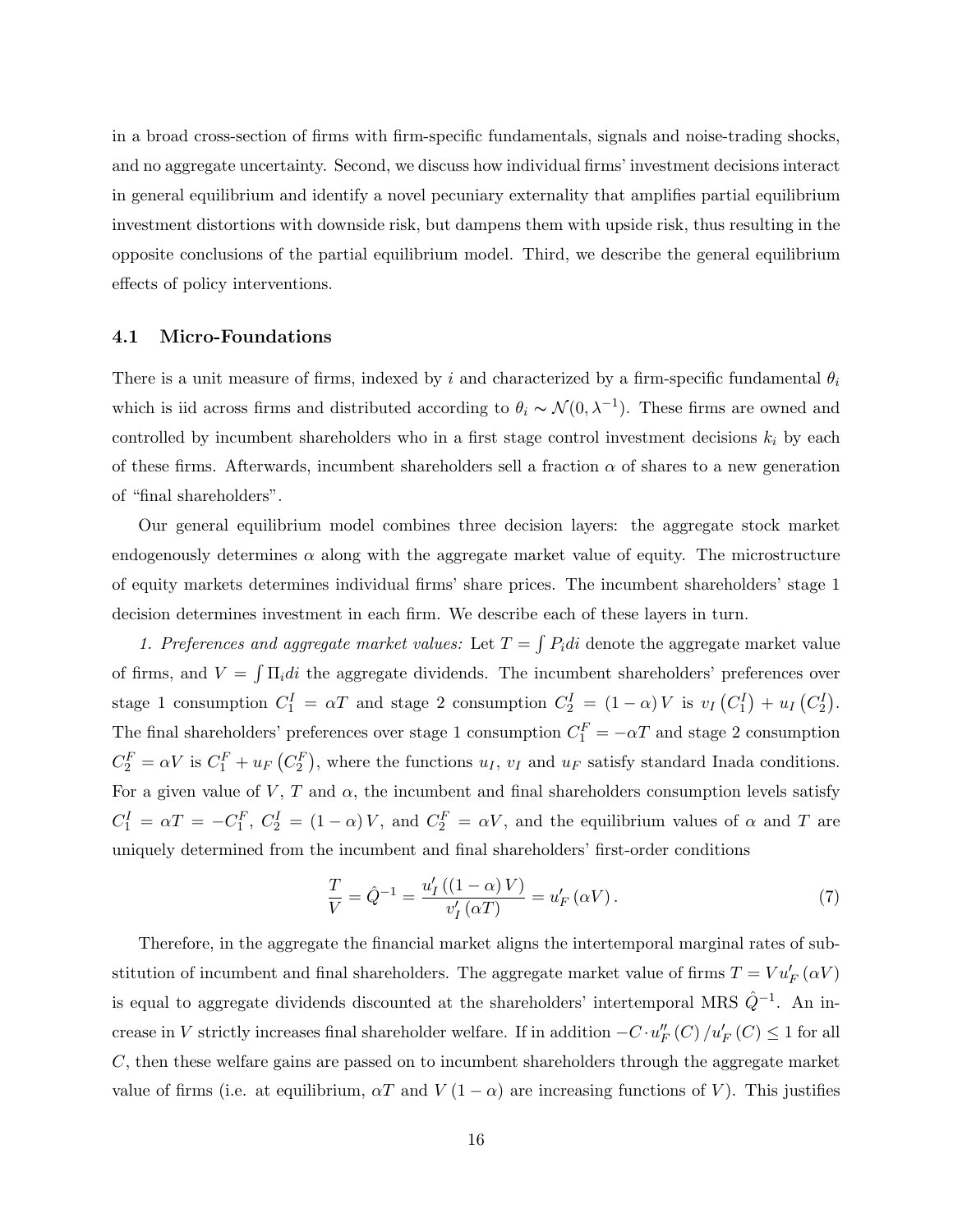aggregate dividends as a measure of social welfare.

The endogenous choice of the fraction of shares  $\alpha$  that are acquired by final shareholders aligns incumbent and final shareholders' marginal valuations in the aggregate, resulting in no mis-pricing of aggregate dividends. This result holds independently of how the shares of individual firms are traded. The absence of aggregate mis-pricing however does not preclude the possibility of mispricing of shares at the firm level.

2. Microstructure of equity markets: We assume that neither final nor incumbent shareholders have inside information in the firms, and the incumbent shareholders thus sell a fixed fraction  $\alpha$ of each firm. Final shareholders do not actively manage their investments but invest through two types of funds, mutual funds and hedge funds. As the owner of all hedge funds and mutual funds, the final shareholders indirectly purchases the aggregate market portfolio of firms.

Mutual funds receive a stochastic inflow of funds and their investment strategies are strictly regulated: they invest by purchasing an equal number of equity shares in a fixed set of firms. The fraction of shares in firm i that are purchased by mutual funds is given by  $\alpha \Phi(u_i)$ , where  $u_i \sim \mathcal{N}(0, \delta^{-1})$  denotes a random, firm-specific liquidity shock that is iid across firms. Hedge funds on the other hand acquire noisy private information about the different firms' fundamentals and then take positions in specific firms that are deemed sufficiently promising. There is a unit measure of such funds, who each obtain idiosyncratic private signals  $x_i \sim \mathcal{N}(\theta_i, \beta^{-1})$  about each firms' fundamental, after which (s)he decides in which firm to invest. To limit exposure to the risks associated with any individual firm, the hedge fund's positions are limited to no more than  $\alpha$ shares per firm.<sup>12</sup>

The funds  $\alpha T = \alpha \mathbb{E}(P_i)$  invested by final shareholders are split such that in the aggregate,  $\mathbb{E}(\alpha \Phi(u_i) P_i)$  are invested by mutual funds who purchase a random fraction  $\alpha \Phi(u_i)$  of the shares in firm  $i$ . The remainder is allocated to hedge funds. Each hedge fund in turn either invests its funds directly in firms by buying up to  $\alpha$  units of equity, by lending to other hedge funds at a market rate  $Q^{13}$  Hence a hedge fund will invest in firm i if and only if its expectations about that firms' dividend satisfy  $\mathbb{E}(\Pi(\theta_i, k_i) | x, P_i) \geq QP_i$ , resulting in a characterization of an indifference threshold z that is a monotone function of the price  $P_i$ . As in section 2, the equilibrium price is represented as a function of a sufficient statistic  $z_i = \theta_i + 1/$ √  $\overline{\beta}u_i$  and satisfies

$$
P_i(z_i, k_i) = \frac{1}{Q} \cdot \mathbb{E} \left( \Pi \left( \theta_i, k_i \right) | x = z_i, z_i \right). \tag{8}
$$

<sup>&</sup>lt;sup>12</sup>Here we assume that the representative final shareholders' equity purchases through hedge funds and mutual funds scale with their aggregate demand for shares.

<sup>&</sup>lt;sup>13</sup>This assumptions guarantees that all hedge funds have the same threshold return  $Q$ .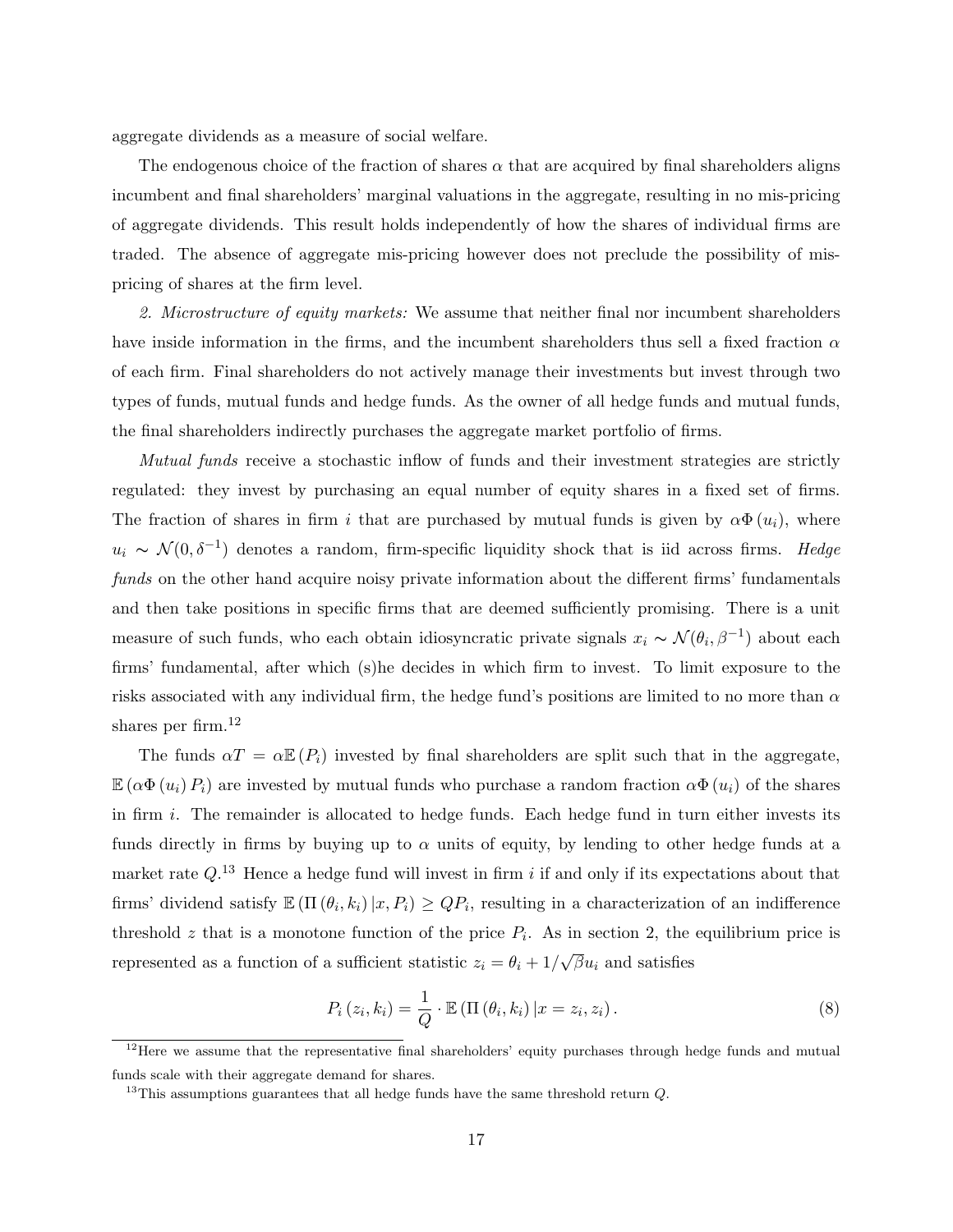Taking expectations and combining with  $\mathbb{E}(P_i) = T = V\hat{Q}^{-1}$ , the equilibrium value of Q is

$$
Q = \hat{Q} \frac{\mathbb{E}\left\{\mathbb{E}\left(\Pi\left(\theta_i, k_i\right) | x = z, z\right)\right\}}{V}.\tag{9}
$$

Relative to the incumbent and final shareholders' inter-temporal MRS, the hedge funds' marginal return is distorted by a factor  $\mathbb{E} \left\{ \mathbb{E} \left( \prod (\theta_i, k_i) \, | x = z, z \right) \right\} / V$  that corresponds to the ratio between the expected market value and the dividend value of firms.

3. Incumbent shareholders' decision problem: Incumbent shareholders of any given firm  $i$  maximize expected cash flow from equity sale in stage 1 and dividends in stage 2, weighted by their respective marginal utilities and taking the aggregate market values,  $\alpha$ , V and Q as given:

$$
\max_{k_i \geq 0} \mathbb{E} \left\{ \alpha \hat{Q} P_i \left( z_i, k_i \right) + (1 - \alpha) \Pi \left( \theta_i, k_i \right) \right\}.
$$
\n(10)

Substituting (8) into (10), this optimization problem takes the form

$$
\max_{k_i \geq 0} \left\{ \alpha \frac{\hat{Q}}{Q} \mathbb{E} \left\{ \mathbb{E} \left( \Pi \left( \theta_i, k_i \right) | x = z_i, z_i \right) \right\} + (1 - \alpha) \mathbb{E} \left\{ \Pi \left( \theta_i, k_i \right) \right\} \right\}.
$$
\n(11)

Hence, as in our partial equilibrium model, the incumbent shareholders maximize a weighted average of share price and dividend value. However, the relative weight on these two objectives depends not just on the fraction of shares sold  $\alpha$ , but also on the distortion between the hedge funds marginal return and their own inter-temporal marginal rate of substitution. This is because the market price  $P_i(z_i, k_i)$  discounts future dividends at the hedge funds' marginal return which are not aligned at equilibrium with shareholders.

General equilibrium allocations are then fully characterized by values for  $\alpha$ , Q, and k that solve the intertemporal equilibrium condition (7), the first-order condition for the firm's investment choice in  $(11)$ , and the characterization of  $Q$  in  $(9)$ .

These micro-foundations rationalize the main assumptions of our partial equilibrium model in the context of a heterogeneous firm economy with no aggregate uncertainty by assuming that all shocks are firm-specific. Because final shareholders hold a representative portfolio of firms, their welfare is measured by aggregate dividends, and because the no-arbitrage principle still applies at the aggregate level, the value of aggregate dividends is passed on to incumbent shareholders through the aggregate market value of firms. Aggregation thus offers a justification for risk-neutrality w.r.t. the realized dividends from any given firm.<sup>14</sup>

 $14$ Our formulation also overcomes the recurrent critique that welfare discussions are incomplete without a proper specification of noise trader welfare. Here such concerns do not apply because (i) our model with delegated investment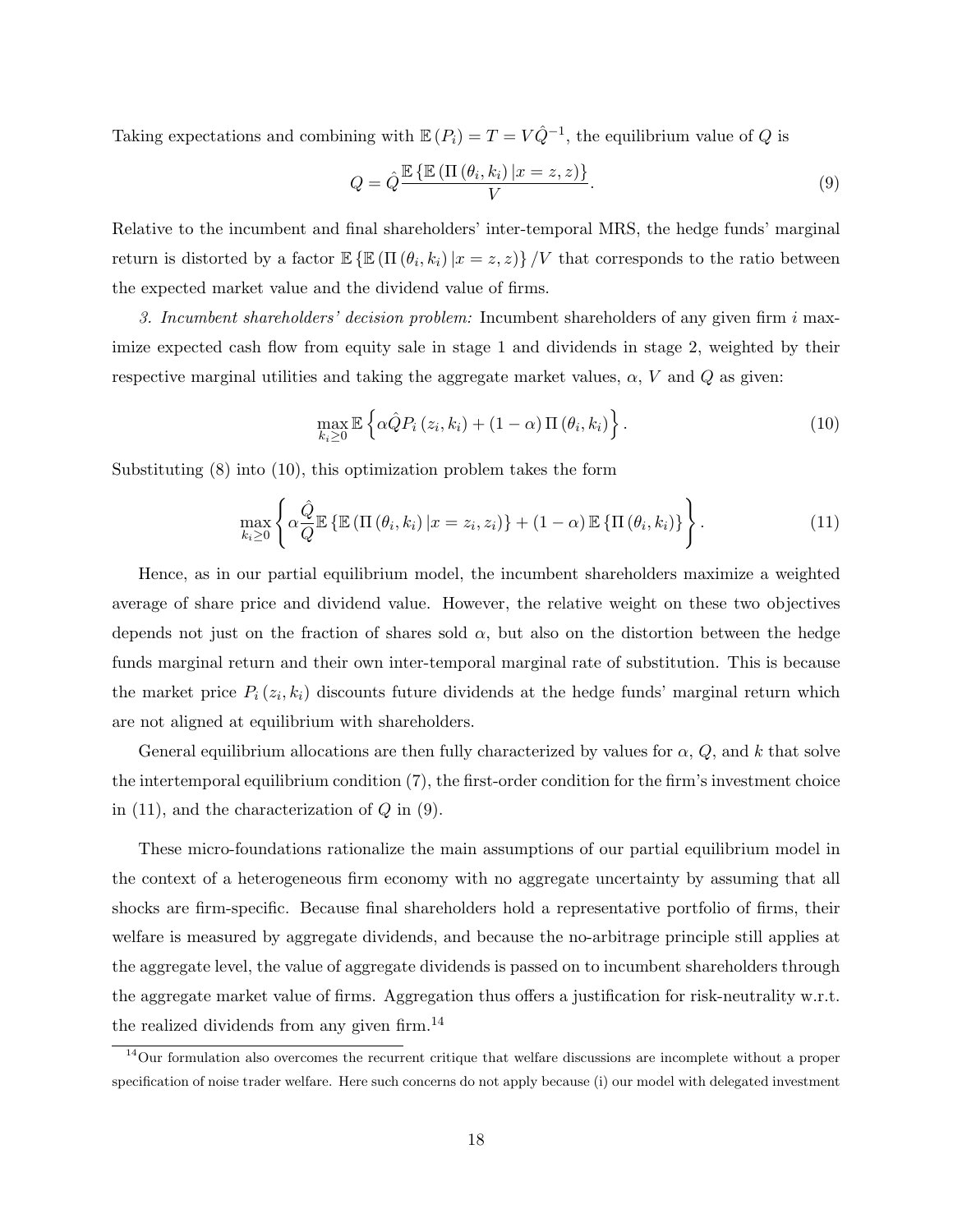Within this aggregate model, we have then invoked a stylized view of delegated portfolio management, along with trading restrictions that limit exposures to specific firms, to justify our specific model of noisy information aggregation with portfolio constraints. While a full micro-foundation of such limits would take us too far afield, such restrictions may indeed be part of optimal delegation of decisions (Alonso and Matouschek, 2008, Amador and Bagwell, 2013).

#### 4.2 Investment distortions in general equilibrium: a pecuniary externality

Next, we discuss how the decisions of shareholders in different firms interact with each other through the hedge funds' marginal return Q. If financial markets were efficient (in the sense that  $P_i(z_i, k_i) = Q^{-1} \cdot \mathbb{E}(\Pi(\theta_i, k_i) | z_i)$ , the same aggregation arguments as above imply that  $Q = \hat{Q}$ , i.e. hedge fund and incumbent shareholders' intertemporal marginal rates of substitution are aligned, and incumbent shareholders have an incentive to maximize expected dividends, i.e.  $k = k^*$ .

We can contrast this efficient market allocation with the equilibrium that results with market imperfections. To simplify the characterization, suppose that incumbent shareholder preferences are given by  $v_I(C_1^I) + u_I(C_2^I) = \alpha_0 ln C_1^I + (1 - \alpha_0) ln C_2^I$  with  $\alpha_0 \in (0, 1)$ , so that their supply of equity shares is inelastic at  $\alpha = \alpha_0$ .

Consider the limiting case in which  $\chi \to 0$ . Let  $V^*$  denote the first-best dividends, let  $V_{PE}$ denote the level of dividends in partial equilibrium with  $Q = \hat{Q}$  (characterized as V in section 3), and  $V_{GE}$  and  $k_{GE}$  the general equilibrium level of dividends and investment.

#### Proposition 5 Investment distortions in general equilibrium

(i) Bounded distortions with upside risk: If  $\mathbb{E} (R(\theta) | x = z, z)$ )  $> \mathbb{E} (R(\theta))$ , then for small  $\chi$ ,  $C'(k_{GE}) \approx \mathbb{E}\left(R\left(\theta\right)\right)(1+\alpha_0\chi), V_{GE}/V^* \approx (1-\alpha_0) e^{\alpha_0} < 1, \text{ and } Q/\hat{Q} \to \infty.$ 

(ii) Unbounded distortions with downside risk: If  $\mathbb{E}(\mathbb{E}(R(\theta)|x=z,z)) < \mathbb{E}(R(\theta))$ , then for small  $\chi$ ,  $C'(k_{GE}) \approx \mathbb{E} (\mathbb{E} (R(\theta) | x = z, z)) (1 + (1 - \alpha_0) \chi)$ ,  $V_{GE}/V_{PE} \to 0$ , and  $Q/\hat{Q} \to 0$ .

This proposition shows how general equilibrium effects operating through the hedge funds' marginal return Q interact with firm-level investment distortions. The result is based on two key observations. First, investment choices in individual firms exert a pecuniary externality on each other through their effect on Q. Second, the equilibrium value of Q feeds back into the firm

interprets such shocks as resulting from random perturbations in mutual fund inflows, and (ii) from the perspective of the representative shareholder, noise trader losses are exactly offset by informed trader gains, both of which accrue to final shareholders, thus netting out from any welfare calculation.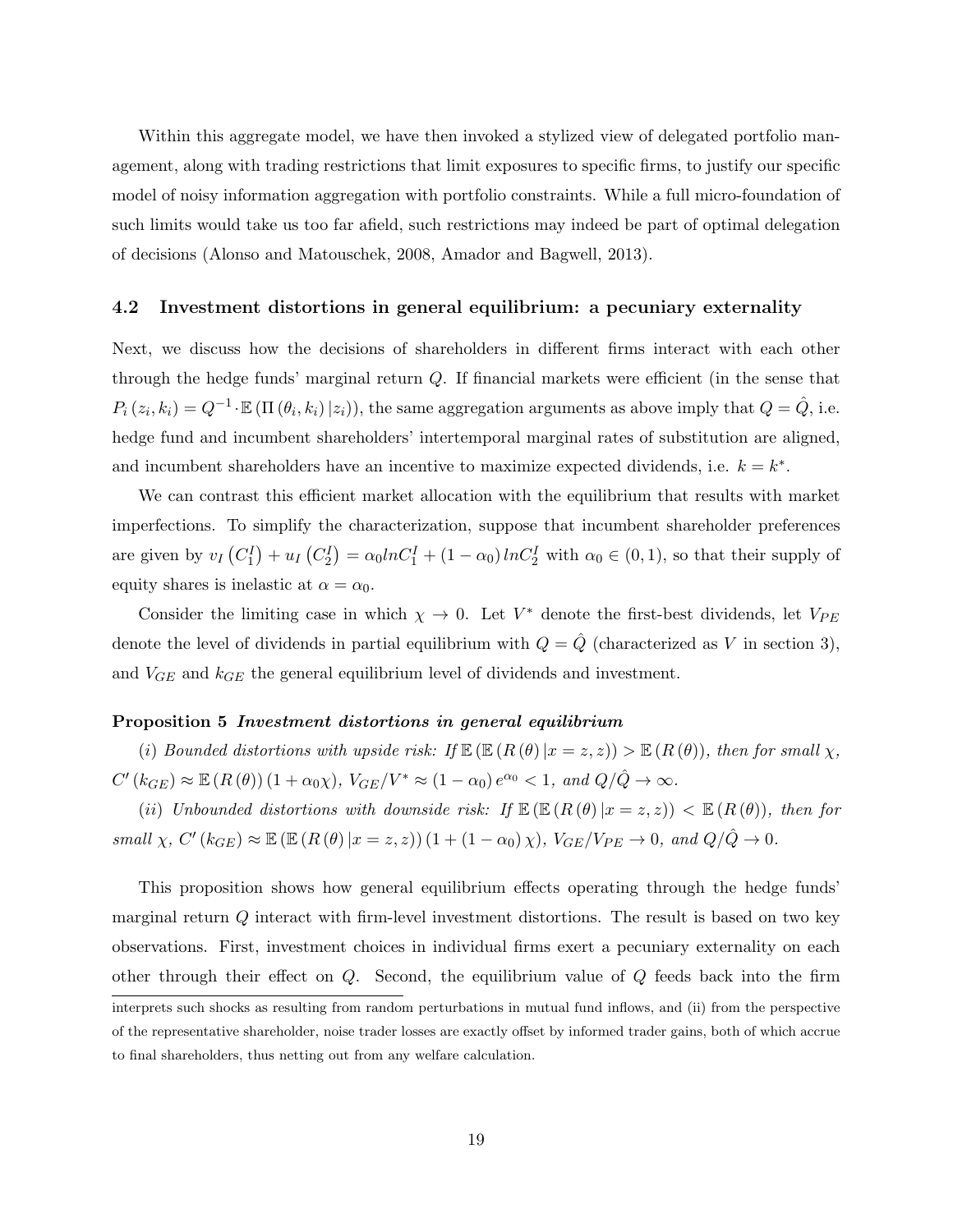incentives, amplifying rent-seeking incentives in the case of downside risk, and dampening them in the case of upside risk.

To understand the origin of the pecuniary externality, we substitute  $(9)$  into  $(8)$ . If we let k denote the aggregate investment level, we find the following expression for the share price of firm i and the interaction between  $k_i$  and  $k$ :

$$
P_i(z_i, k_i) = \frac{\mathbb{E}(\Pi(\theta_i, k_i) | x = z_i, z_i)}{\mathbb{E} \left\{ \mathbb{E} \left( \Pi(\theta_i, \hat{k}) | x = z, z \right) \right\}} \cdot \hat{Q}^{-1} \cdot \mathbb{E} \left( \Pi(\theta_i, \hat{k}) \right)
$$
(12)

This characterization of the equilibrium price highlights how the rent-seeking objective of incumbent shareholders introduces a negative pecuniary externality: for a given aggregate market value of firms, incumbent shareholders in a specific firm gain from distorting investment to increase the market value of their own shares, but they do not internalize that if all firms engage in this behavior, then aggregate dividends will be lower, which lowers the aggregate market value of firms and hence their own aggregate welfare. The shareholders' rent-seeking incentives at the micro level turn out to be self-defeating in the aggregate. This feedback is similar to the collateral channel in Lorenzoni (2008) or the private trades channel of Farhi, Golosov and Tsyvinski (2009). But the origin of the pecuniary externality is different, as it emerges from market imperfections rather than incentive problems. In addition, the share price directly enters the firms' objective thereby affecting incentives to invest, rather than affecting investment indirectly through incentive or financial constraints.

Second, the pecuniary externality feeds back into the incumbent shareholders objective via the intertemporal investment wedge  $Q/\hat{Q}$  that influences the relative weight associated with the share price. Without an intertemporal distortion, i.e. if  $Q = \hat{Q}$ , firms set marginal costs equal to  $C'(k) = \alpha_0 \mathbb{E} \{ \mathbb{E} (R(\theta) | x = z, z) \} + (1 - \alpha_0) \mathbb{E} (R(\theta)).$ 

With upside risk, there is an upwards distortion in hedge fund interest rates, relative to the shareholders' intertemporal MRS, i.e.  $Q > \hat{Q}$ . This induces incumbent shareholders to place more weight on maximizing expected dividends, reduces the rent-seeking motive relative to the partial equilibrium analysis, and dampens investment distortions. Moreover (7) implies that expected dividends and share prices must be positive in general equilibrium, and that therefore the extent of over-investment cannot become too large. In other words, marginal costs  $C'(k)$  cannot stray too far from  $\mathbb{E}(R(\theta))$ , and in the limit as  $\chi \to 0$ ,  $C'(k)$  must converge to  $\mathbb{E}(R(\theta))$ . In this limit, the intertemporal wedge becomes large  $(Q/\hat{Q} \rightarrow \infty)$ , dividends remain positive, yet strictly lower than at the first best, and investment remains distorted up by a factor  $e^{\alpha_0}$  in the limit. Hence the general equilibrium effects offset a large part of the partial equilibrium investment distortion, but do not restore efficiency entirely. Depending on the fraction of shares traded in equilibrium, the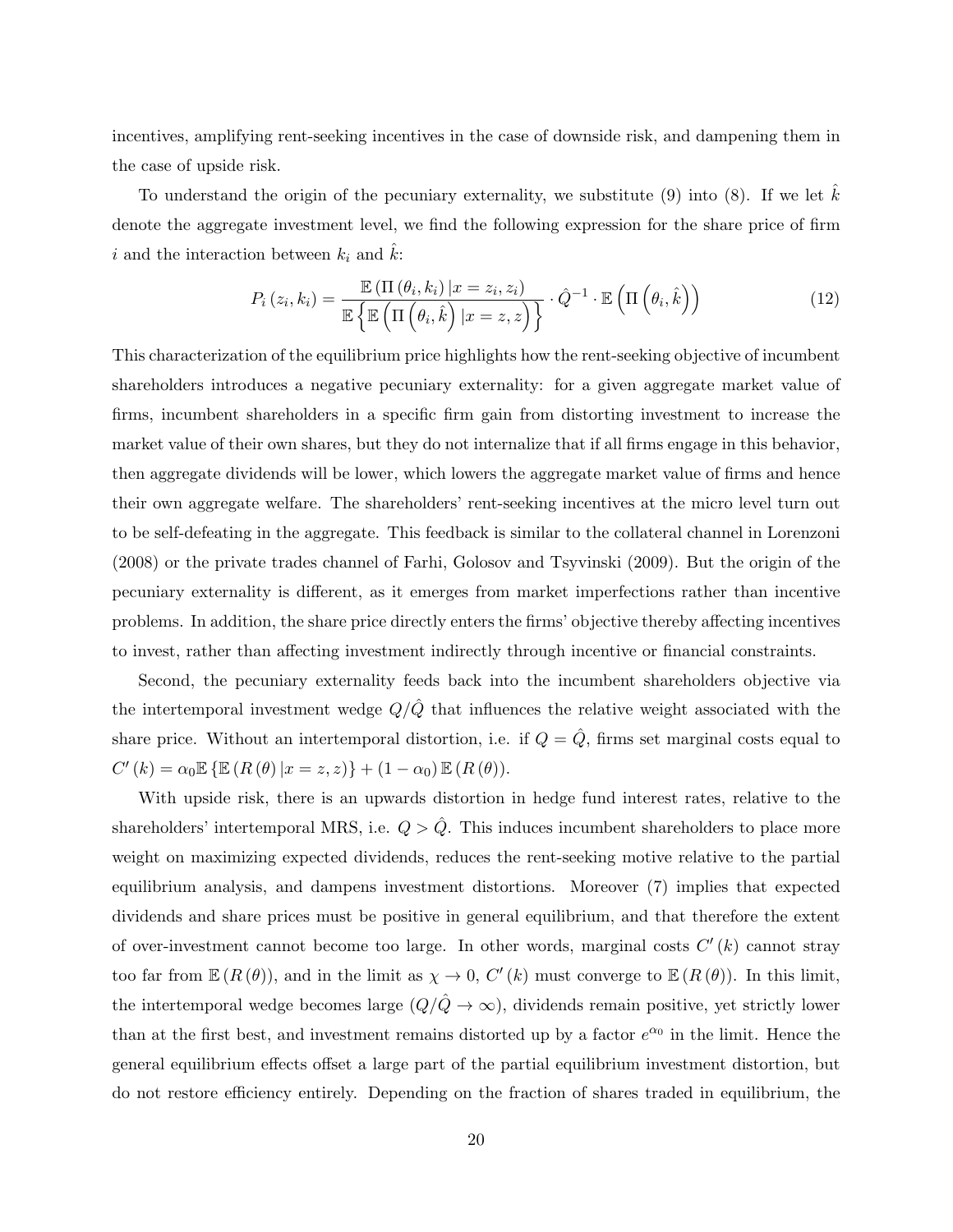welfare loss relative to first-best can still be very substantial.<sup>15</sup>

With downside risk, the distortion in hedge fund interest rates is downwards,  $Q < \hat{Q}$ . This pushes incumbent shareholders to shift even more weight on expected share prices, which reinforces the rent-seeking motive, and the associated pecuniary externality. In the limit as  $\chi \to 0$ , marginal costs  $C'(k)$  must converge to  $\mathbb{E} (E(R(\theta) | x = z, z))$ . The amplification thus becomes so strong that it pushes shareholders to invest as if all their shares were sold in the market. Expected dividends vanish even relative to the partial equilibrium benchmark.<sup>16</sup> The general equilibrium effects thus vastly amplify the partial equilibrium distortion.

To summarize, in general equilibrium, shareholder rent-seeking generates a pecuniary externality and an intertemporal investment distortion. The intertemporal distortion partly offsets the pecuniary externality in the case of upside risk, but reinforces it in the case of downside risk. Interestingly, and in contrast to the partial equilibrium analysis, the welfare consequences of market frictions are now more severe with downside risk, but limited with upside risk. And once again, returns to scale determine the severity of investment distortions and pecuniary externalities. The limiting results with  $\chi \to 0$  illustrate that even small imperfections in equity markets can have very dramatic consequences for incentives, investment and welfare.

#### 4.3 Policy implications: general equilibrium

General equilibrium forces align incumbent and final shareholder welfare with expected dividends: the conflicts of interests that arise over rent-seeking incentives in partial equilibrium disappear in the aggregate as welfare gains by final shareholders are passed on to incumbent shareholders through the aggregate market value of equity. At the same time, investment remains inefficient, and distortions may be amplified through a pecuniary externality.

Here, we discuss the general equilibrium effects associated with the policy interventions analyzed in section 3.2. We show that policies that improve shareholder incentives at the firm level may impair the financial market's role for intertemporal allocation of resources. This tradeoff becomes particularly salient in the case of downside risk.

For technical reasons, we assume that hedge funds, incumbent and final shareholders can store resources from stage 1 to stage 2 at a small, positive riskfree return  $Q > 0$ . This assumption insures that the hedge funds' lending rate  $Q$  cannot fall below  $\overline{Q}$ , and that therefore the market and share-

<sup>&</sup>lt;sup>15</sup>Recall that as  $\chi \to 0$ ,  $V_{PE}/V^* \to -\infty$  and  $\hat{k}/k^* \to \infty$ . Negative dividends are not possible in general equilibrium.

<sup>&</sup>lt;sup>16</sup>Recall that  $V/V^* \to 0$  as  $\chi \to 0$ . It is straight-forward to construct examples in which  $V^* \to \infty$  as  $\chi \to 0$ , but  $V_{GE} \rightarrow 0$ , i.e. first-best dividends grow infinitely large, yet the realized surplus completely vanishes.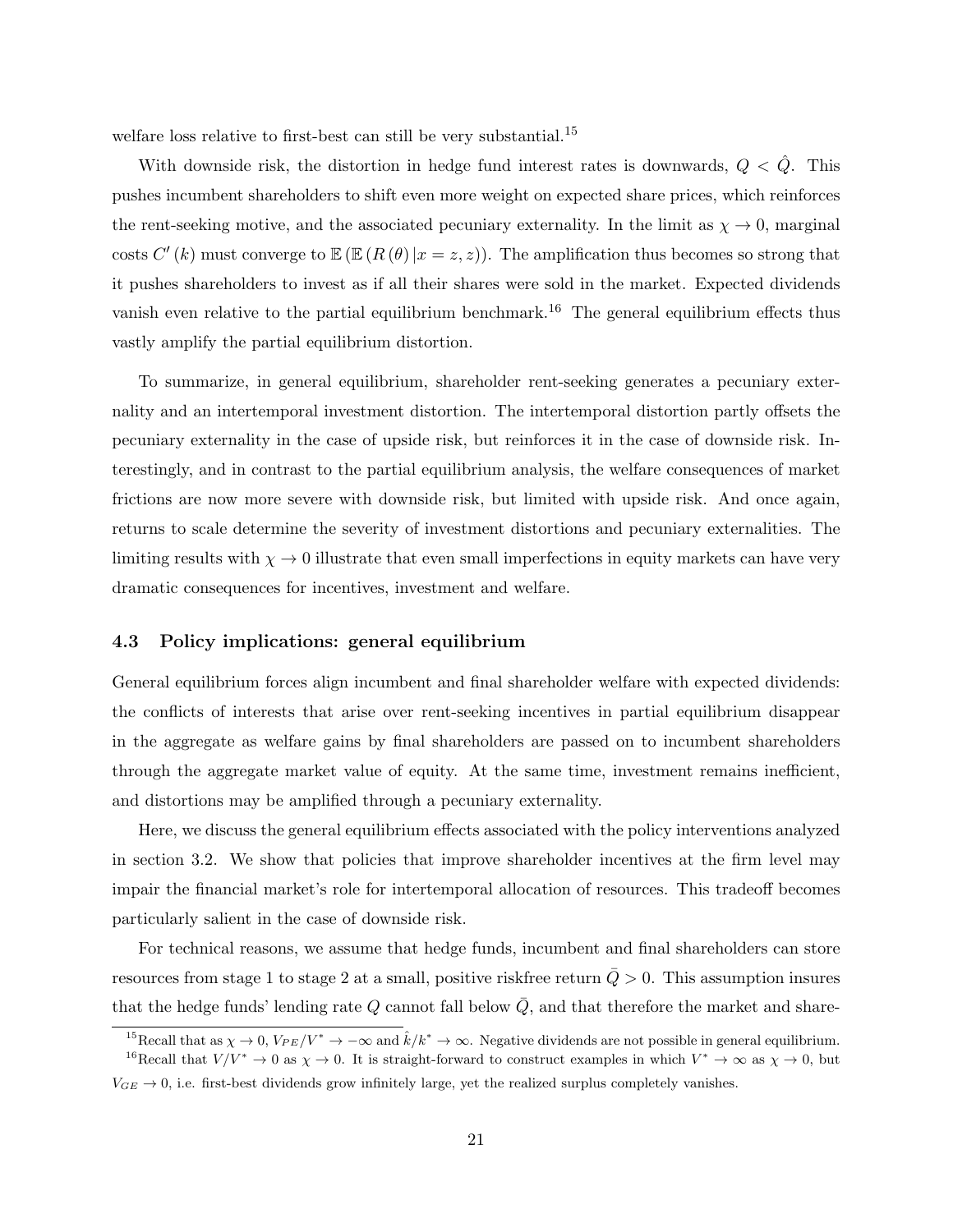holder discount rates always remain well defined. At the laissez-faire benchmark, this constraint is binding only in the case with downside risk and small  $\chi$ , where it limits the downwards adjustment of Q that is needed to align aggregate market returns of equity with incumbent and final shareholders' intertemporal MRS. This pushes the market into a situation of excess demand for shares, as final shareholders become eager to buy the aggregate portfolio, but incumbent shareholders are unwilling to sell at depressed prices. Storage by incumbent and final shareholders implies that  $\hat{Q} = 1/u'_F(C_F^2) \ge \bar{Q}$ , for otherwise final shareholders would strictly prefer storage over equity as a means to transfer wealth across time, but for small  $\overline{Q}$ , this constraint is never binding.

For a given value of V, an aggregate consumption allocation  $(C_I^1, C_I^2; C_F^1, C_F^2)$  for initial and final shareholders is feasible if it satisfies aggregate resource constraints  $C_I^1 + C_F^1 \leq 0$  and  $C_I^2 + C_F^2 \leq V$ , and it satisfies intertemporal efficiency if no other feasible allocation yields strictly higher utility for both initial and final shareholders. Intertemporally efficient allocations must satisfy the resource constraints with equality, and equate initial and final shareholders' intertemporal marginal rates of substitution:  $\hat{Q} = v_I' (C_I^1) / u_I' (C_I^2) = 1 / u_F' (C_F^2)$ . The equilibrium characterized in section 4.1 satisfies intertemporal efficiency.

For any policy intervention, let  $(T_I, V_I)$  and  $(T_F, V_F)$  denote the aggregate market value and final dividends associated with equity sales and purchases from the incumbents' and final shareholders' perspective, respectively. Their first-order conditions w.r.t.  $\alpha$  imply that an equilibrium allocation is intertemporally efficient if and only if  $V_I/T_I = V_F/T_F$ , i.e. the incumbent and final shareholders perceive the same ratio of market value at stage 1 to dividend value at stage 2.

Policy interventions affect market allocations in two ways. First, they may drive a wedge between incumbent and final shareholders' market returns  $V_I/T_I$  and  $V_F/T_F$ , and hence between their intertemporal marginal rates of substitution.

Second, they may cause the market to enter situations of excess demand or excess supply of equity shares, or even to break down completely if one side finds it optimal not to trade equity. These situations arise if there exists no  $Q \geq Q$ , at which the firm-level valuation of equity shares is consistent with the incumbent and final shareholders' aggregate first-order conditions. Specifically, if  $T_I$  is too low relative to  $V_I/\tilde{Q}$ , then incumbent shareholders strictly prefer to hold on to their shares, although final shareholders may want to buy a positive amount. If  $V_F$  is low relative to  $T_F/u_F'$  ( $C_F^2$ ), final shareholders may prefer to stay out of the market and incumbent shareholders are unable to sell. Finally, if  $T_F$  is low relative to  $V_F u_F' (C_F^2)$ , the demand by final shareholders may exceed the amount of shares supplied by incumbent shareholders. In all these cases, the micro trading frictions prevent full adjustment of aggregate share prices.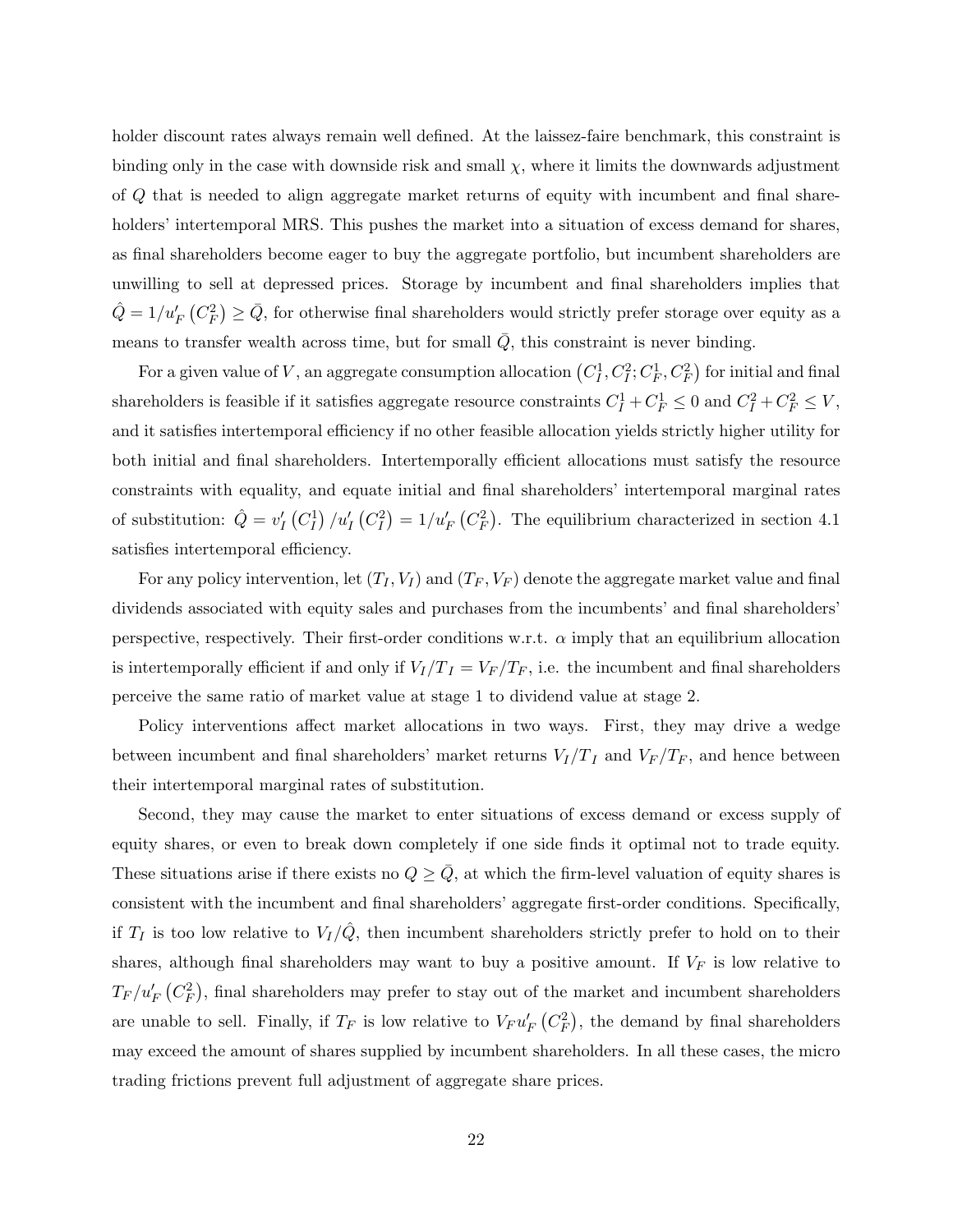In a market breakdown, incumbent shareholders remain the final owners of the firms and therefore take efficient investment decisions. Market breakdown does not automatically cause intertemporal distortions, if resources can be re-allocated through other means, for example lump sum taxes and transfers. But efficiency in this case is not a market outcome and thus very different from the efficient markets benchmark.

The following proposition summarizes how the policies introduced in section 3.2 affect market outcomes in general equilibrium, when  $\chi$  is small.

#### Proposition 6 Policy interventions impair intertemporal trade

 $(i)$ **Regulatory policies:** Regulatory policies that curb overinvestment in the case of upside risk  $(E(E(R(\theta)|x=z,z)) > E(R(\theta)))$  improve efficiency without causing intertemporal distortions or market breakdowns. Regulatory policies that aim to reduce under-investment in the case of downside risk  $(\mathbb{E} (\mathbb{E} (R (\theta) | x = z, z)) < \mathbb{E} (R (\theta)))$  cause a market breakdown when  $\chi$  is small  $(T_I \leq 0)$ .

 $(ii)$  Transaction taxes with upside risk: Transaction taxes and subsidies that curb (but do not eliminate) over-investment have no first-order effect on investment when  $\chi$  is sufficiently small. Transaction taxes and subsidies that eliminate over-investment without causing intertemporal distortions require extreme transaction subsidies for some equity transactions.

(*iii*) **Transaction taxes with downside risk:** Transaction taxes and subsidies that seek to reduce under-investment must subsidize equity purchases, causing intertemporal distortions and an excess demand for shares by final shareholders ( $T_F \leq 0$ ) when  $\chi$  is sufficiently small.

 $(iv)$  Market interventions with downside risk: For small  $\chi$ , equity purchases at a preset price that seek to curb underinvestment cause a market breakdown if they are not aggressive enough  $(T_I \le 0)$ , or if they are too aggressive  $(V_F \le 0)$ . For a middle range of intervention levels, the intervention causes over-investment, intertemporal distortions, and excess demand of shares  $(V_F/T_F \rightarrow \infty)$ , but the market remains in operation.

Regulatory policies do not interfere with market values, and therefore cannot cause intertemporal distortions (i.e.  $T_I = T_F = T$  and  $V_I = V_F = V$ ). In the case of upside risk they curb excess investment without disrupting equity markets. In the case of downside risk, however, they push firms to take investment decisions that are penalized by the stock market, i.e. the market prices in the additional investment cost, but not the full dividend return. When  $\chi \to 0$ , this causes aggregate stock prices to drop to zero, at which point incumbent shareholders withdraw from the market, whenever average investment costs exceed market returns:  $C(k)/k \geq \mathbb{E} (E(R(\theta)|x=z,z)).$ 

With tax interventions, as long as  $V_I = V_F$ , i.e. net of tax dividends are the same for incumbent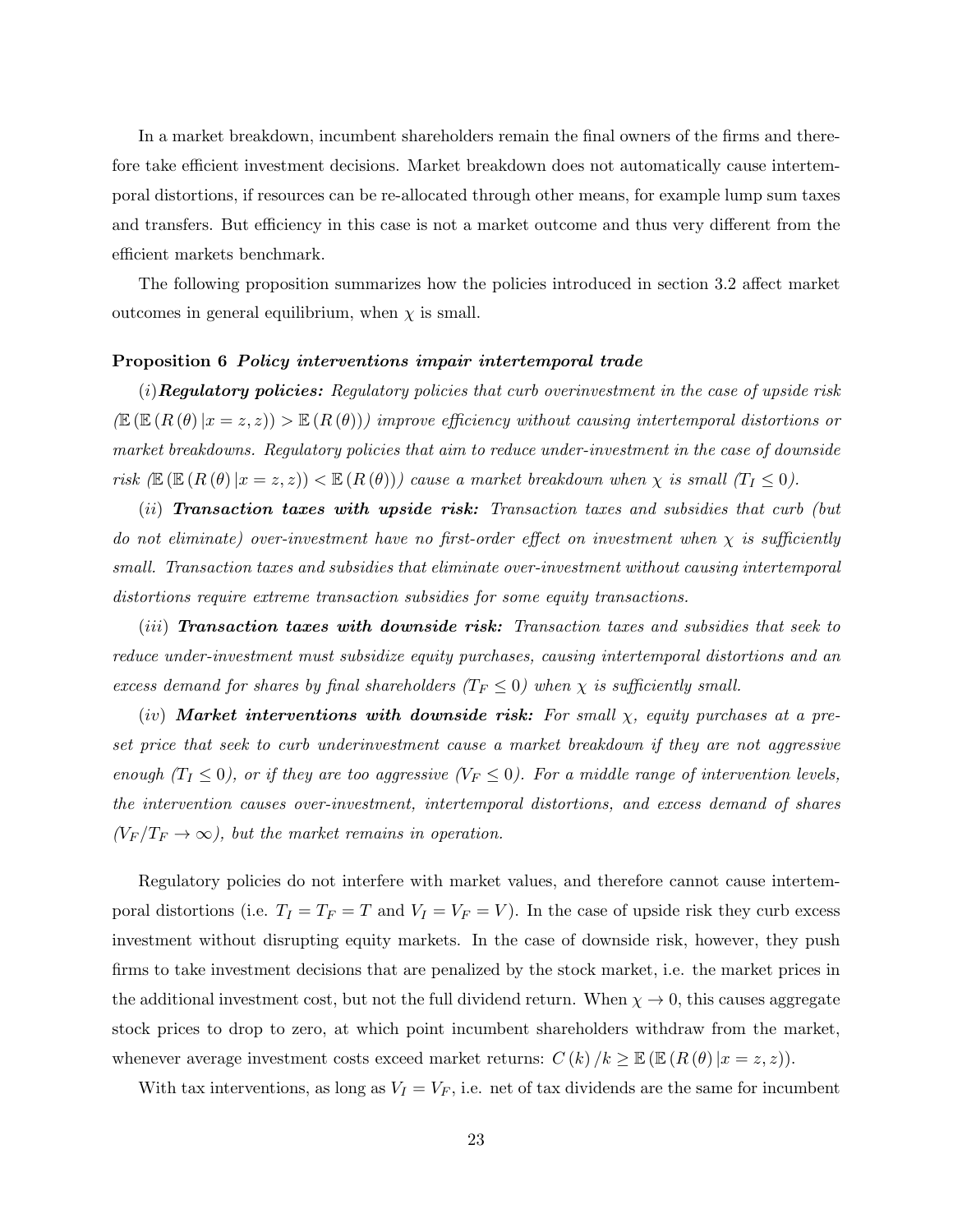and final shareholders, intertemporal efficiency holds if and only if the aggregate transaction tax revenue  $T_F - T_I$  is zero. In the case of upside risk, general equilibrium forces already curb overinvestment to a large extent if  $\chi$  is small. Thus, any attempt to influence investment incentives through tax policies is met one-for-one by an offsetting reduction in the corresponding general equilibrium adjustment.<sup>17</sup> This is no longer the case if the tax policy targets the efficient level exactly, but such policies are only feasible with infinitely large subsidies on some equity trades.<sup>18</sup>

With tax interventions and downside risk, it is impossible to improve investment incentives without subsidizing equity purchases, when  $\chi$  is sufficiently small. Moreover, the aggregate market value of equity (net of subsidies) can be smaller than the subsidy itself, so the pre-subsidy value of equity is negative. In effect the policy maker "bribes" final shareholders into purchasing the equity in order to enhance investment incentives for incumbent shareholders. At these prices and subsidies, the stock market becomes a free lunch for final shareholders who wish to purchase as much equity as they can get, but are limited to the quantity offered by incumbent shareholders. In the limit as  $\chi \to 0$ , we have  $T_I - T_F \approx (C'(k) - \mathbb{E}(\mathbb{E} (R(\theta) | x = z, z))) k$ , so the policy is equivalent to directly subsidizing investment.

With market interventions, we characterize  $(QT_I, V_I)$  and  $(QT_F, V_F)$  as a function of the intervention threshold  $\hat{z}$  and show that the intervention inevitably causes incumbent shareholders to withdraw from the market whenever  $\hat{z}$  is less than some threshold  $z_1 > z^*$ . It therefore becomes impossible to restore investment efficiency while relying on the stock market for intertemporal efficiency. It may seem paradoxical that an intervention meant to curb under-pricing at the level of individual firms actually exacerbates under-pricing in the aggregate. The reason this happens is due to the feedback from the intervention to investment and share prices: a market intervention that limits the most severe under-pricing also induces incumbent shareholder to invest more. For realizations of  $z > \hat{z}$ , the market prices in the higher investment cost without fully pricing in its returns, thus resulting in lower share prices. In the aggregate, when  $\chi$  is small, this indirect effect dominates the direct effect of the intervention, lowering aggregate market values to the point that the market eventually breaks down.

An intervention with threshold  $\hat{z} > z_1$  no longer causes incumbent shareholders to withdraw, but instead transforms the investment into an upside risk from the incumbent shareholders' perspective. There are now two possibilities depending on how the intervention influences equity returns to final

<sup>&</sup>lt;sup>17</sup>This result follows from the fact that with upside risk and small  $\chi$ ,  $C'(k_{GE}) \approx \mathbb{E}(R(\theta))(1+\alpha_0\chi)$ , i.e. investment no longer responds to market returns.

 $18$ If the tax policy went so far as to under-shoot the efficient investment level, then general equilibrium forces will take over and amplify the resulting under-investment.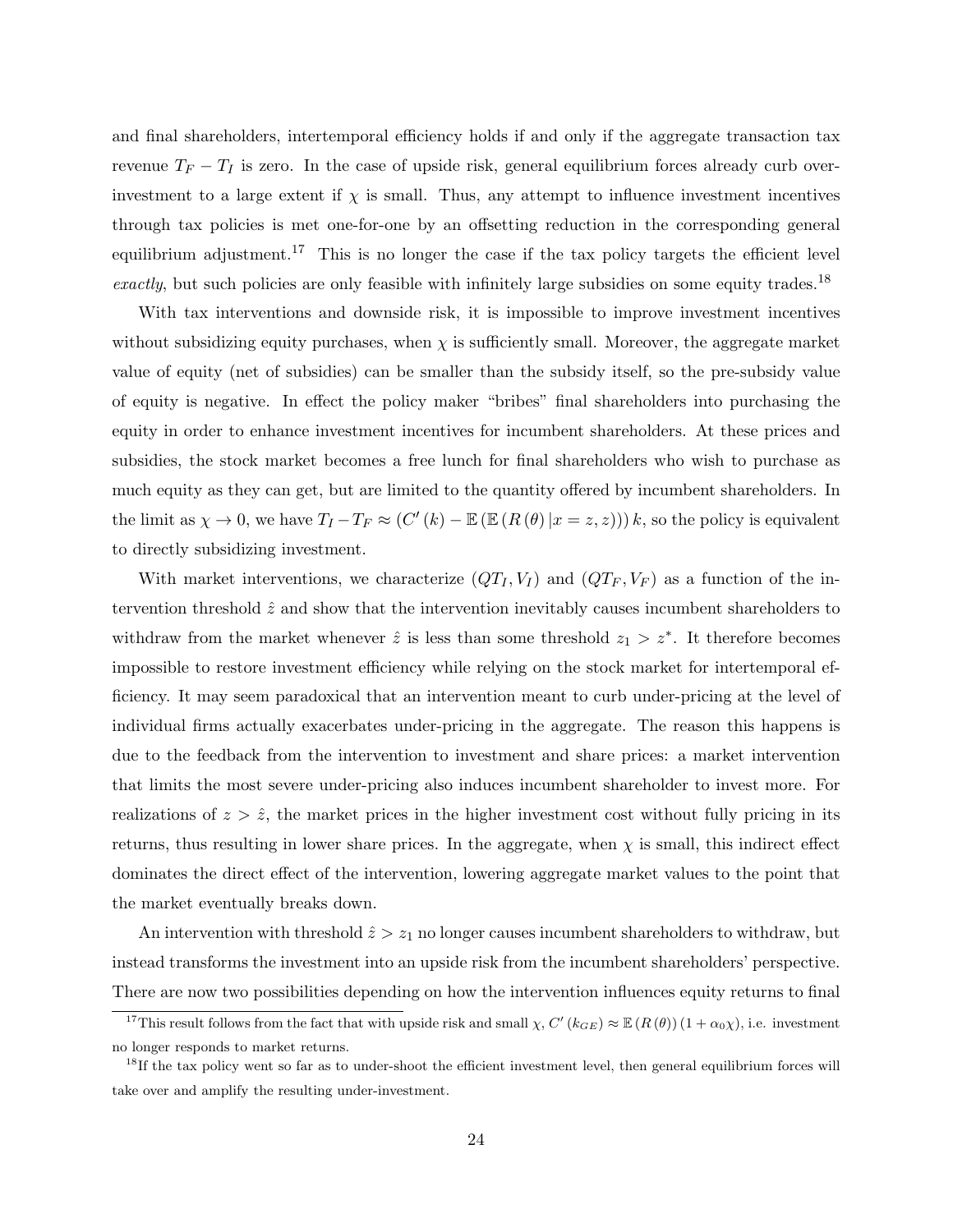shareholders. For very high intervention levels (i.e. when  $\hat{z}$  exceeds some threshold  $z_2 > z_1$ ), the intervention drives up share prices and lowers equity returns for final shareholders causing them to withdraw from the market  $(V_F \leq 0)$  – once again the market breaks down. For intermediate intervention levels, i.e. whenever  $\hat{z} \in (z_1, z_2)$ , instead drives up final shareholder returns on equity since the effect of the policy on final shareholder dividends dominates the effect on market values, to the point where equity (almost) becomes a free lunch again  $(V_F/T_F \rightarrow \infty)$ . Aggregate demand for shares then inevitably exceeds supply by incumbent shareholders. In this case, the intervention leads to over-investment and intertemporal distortions, but general equilibrium forces once again take over to limit how much over-investment the market intervention can cause: when  $\chi$  is small, the intervention threshold  $\hat{z} \in (z_1, z_2)$  does not affect investment to a first order.<sup>19</sup>

To summarize, with upside risk, regulatory interventions are well suited to curb over-investment, but general equilibrium forces mute the effectiveness of market-based interventions. With downside risks, attempts to enhance investment without fully compensating shareholders for the marginal investment cost depress aggregate share prices and cause incumbent shareholders to withdraw from the market. Attempts to enhance investment incentives while compensating incumbent shareholders (directly through transaction taxes or indirectly through market interventions) require subsidies that turn equity into a free lunch for final shareholders: equity demand then far exceeds available supply. Finally, extreme market interventions may completely crowd out final shareholders from equity markets, once again resulting in a market breakdown. The scope for policy makers to intervene without disrupting intertemporal trade is therefore extremely limited when  $\chi$  is sufficiently low. Perhaps the only good way to reconcile investment incentives and intertemporal efficiency may be to directly subsidize firms for their investment without intervening in financial markets.

## 5 Extensions

In this section, we develop several extensions of our baseline partial equilibrium model to illustrate how shareholder rent-seeking incentives can shed light on important aspects of firm behavior. Unless

<sup>&</sup>lt;sup>19</sup>The argument for how how market interventions cause intertemporal distortions is particularly easy to see when  $χ$  is bounded away from zero and  $\lim_{\theta\to-\infty}$   $R(\theta) > \mathbb{E}(R(\theta)) / (1 + χ)$ , in which case equity prices are always strictly positive and the market does not break down. Since the policy generates negative expected revenues we have  $Q(T_I - T_F) > V_I - V_F$ . Moreover, for downside risks, we have  $QT_I > V_I$  for any intervention such that  $\hat{z} \leq z^*$ . Since the intervention must occur at a positive price we also have  $T_I > T_F$ , and from these three inequalities it follows immediately that  $V_I/T_I < V_F/T_F$ . The policy effectively subsidizes incumbent shareholders, inducing them to sell a larger part of their equity share than would be efficient intertemporally.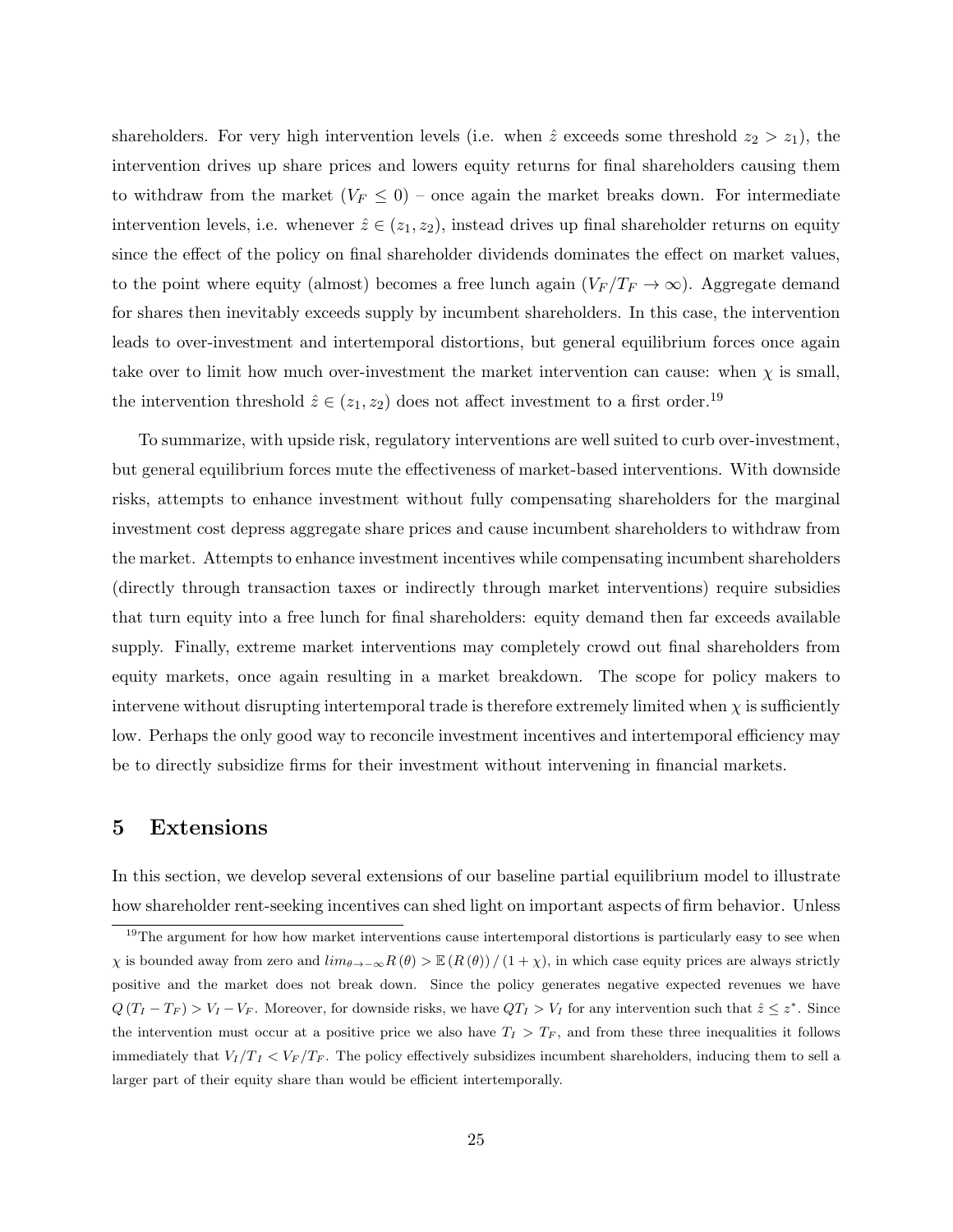otherwise noted, final dividends are the same as in section 3, and we set  $\alpha = 1$ , i.e. incumbent shareholders care only about the market value of their equity share.

#### 5.1 Leverage and Risk-Taking

We first consider a version of our model, in which investment is funded by borrowing. As our primary result we show how frictions in equity markets dilute the disciplining effects of credit spreads. In fact, leverage turns out to be a tool of choice for shareholders to both scale up investment and shift equity returns to the upside, thus inflating its market value.

At the first stage the firm has cash reserves w, and chooses to invest  $k \geq 0$  in a project to obtain a stochastic cash flow  $R(\theta) k$  at the final stage. Throughout this section, we assume that  $R(\cdot)$  $\overline{R} \cdot R_0 (\cdot)$  where  $R_0 (\cdot)$  has symmetric risks with support  $[0, 2]$  and  $\overline{R} > 0$ , so that  $\mathbb{E} (R (\theta)) = R (0) =$  $R/2$ , and without borrowing, frictions in equity markets do not distort shareholder incentives. If  $k > w$ , the difference  $k - w$  must be funded by borrowing from external lenders. The loan contract is subject to *costly state verification*: lenders incur a cost  $\varepsilon R(\theta) k$  to verify the firm's realized cash flows ex post. The loan contract  $(b, B)$  specifies an initial loan size  $b \geq k - w$  and a promised repayment B. Such a contract determines a leverage ratio  $w/k = w/(w + b)$  and a default threshold  $\hat{\theta}$ , such that  $B = R(\hat{\theta}) k$ . Whenever  $\theta \geq \hat{\theta}$ , the lender is repaid in full while the borrower earns dividends  $R(\theta) k - B$ . Whenever  $\theta < \hat{\theta}$ , the borrower defaults and earns 0, and the lender monitors the borrower and recovers the cash flows net of monitoring costs,  $(1 - \varepsilon) R(\theta) k$ .

We assume that lenders and borrowers (shareholders) do not discount between the initial and final stages. the lender breaks even whenever

$$
\frac{b}{k} \le (1 - \varepsilon) \int_{-\infty}^{\hat{\theta}} R(\theta) d\Phi(\sqrt{\lambda}\theta) + R(\hat{\theta}) \left(1 - \Phi(\sqrt{\lambda}\hat{\theta})\right). \tag{13}
$$

Combined with the constraint on the initial loan size, this yields the following restriction on the firm's leverage ratio  $w/k$ :

$$
\frac{w}{k} \ge 1 - \mathbb{E}\left(R\left(\theta\right)\right) + \varepsilon \int_{-\infty}^{\hat{\theta}} R\left(\theta\right) d\Phi(\sqrt{\lambda}\theta) + \int_{\hat{\theta}}^{\infty} \left(R\left(\theta\right) - R\left(\hat{\theta}\right)\right) d\Phi(\sqrt{\lambda}\theta) \tag{14}
$$

Suppose that the RHS of this inequality is strictly positive everywhere, so that there exists no loan contract at which the project is completely self-funding.

Borrowing without market frictions: In the benchmark without market frictions, the borrower/shareholders' expected dividend is  $k \int_{\hat{\theta}}^{\infty} (R(\theta) - R(\hat{\theta})) d\Phi(\sqrt{\lambda}\theta)$ , and the expected return on cash reserves w is

$$
\rho\left(w/k,\hat{\theta}\right) = (k/w) \cdot \int_{\hat{\theta}}^{\infty} \left(R\left(\theta\right) - R\left(\hat{\theta}\right)\right) d\Phi(\sqrt{\lambda}\theta). \tag{15}
$$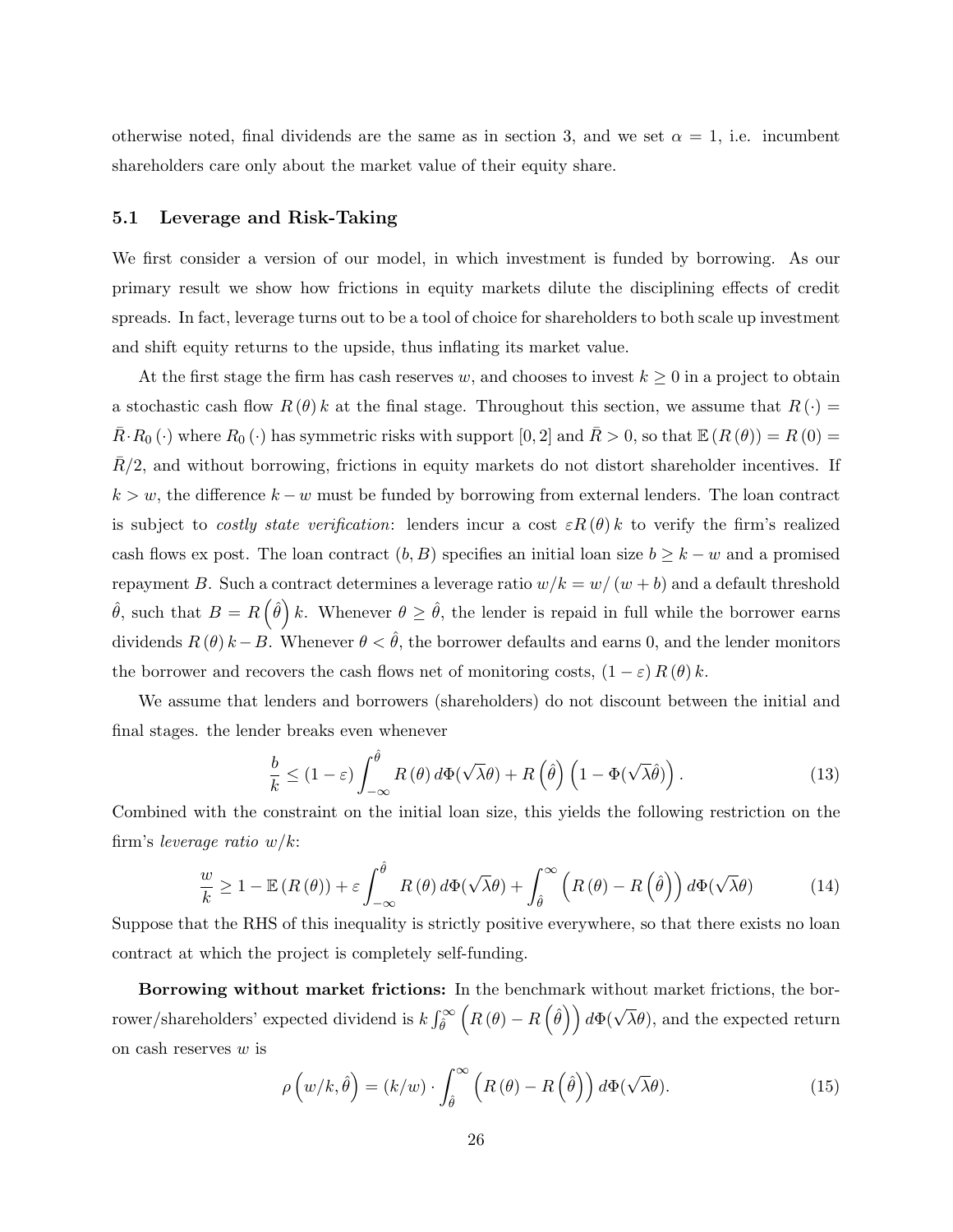#### Figure 2: Optimal Lending with Costly State Verification



The optimal contract from the shareholders' perspective maximizes  $\rho\left(w/k,\hat{\theta}\right)$  subject to (14), and determines an optimal leverage ratio or investment level  $k^*$  and default threshold  $\theta^*$ . The firm borrows and invests if and only only if  $\rho(w/k^*, \theta^*) > 1$ . We recall the following standard results:

(i) Credit restrictions: If  $\bar{R} > 2$ , the loan size is endogenously restricted (relative to an infinite investment level at first-best), due to the leverage ratio constraint.

(ii) Investment in projects with positive excess returns: If  $\bar{R} \leq 2$ , the firm does not invest and prefers to hold cash.

(iii) Disciplining effect of credit spreads: The optimal loan contract achieves the second-best, i.e.  $\theta^*$  and  $k^*$  maximize social surplus by optimally trading off loan size against bankruptcy costs.

Figure 2 illustrates the optimal lending contract. We represent contracts as pairs of leverage ratio  $w/k$  and repayment promise  $\hat{R} \equiv R(\hat{\theta})$ . A lender breaks even only with contracts that lie on or above the leverage ratio constraint, which is represented by the grey curve. The borrower only accepts contracts that lie on or below the solid black line, at which the shareholder's expected returns on internal funds equal 1. In the left panel, when  $\bar{R} > 2$ , the grey and black curves intersect, so there exist loan contracts that allow the borrower to earn excess returns and the lender to break even. The borrowers' indifference curves over different contracts with different return levels  $\rho$ simply scale the solid black line by  $\rho^{-1}$ , The borrowers' return on internal funds is maximized at the tangency point between the grey and the dashed black line. In the right panel,  $R \leq 2$ , and there exists no contract to which the two parties would ever agree.

If after the contracting stage debt and equity claims are traded in financial markets at prices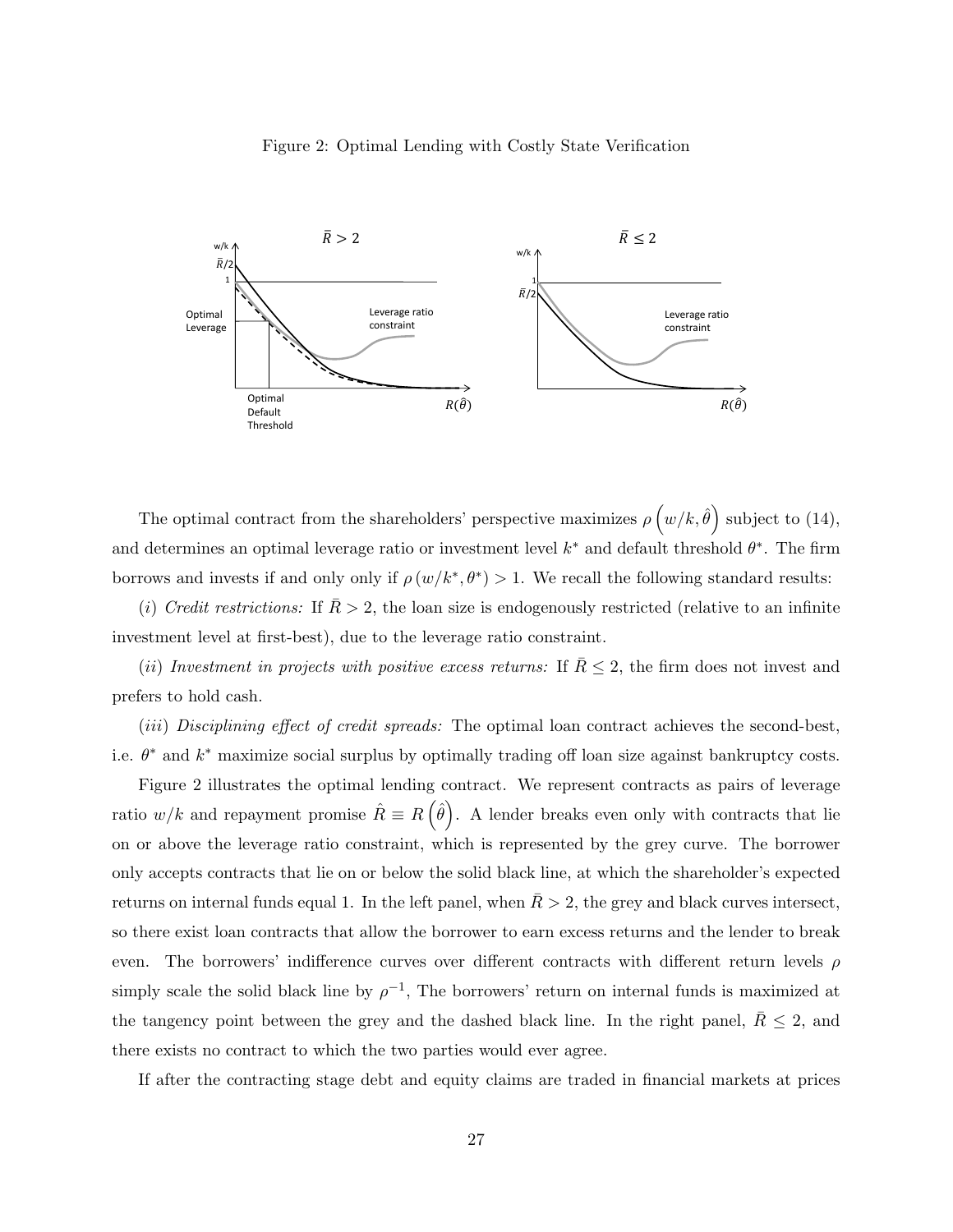Figure 3: Lending with information aggregation frictions in equity markets



equal to conditional expectations of their corresponding cash flows, such markets do not alter the original lenders' break-even constraint, the borrowers' incentives, or the optimal loan contract. Efficient financial markets thus impose market discipline on borrowers and lenders to agree on a loan contract that maximizes the social surplus from the firm's investment.

Borrowing with equity market frictions. Suppose now that the initial borrowers sell their equity share in a market with information aggregation frictions. The lenders on the other hand hold their claim to maturity, so their break-even constraint is unchanged. Following proposition 1, the equity claim is priced at  $P(k, z) = k \cdot \mathbb{E} \left( \max \{ R(\theta) - R(\hat{\theta}), 0 \} | x = z, z \right)$ , and the expected mar-Ret value of equity is  $k \int_{\hat{\theta}}^{\infty} (R(\theta) - R(\dot{\hat{\theta}})) d\Phi(\sqrt{\lambda_P} \theta)$ , where  $\lambda_P^{-1} > \lambda^{-1}$  parametrizes information frictions in the equity market as in section 3.1. We then obtain the following proposition:

#### Proposition 7 Equity market frictions cause excessive leverage.

(i) Excessive leverage If  $\bar{R} > 2$ , then  $\hat{k} > k^*$  and  $\hat{\theta} > \theta^*$  and  $\hat{k}$  and  $\hat{\theta}$  are increasing in  $\lambda_P^{-1}$  $\overline{P}^1$ .

(ii) Inefficient investment: There exists a bound  $\tilde{R} \in (1,2)$ , such that if  $\bar{R} \in (\tilde{R},2]$  and  $\lambda_P^{-1}$ P is sufficiently large, incumbent shareholders borrow and invest  $k > w$ .

Equity market frictions thus distort borrower incentives. First, shareholders seek excessive leverage because the market friction flattens the shareholders' tradeoff between leverage and default risk. Second, if market frictions are sufficiently severe, shareholders choose to invest even in projects with negative excess returns in order to chase upside gains.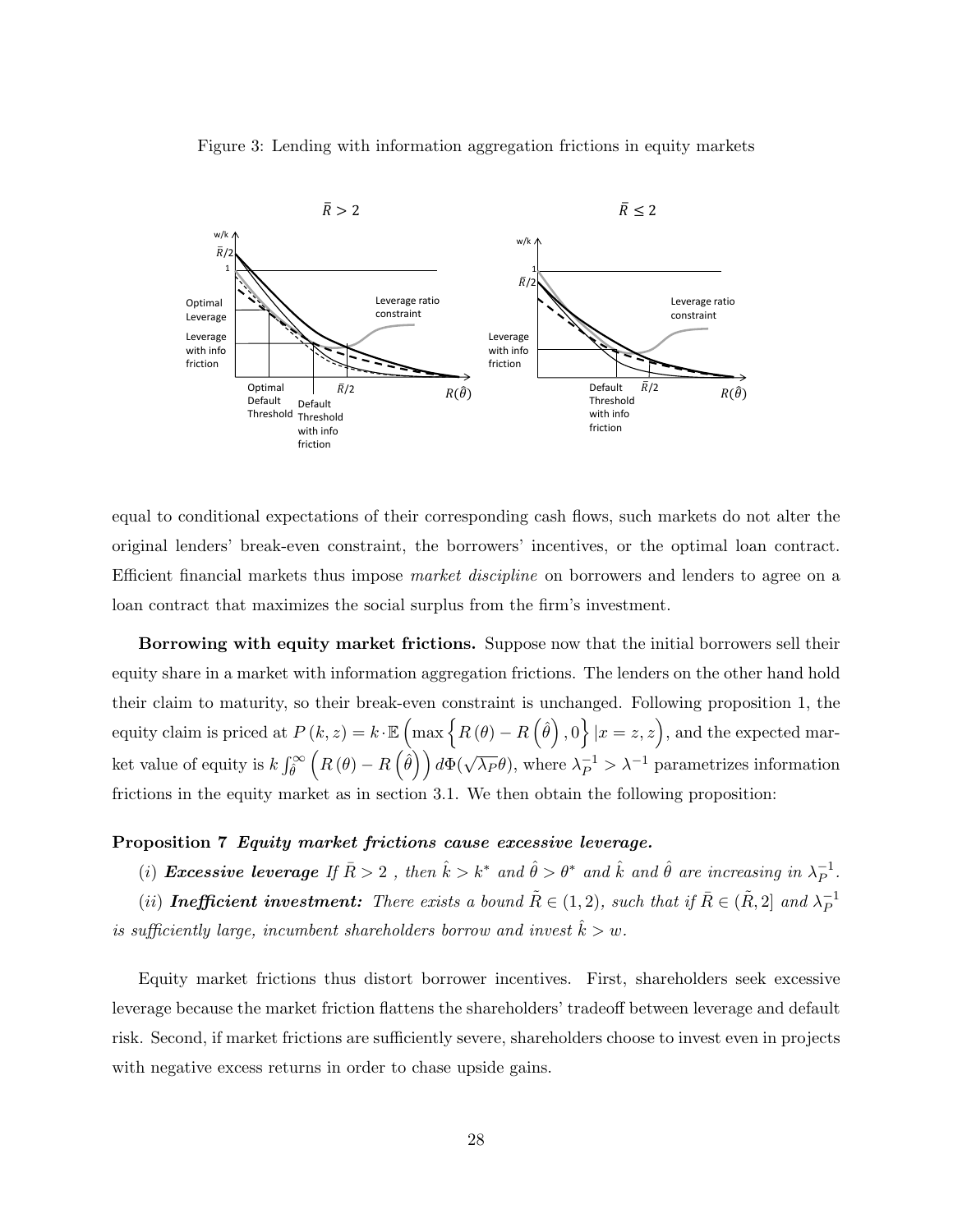Figure 3 illustrates the effects of financial market frictions on shareholder incentives. The thin black line corresponds to the shareholders' indifference curve for  $\rho = 1$  without equity market frictions. The thick black line plots the shareholders' indifference curve for a return of 1 on internal funds with market frictions. The difference between the solid thin and thick black lines corresponds to the shareholder rents. These rents are maximized when equity only includes upside risk, i.e.  $\hat{R} = \bar{R}/2$ . The shareholders' indifference curve in the  $(w/k, \hat{R})$ -plane have the same intercepts as without equity market frictions, but are flatter for  $\hat{R} < \bar{R}/2$  and steeper for  $\hat{R} > \bar{R}/2$ , thus raising expected returns on cash-holdings for any possible loan contract.

In the left panel,  $\bar{R} > 2$ , so it is efficient to invest. The flattening of shareholders' indifference curves shifts their preferred contract to the right, with a higher leverage ratio and a higher default threshold than would be optimal otherwise. Shareholders' expected returns increase, and they are more willing to accept higher default risk in return for leverage because the marginal increase in borrowing costs is partly offset by a shift towards upside risk and over-pricing of equity. Because shareholders do not fully internalize the marginal costs of default, they opt for excessive leverage.

In the right panel,  $R \leq 2$ , returns are too low to make the investment profitable. Nevertheless shareholders decide to borrow and invest, and even accept very high leverage and credit spreads in order to take advantage of upside risk and extract shareholder rents. In other words, credit spreads lose their disciplining role on borrowers. The threshold return  $R/2 < 1$  above which such inefficient investments become desirable for incumbent shareholders is a a function of the monitoring cost  $\varepsilon$ and the shape of the return function in its lower tail, and varies between 1/2 and 1.

To summarize, leverage allows incumbent shareholders to increase their rents through two channels: it scales up risk-taking through a higher value of  $\hat{k}$ , and it shifts equity returns to the upside which increases expected over-pricing for a given investment level. By taking a levered bet, incumbent shareholders capture rents from final shareholders with the complicity of lenders. Equity market frictions thus undermine market discipline imposed through credit spreads.<sup>20</sup>

#### 5.2 Managerial Incentives and Agency Costs

The corporate finance literature identifies agency frictions between shareholders and managers as the central source of imperfections in firm decision-making. With efficient financial markets, shareholders should then be given full discretion to design managerial incentive contracts.

 $^{20}$ Information frictions in bond markets would have counter-vailing effects, as they would induce original lenders to over-estimate the tail risk of default. See Albagli, Hellwig and Tsyvinski (2014) for bond pricing with noisy information aggregation in a dynamic variant of this model.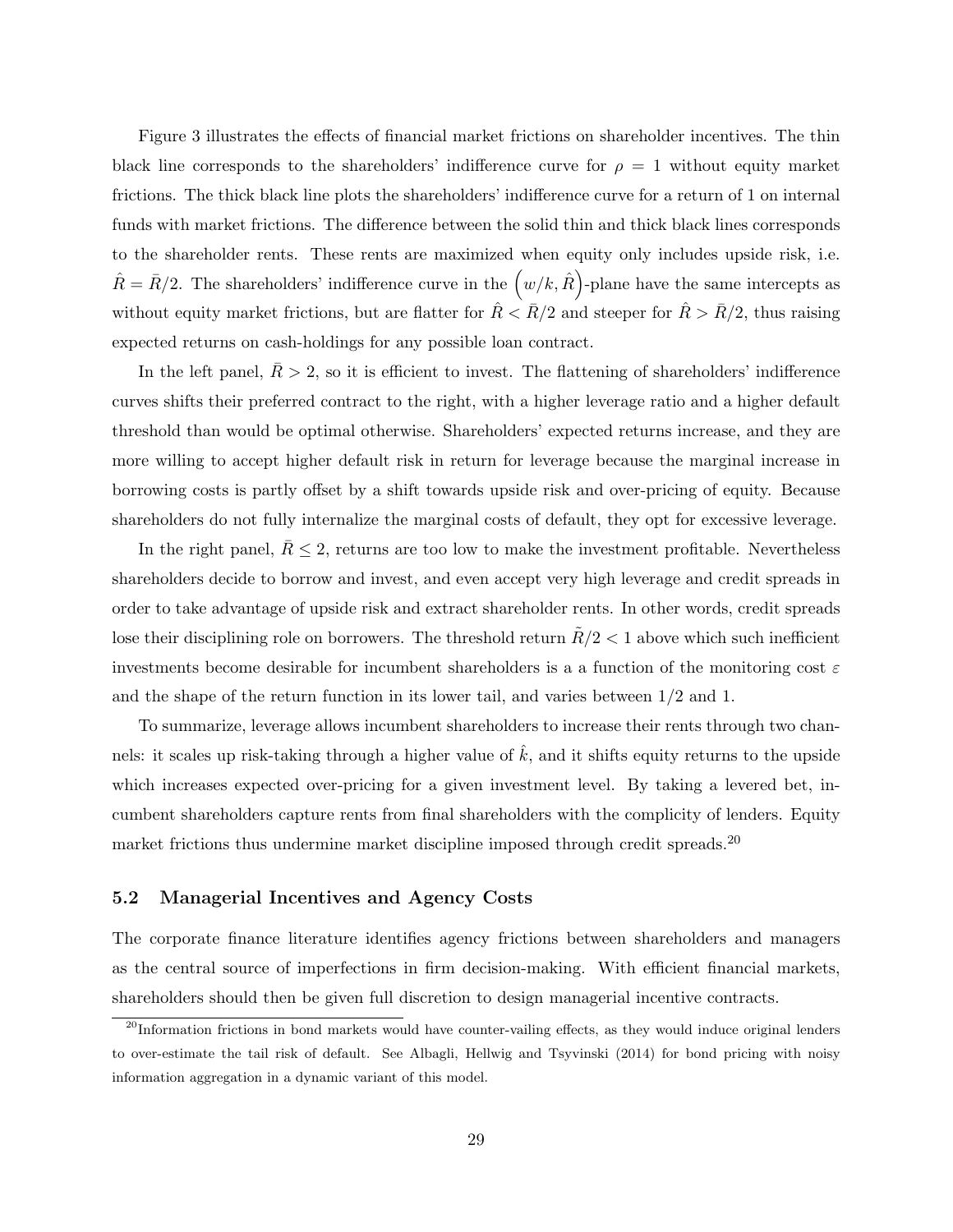Here, we argue that our main results about shareholder incentives are robust to the inclusion of such agency frictions. In our model, agency costs do not alter the shareholders' rent-seeking incentives, since these derive from return perceptions in the market, which are independent of interactions between shareholders and managers.

At the same time, our model offers a contrarian perspective to the laissez-faire approach to contract design: The same contracts that are quintessential for managerial incentives in efficient markets now serve to optimize shareholder rents, and therefore it may be desirable to regulate executive compensation contracts. And whereas agency frictions are costly from a social planners' perspective when markets are efficient, here they may actually improve firm performance if they curb shareholder incentives to extract rents.

We illustrate these points with a principal-agent variant of our baseline model from section 2. Incumbent shareholders delegate the choice of the investment scale  $k \geq 0$  to a risk-neutral manager. They pay the manager a wage  $W(\cdot)$  that is contingent on the realization of final dividends  $\Pi$ , but must satisfy the manager's participation condition  $\mathbb{E}(W(\Pi(\theta,k))) \geq \overline{W}$ . We first assume that incumbent shareholders can always implement their preferred action at no additional cost, and then enrich the model to allow for managerial moral hazard.

Contract design without agency frictions. Let <u>k</u> and  $\bar{k}$  be defined by  $C'(\underline{k}) = \lim_{\theta \to -\infty} R(\theta)$ and  $C'(\bar{k}) = \lim_{\theta \to \infty} R(\theta)$ . It is straight-forward to show that incumbent shareholders can use equity, options or compensation caps to implement any  $k \in (k, \bar{k})$  with an expected wage payment that satisfies  $\mathbb{E}(W(\Pi(\theta,k))) = \overline{W}$ . A contract of the form  $W^*(\Pi) = \omega_0 + \omega_1 \Pi$  that is linear in final dividends, i.e. a vested equity share that the manager cannot sell in the market, implements the efficient investment level  $k^*$ . A contract of the form  $W(\Pi) = \omega_0 + \omega_1 \max{\{\Pi, \Pi\}}$ , corresponding to a vested stock option, induces upwards distortions in investment, implementing any  $k \in (k^*, \bar{k})$ with different values of <u>II</u>. A contract of the form  $W(\Pi) = \omega_0 + \omega_1 \min \{\bar{\Pi}, \Pi\}$  with a cap on total compensation implements downwards distortions  $k \in (\underline{k}, k^*)$ . In each of these cases, the choices of  $\omega_0$  and  $\omega_1$  serve to equate the expected wage payment  $\mathbb{E}(W(\Pi(\theta, k)))$  to  $\overline{W}$ .

Incumbent shareholders are thus able to implement their optimal  $\hat{k}$  through flexible design of the optimal compensation contract. If  $\hat{k} > k^*$ , the incumbent shareholders' optimal contract adds a minimal compensation level into the benchmark contract  $W^*$  (II) to strengthen incentives and increase investment above  $k^*$ . If instead  $\hat{k} < k^*$ , the incentives provided by  $W^* (\Pi)$  are too strong from the incumbent shareholders' perspective, and therefore the optimal contract includes a cap on total compensation. With market frictions, such incentive pay schemes for managers thus become an important tool to optimize shareholder rents.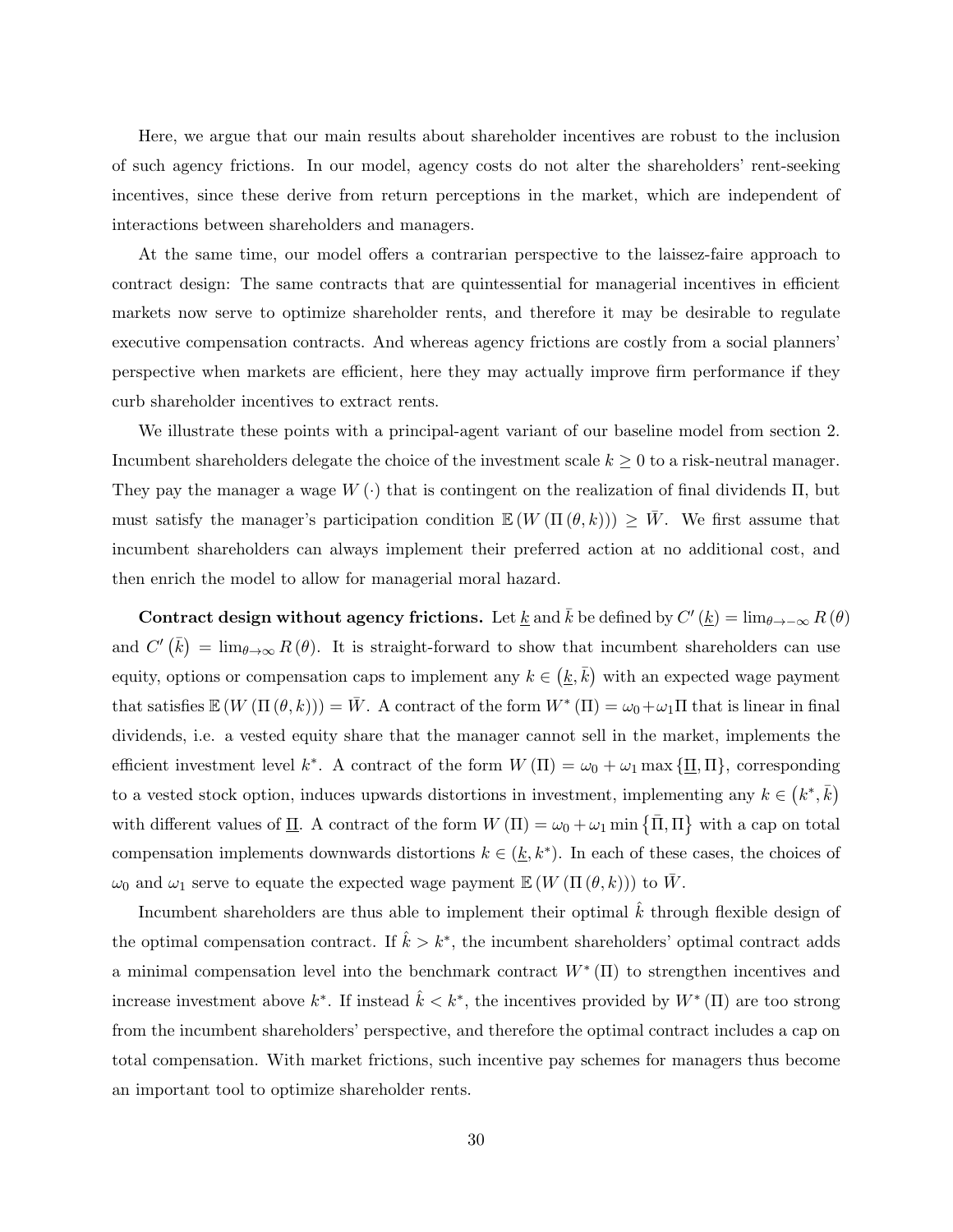Of course it is well known that these contracts serve to taylor the manager's risk-taking incentives. But whereas an efficient markets view interprets these contracts as part of a socially efficient incentive scheme to reign in managerial moral hazard, with market imperfections they emerge as the tool of choice to extract excessive shareholder rents.<sup>21</sup>

If incumbent shareholders design CEO compensation to incentivize rent-seeking, then regulating the design of executive compensation contracts offers an additional policy margin to curb investment distortions. In fact, a regulator can implement  $k^*$  by restricting executive compensation to be of the form  $W^*$  ( $\Pi$ ), regardless of the risks faced by the firm. In effect, this restriction limits executive compensation to a combination of base pay and a vested equity share, with a complete ban on options or compensation caps that seek to distort risk-taking incentives. A restriction to linear contracts is also quasi necessary if shareholders can always scale the compensation contract so that expected compensation is at  $\bar{W}$ . Otherwise, any contract that allows a firm to even marginally distort investment in the desired direction will be strictly preferred to  $W^*$  ( $\Pi$ ).

Restricting CEO compensation to restricted equity has one important advantage over other policy measures: it is a simple one-size-fits-all policy that allows the policy maker to implement the efficient investment level  $k^*$  without any inside knowledge of firm returns, technologies or market frictions. Regulatory interventions, transaction taxes or market interventions instead all require that the policy maker is able to identify and target the efficient investment level  $k^*$ . This is an important distinction from the other interventions we discussed, which all required far more firmspecific information about firm characteristics and market frictions that is tyically proprietary to the firm and difficult to ellicit by an ouside regulator. This issue only gets compounded when firm decisions become more complex and based on proprietary information that is not directly accessible to the regulator. The need for this information arises because the intervention offsets the original distortion with a second distortion which needs to be finely adjusted to the firm's characteristics.

Regulation of executive compensation instead tackles the problem at its root by targeting the CEO's objective function and directly limiting the shareholder's ability to incentivize rent-shifting. By aligning CEO incentives with the social planner's objective, the regulator no longer has to worry about how market frictions affect incentives.

<sup>21</sup>Since any investment level can be implemented without agency costs through a Π-contingent contract, investment distortions do not result from an artificial restriction on the contract space. Implementation possibilities only expand with a richer contract space, say by conditioning compensation on share prices (P-contingent contracts). For example, the shareholders' preferred investment level  $\hat{k}$  could also be implemented through a participation in the share sale (though this requires that k is perfectly observable to make sure that prices internalize variation in  $k$ ).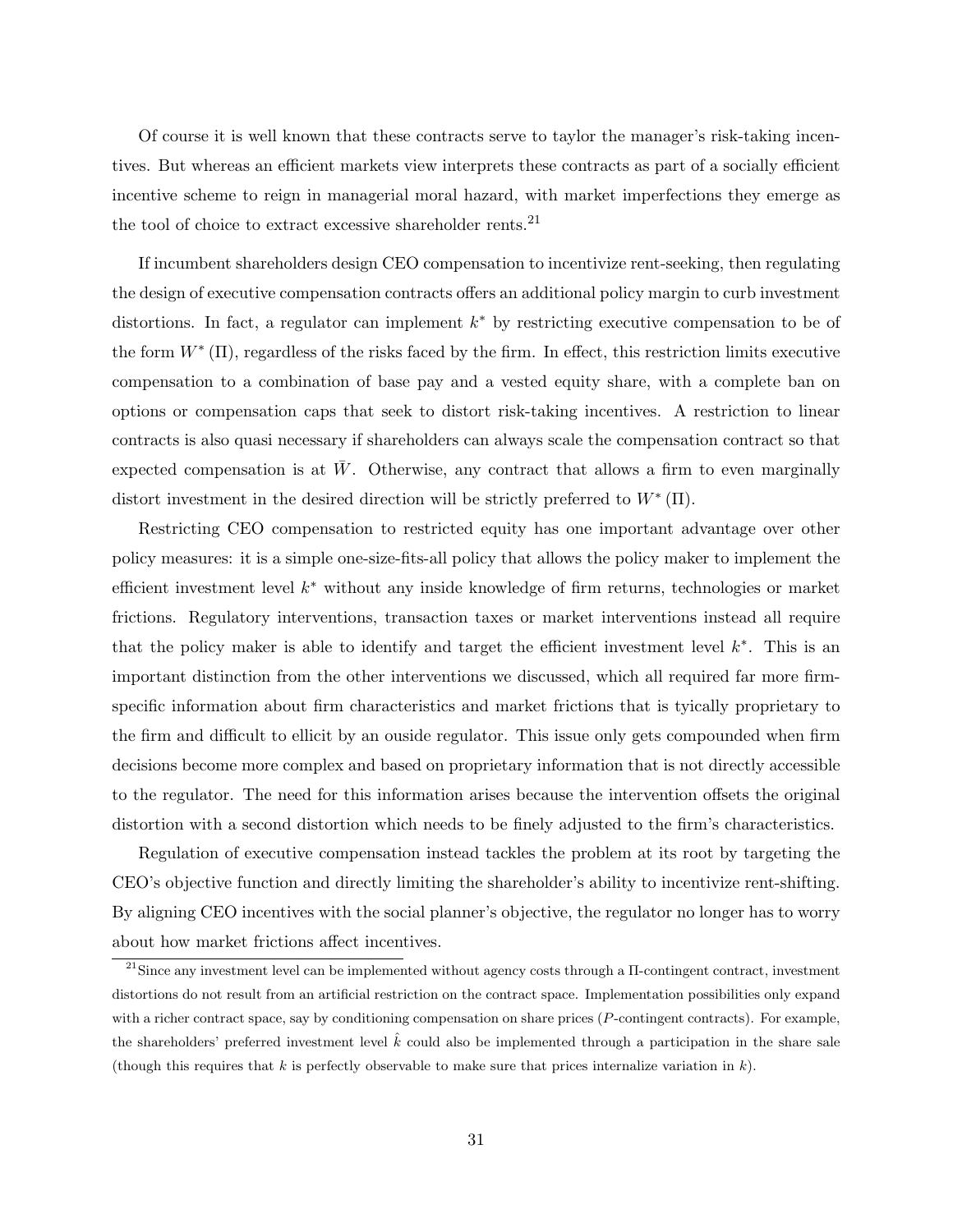Contract design with managerial moral hazard. Suppose now that the manager can divert the investment funds  $C(k)$  to enjoy a private benefit  $bC(k)$ . The wage contract  $W(\Pi)$  must therefore satisfy  $\mathbb{E}(W(\Pi(\theta,k))) \geq max \{bC(k), \overline{W}\},$  and  $\hat{k} \in argmax_k \mathbb{E}(W(\Pi(\theta,k)))$ . We will focus on the implementation of k s.t.  $bC(k) \geq \overline{W}$ .

The optimal contract design problem can be analyzed in the usual two-step procedure. First, for each k, let  $w(k)$  denote the minimal expected wage cost that implements the choice of k, subject to the manager's incentive compatibility and participation constraints:

$$
w(k) = \min_{W(\cdot)} \mathbb{E}\left(W\left(\Pi\left(\theta, k\right)\right)\right) \tag{16}
$$

$$
\text{s.t. } k \in argmax_{k'} \mathbb{E}\left(W\left(\Pi\left(\theta, k'\right)\right)\right) \text{ and } \mathbb{E}\left(W\left(\Pi\left(\theta, k\right)\right)\right) \geq bC\left(k\right) \tag{17}
$$

Using the same contracts as above, any  $k \in (k, \bar{k})$  can be implemented with a contract that pays in expectation  $w(k) = \mathbb{E}(W(\Pi(\theta, k))) = bC(k)$ . Second, we determine the investment scale  $\hat{k}$  that maximizes the expected share price net of the wage cost:

$$
\hat{k} \in argmax_{k'} \mathbb{E} \left\{ \mathbb{E} \left( \Pi \left( \theta; k \right) | x = z, z \right) - w \left( k' \right) \right\}. \tag{18}
$$

The optimal investment  $\hat{k}$  satisfies the first order condition  $\mathbb{E}(\mathbb{E}(R(\theta)|x=z,z)) = C'(\hat{k}) + C'(\hat{k})$  $w'(\hat{k}) = (1 + b) C'(\hat{k}),$  and therefore modifies the marginal cost of investment by the marginal wage cost associated with higher investment. The efficient (second-best) investment  $k^*$  satisfies the first-order condition  $\mathbb{E}(R(\theta)) = C'(k^*) + w'(k^*) = (1 + b)C'(k^*)$ . Thus investment distortions are entirely due to distortions in the incumbent shareholders' objective. All our previous results are robust, once the marginal cost of investment is adjusted to include the agency cost component: Upside risk results in over-investment, downside risk in under-investment, and the easier it is to scale investment, the more pronounced the distortions are. Both  $\hat{k}$  and  $k^*$  are decreasing functions of b, i.e. the agency friction increases marginal costs and thereby reduces both the chosen and the efficient investment level. Expected dividends are  $\mathbb{E}(R(\theta))\hat{k} - (1+b)C(\hat{k})$ .

If agency frictions reign in rent-seeking incentives, they may even increase firm dividends.

## Proposition 8 If upside risks are easily scaleable, agency frictions increase efficiency.

Expected dividends are increasing in b, whenever  $\mathbb{E} \left\{ \mathbb{E} \left( R(\theta, e) | x = z, z \right) \right\} / \mathbb{E} \left( R(\theta) \right) > 1 + \chi$ .

Thus, agency frictions unambiguously increase welfare if there is upside risk and  $\chi$  is sufficiently small.<sup>22</sup> The agency friction has two effects on welfare. On the one hand, it increases

<sup>&</sup>lt;sup>22</sup>This condition is equivalent to (4) with  $\alpha = 1$  in prop. 2, which determines whether overall surplus is negative.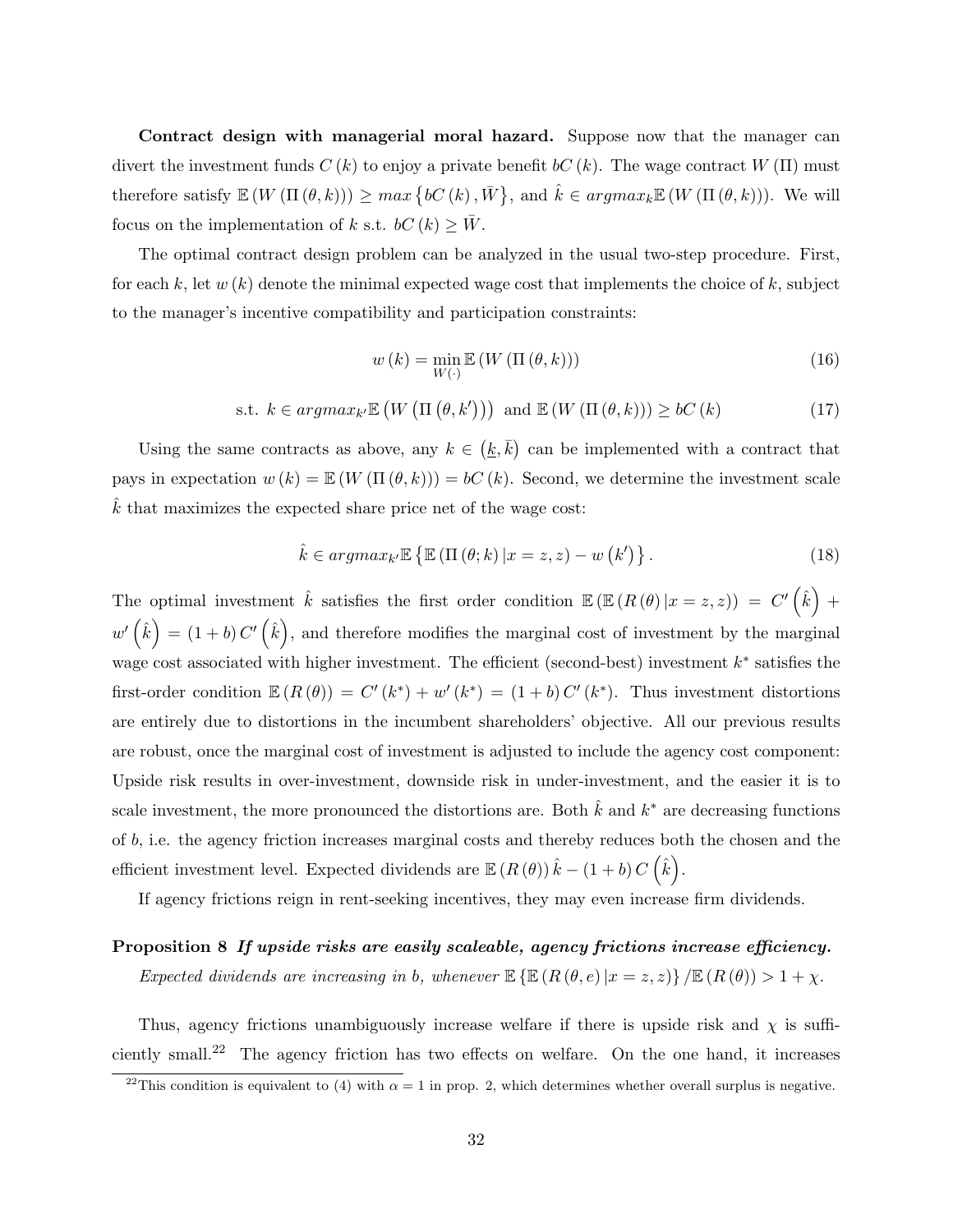the cost of investment, resulting in a direct welfare change  $-db \cdot C(\hat{k}) < 0$  for a marginal increase in agency costs  $db > 0$ . On the other hand, an increase in agency costs  $db > 0$  also reduces investment by  $d\hat{k} = -(1+b)^{-1} \cdot C'(\hat{k})/C''(\hat{k}) \cdot db < 0$ , which changes welfare by  $d\hat{k} \cdot (\mathbb{E} (R(\theta)) - \mathbb{E} (\mathbb{E} (R(\theta)) | x = z, z)))$ . With over-investment, this second term is positive, and it dominates if  $\chi$  is sufficiently small. The opposite scenario arises with under-investment: the two effects compound each other, and agency frictions worsen investment distortions.<sup>23</sup>

These results extend to other models with agency frictions between shareholders and managers. The key observation is that the resulting principal-agent problem can be broken down into a first step of minimizing the wage costs of implementing any given investment choice, and a second step of selecting the shareholders' optimal investment choice, given agency and market frictions. Since market frictions only appear in the second stage problem, they do not affect the determination of agency costs at the first stage.<sup>24</sup>

The benefits of regulating executive compensation are also robust to the presence of non-trivial agency frictions. As long as market frictions introduce a wedge between initial shareholders' incentives and social surplus, a social planner will gain from limiting shareholder discretion in executive contract design. The optimal limits on discretion may however need to balance shareholder rentseeking against managerial moral hazard. In this context, the vested equity contract remains approximately optimal when  $b$  is low, i.e. when concerns over shareholder rent-seeking outweigh concerns over managerial moral hazard, and thus represents a useful benchmark against which to measure the costs and benefits of shareholder discretion.

### 5.3 Social Value of Public Information

We now consider the impact of public information on market prices, expected market returns and investment. At the efficient markets benchmark, better information improves firms' investment decisions and is unambiguously welfare improving. With frictions in equity markets, public in-

<sup>&</sup>lt;sup>23</sup>In fact, this comparative static argument extends to other comparative statics of the cost function: if investment costs  $C(k, b)$  as a function of some reduced form parameter b satisfy  $C_{kb} (k, b) > 0$ , then an increase in b raises investment costs and lowers investment incentives, which can generate welfare gains if it reduces over-investment. The same argument thus also suggests that with over-investment, technological improvements that lower investment costs need not be welfare-improving, if better technologies lead to more rent extraction.

 $24$ Here we have assumed that the manager is paid by incumbent shareholders. If instead the manager is paid by final shareholders, then dividends are  $\Pi - W$ , the share price is  $P(z; k) = \mathbb{E}(\Pi - W|x = z, z)$ , and incumbent shareholders evaluate the cost of the managers' wage through the lens of market expectations. The wage contract then provides a tool for shifting upside and downside risk between shareholders and managers, but otherwise the analysis remains unchanged.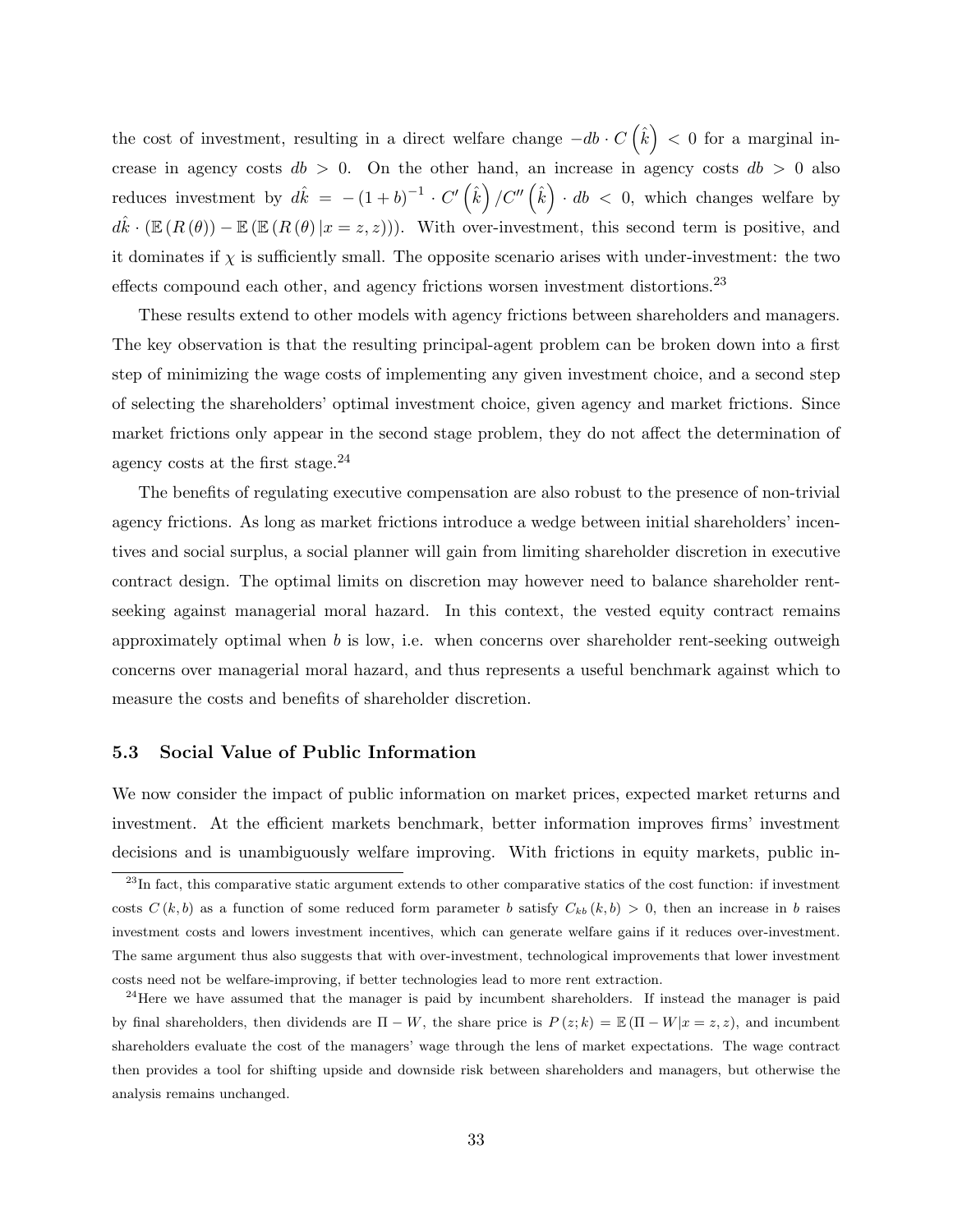formation disclosures may instead have adverse welfare effects: more accurate information enables firms to make better investment decisions, but this information can also be mis-used as an additional margin along which incumbent shareholders optimize their rent. If the rent-seeking motive is sufficiently important, enhanced transparency is welfare increasing only once the information is sufficiently precise to crowd the market-generated signal z out from investor expectations.

Formally, suppose that incumbent shareholders and outside investors can condition their decisions on a public signal  $y \sim \mathcal{N}(\theta, \kappa^{-1})$ . Suppose also that  $R(\cdot)$  is strictly convex, so that returns are dominated by upside risk regardless of the realization of  $y$ . The equilibrium share prices and optimal investment decisions  $k(y)$  are characterized as before in proposition 1 and equation 3, once beliefs are conditioned on y as well as  $z^{25}$  The share price  $P(y, z; k)$  and expected dividend value  $V(y, z; k)$ take the form  $P(y, z; k) = \mathbb{E} (R(\theta) | x = z, z, y) \cdot k - C(k)$  and  $V(y, z; k) = \mathbb{E} (R(\theta) | z, y) \cdot k - C(k)$ . The price thus overweighs the market information  $z$ , but underweighs the public signal  $y$ .

The efficient investment decision  $k^*(y)$  maximizes  $\mathbb{E}(V(y,z;k))$ , solving the first-order condition  $C'(k^*(y)) = \mathbb{E} (R(\theta) | y)$ , and the first-best value is  $\mathbb{E} (V^*(y)) = \frac{\chi}{1+\chi} \mathbb{E} \left( \mathbb{E} (R(\theta) | y)^{1+1/\chi} \right)$ . The incumbent shareholders maximize the expected market price, conditional on y:  $C'\left(\hat{k}(y)\right)$  =  $\mathbb{E}\left\{\mathbb{E}\left(R\left(\theta\right)|x=z,z,y\right)|y\right\}$ . Expected dividend value is  $V\left(y\right)=\mathbb{E}\left(R\left(\theta\right)|y\right)\hat{k}\left(y\right)-C\left(\hat{k}\left(y\right)\right)$ .

Our next proposition compares expected dividend values with a public signal,  $\mathbb{E}(V(y))$  to expected dividends without a public signal, V, as characterized in section 3. If  $\chi$  is sufficiently low, then the provision of the public signal results in strictly lower expected dividend.

# Proposition 9 If upside risks are easily scaleable, better public information reduces expected dividends but increases expected share prices.

For any  $\kappa > 0$ , there exists  $\chi(\kappa) > 0$  such that if  $\chi < \chi(\kappa)$ ,  $\mathbb{E}(V(y)) < V < 0$  and  $\mathbb{E}\left(P\left(y,z;\hat{k}\left(y\right)\right)\right) > \mathbb{E}\left(P\left(z,\hat{k}\right)\right) > 0.$ Moreover  $\lim_{\chi\to 0} \mathbb{E}(V(y))/V = \lim_{\chi\to 0} \mathbb{E}\left(P\left(y,z;\hat{k}\left(y\right)\right)\right) / \mathbb{E}\left(P\left(z,\hat{k}\right)\right) = \infty.$ 

Although better information reduces the investment risk incumbent shareholders are exposed to, and thus enables them to take better decisions, this does not guarantee an overall welfare improvement if better information also increases rent-seeking. The proposition shows that when there are upside risks and  $\chi$  is sufficiently close to zero (so that expected dividends are negative), then the effect of public information on rent-seeking dominates the direct efficiency gains, resulting in lower overall welfare. In fact the social losses resulting from better information can become

<sup>&</sup>lt;sup>25</sup>That is,  $\theta|y \sim \mathcal{N}(\kappa/(\lambda+\kappa)y; (\lambda+\kappa)^{-1})$  and  $y \sim \mathcal{N}(0; \lambda^{-1}+\kappa^{-1})$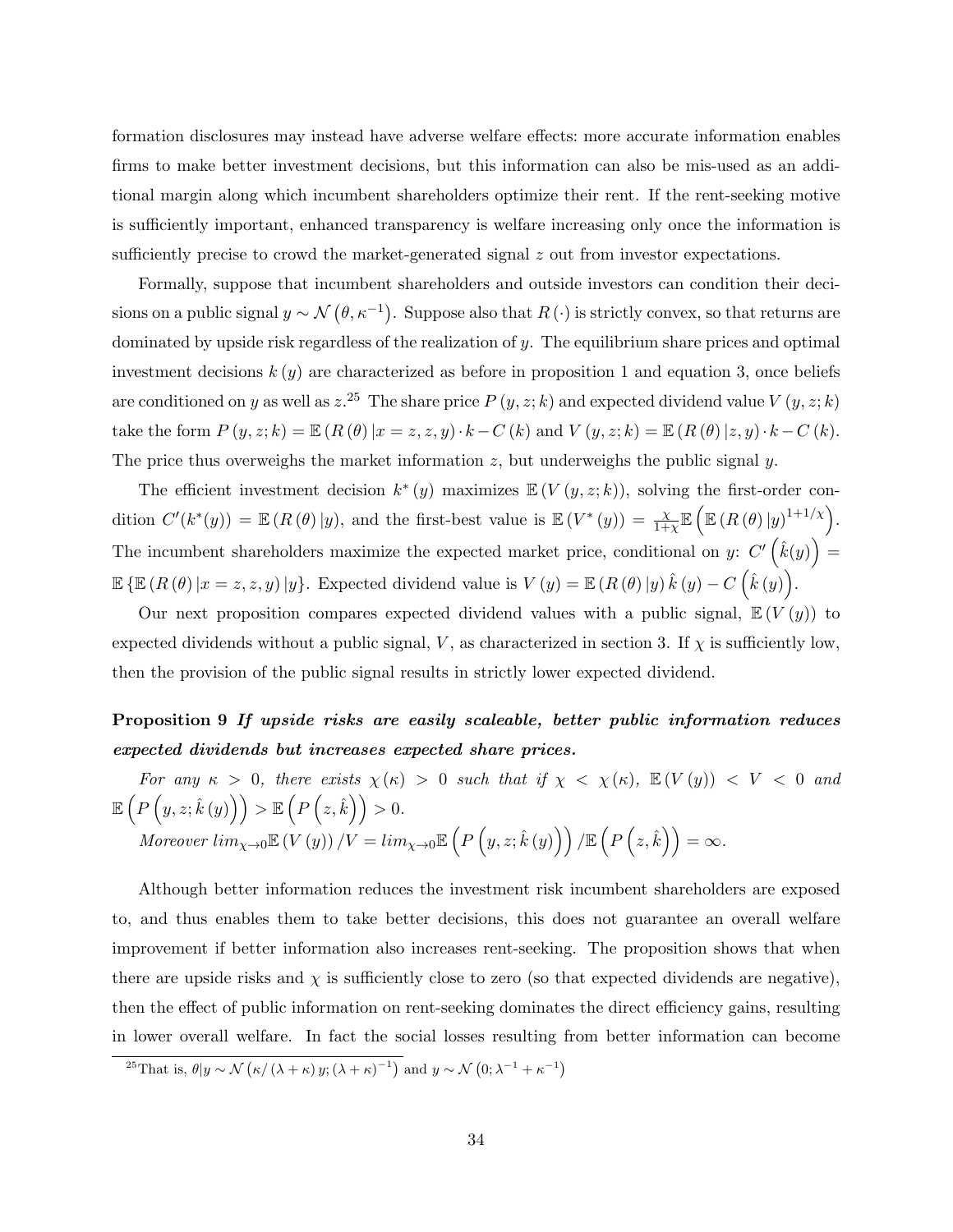arbitrarily large. Better public information is welfare-improving only once it is sufficiently precise to crowd out the market signal z from prices and align market and fundamental returns to investment.

Scaleability is a double-edged sword in relation to transparency. On the one hand, the *potential* efficiency gains from better information - if the firm were to take the efficient investment decision increase with scaleability and become very large in the limit (i.e.  $\lim_{\chi \to 0} \mathbb{E}(V^*(y))/V^* = \infty$ ). But on the other hand, the potential for mis-using information for rent-seeking purposes also increases with scaleability. Simply put, the easier it is for a decision maker to scale the risks, the more the decision maker has to gain from incorporating additional information. But this principle applies just as much to the social planner who maximizes expected dividends as it applies to the incumbent shareholders who maximize the expected share price.

Proposition 9 contributes to the literature on the social value of public information. Morris and Shin (2002) and Angeletos and Pavan (2007) show that public disclosures may be welfarereducing, if strategic complementarities distort agents' responses to information. Although Morris and Shin (2002) cite financial markets as a leading motivation for the reduced-form zero-sum coordination motives embedded in the beauty contest game, coordination in financial markets was not modeled explicitly. Amador and Weill (2010) obtain a similar result but focus on informational externalities. Proposition 9 also features a distortion in the response to public information, but the welfare losses arise because of the rent-seeking behavior by shareholders, not coordination motives or informational externalities.

#### 5.4 Stock-Price Sensitivity of Investment

A large empirical literature explores the sensitivity of firm decisions, in particular corporate investment, to share prices.<sup>26</sup> One possible explanation for such investment sensitivity to stock prices is information feedback: the share price contains valuable information that helps shareholders and managers make more informed investment decisions.<sup>27</sup> In this context, investment sensitivity to stock prices is not a symptom of inefficiency but the result of socially efficient information processing. Here, we allow for informational feedback from the share price to investment and consider how market frictions distort the use of information aggregated through share prices.<sup>28</sup>

We modify our benchmark model by assuming that the initial shareholders publicly commit to

 $^{26}$ See Morck et al. (1990), Baker, Stein and Wurgler (2003), and Gilchrist, Himmelberg, and Huberman (2005).

 $27$ See Dow and Gorton (1997), Dow and Rahi (2003), Goldstein and Guembel (2008), Foucault and Fresard (2012), and Goldstein, Ozdenoren, and Yuan (2013).

 $^{28}$ This application subsumes results from the working paper Albagli, Hellwig, and Tsyvinski (2011a).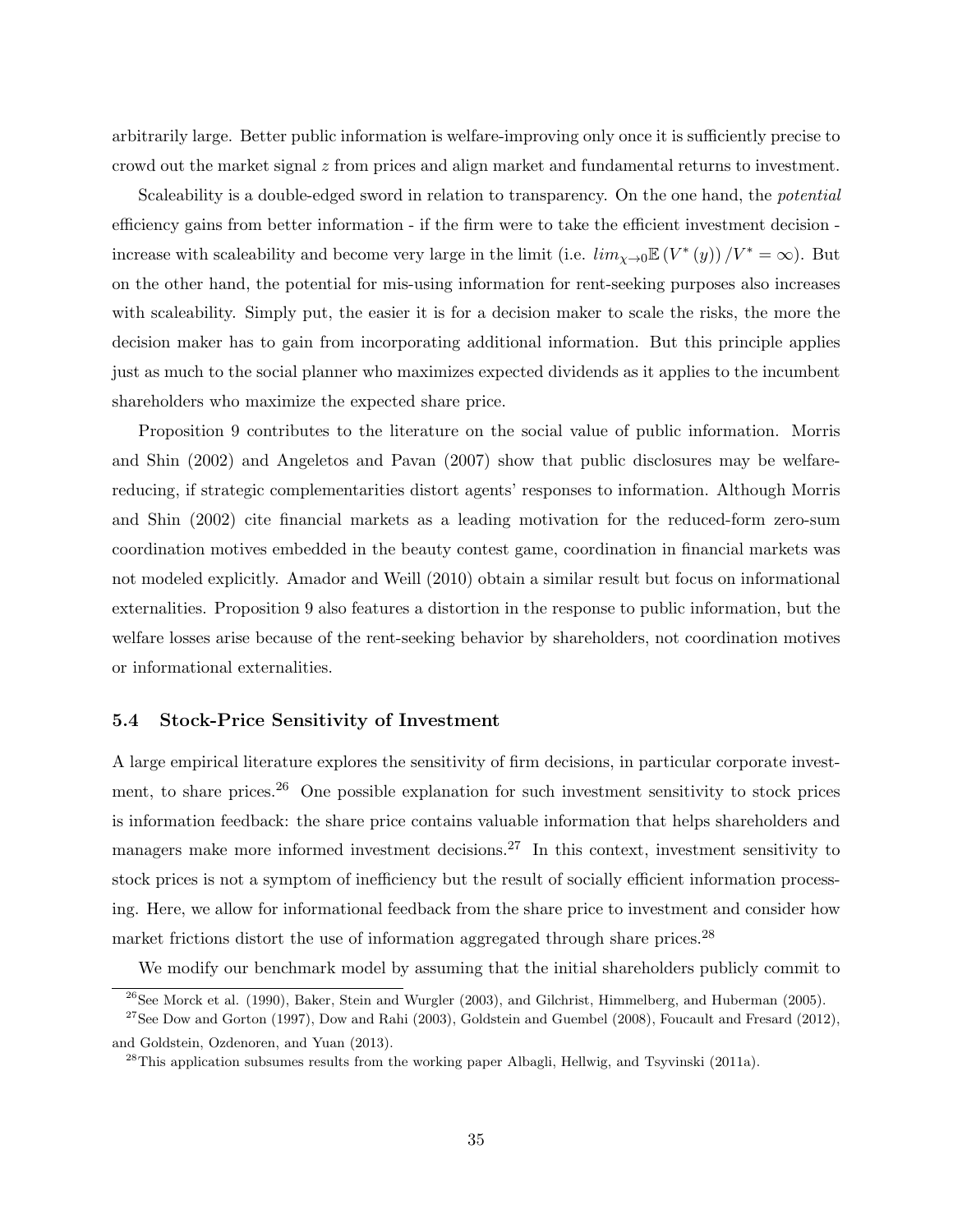a price-contingent, or equivalently z-contingent investment function  $k(z)$ .<sup>29</sup> Market participants perfectly anticipate the investment level that will realize at a given price, and the incumbent shareholders internalize the impact of their decision rule on the share price.<sup>30</sup> For a given  $k(z)$ , the equilibrium share price is  $P(z, k(z)) = \mathbb{E} (R(\theta) | x = z, z) \cdot k(z) - C(k(z))$ . The expected dividend is  $V(z, k(z)) = \mathbb{E} (R(\theta) | z) \cdot k(z) - C (k(z)).$ 

Information Feedback. To illustrate the effect of information feedback, we compare expected dividends and shareholder rents with an increasing investment function  $k(z)$ , with a benchmark in which investment is constant at  $\hat{k} = \mathbb{E} (k(z))$ . The expected dividend takes the form

$$
\mathbb{E}\left(V\left(z,k\left(z\right)\right)\right) = \mathbb{E}\left(V\left(z,\hat{k}\right)\right) + cov\left(k\left(z\right),\mathbb{E}\left(R\left(\theta\right)|z\right)\right) - \left(\mathbb{E}\left(C\left(k\left(z\right)\right)\right) - C\left(\hat{k}\right)\right)
$$

The information feedback increases expected dividends by  $cov(k(z), \mathbb{E}(R(\theta)|z)) > 0$  relative to the constant investment case, and it reduces expected dividends by a term due to convexity of costs. The covariance term measures the value of conditioning investment on  $z$ , which strictly exceeds the second term if investment is not too volatile. Expected dividends increase because the information feedback aligns marginal costs and investment more closely with expected returns.

Likewise, we can characterize the effect of information feedback on expected shareholder rents:

$$
\mathbb{E}\left(P\left(z,k\left(z\right)\right)\right)-\mathbb{E}\left(V\left(z,k\left(z\right)\right)\right)=\mathbb{E}\left(P\left(z,\hat{k}\right)\right)-\mathbb{E}\left(V\left(z,\hat{k}\right)\right)+cov\left(k\left(z\right),\mathbb{E}\left(R\left(\theta\right)|x=z,z\right)-\mathbb{E}\left(R\left(\theta\right)|z\right)\right).
$$

If  $R(\cdot)$  is symmetric and  $\mathbb{E}(R(\theta)|x=z,z) \geq \mathbb{E}(R(\theta)|z)$  for  $z \geq 0$ , then this covariance is strictly positive. Information feedback thus generates endogenous upside risk: the firm invests more when  $z$  is high and expected market returns exceed fundamental returns.<sup>31</sup> This reinforces the incumbent shareholders' rent extraction incentive and increases shareholder rents. Moreover,

<sup>&</sup>lt;sup>29</sup>This requires implicitly that the price function is strictly monotone in z, a condition that is not automatically satisfied for all  $k(z)$ . Alternatively one may assume that shareholders have the means to infer z through other means than the price, or that there exists a "non-strategic" component of dividends  $\pi(\theta)$  that is strictly increasing in  $\theta$  and guarantees an upwards-sloping price function. Here we will ignore the invertibility issue, but note that monotonicity is satisfied via an envelope condition for the case of primary interest, where  $\alpha = 1$  and incumbent shareholders maximize expected share price. See Albagli, Hellwig, and Tsyvinski (2011a) for further discussion.

<sup>&</sup>lt;sup>30</sup>This commitment could result from internal reporting and decision procedures that make it difficult to reverse the initial decision ex post, or from the design of executive contracts at the initial stage. Importantly, we assume that final shareholders are not able to renegotiate investment or incentive contracts before the investment is made, even though they would want to do so.

<sup>&</sup>lt;sup>31</sup>For general return distributions,  $cov(k(z), \mathbb{E}(R(\theta)|x=z,z) - \mathbb{E}(R(\theta)|z))$  is non-negative and can be arbitrarily large whenever (i)  $k(z)$  is sufficiently responsive to z, and (ii)  $\mathbb{E}(R(\theta)|x=z,z) > \mathbb{E}(R(\theta)|z)$  for sufficiently large realizations of z.With symmetric or upside risk, information feedback generates or strengthens the upside bias in market prices. With downside risk, information feedback mitigates or overturns downwards bias in prices.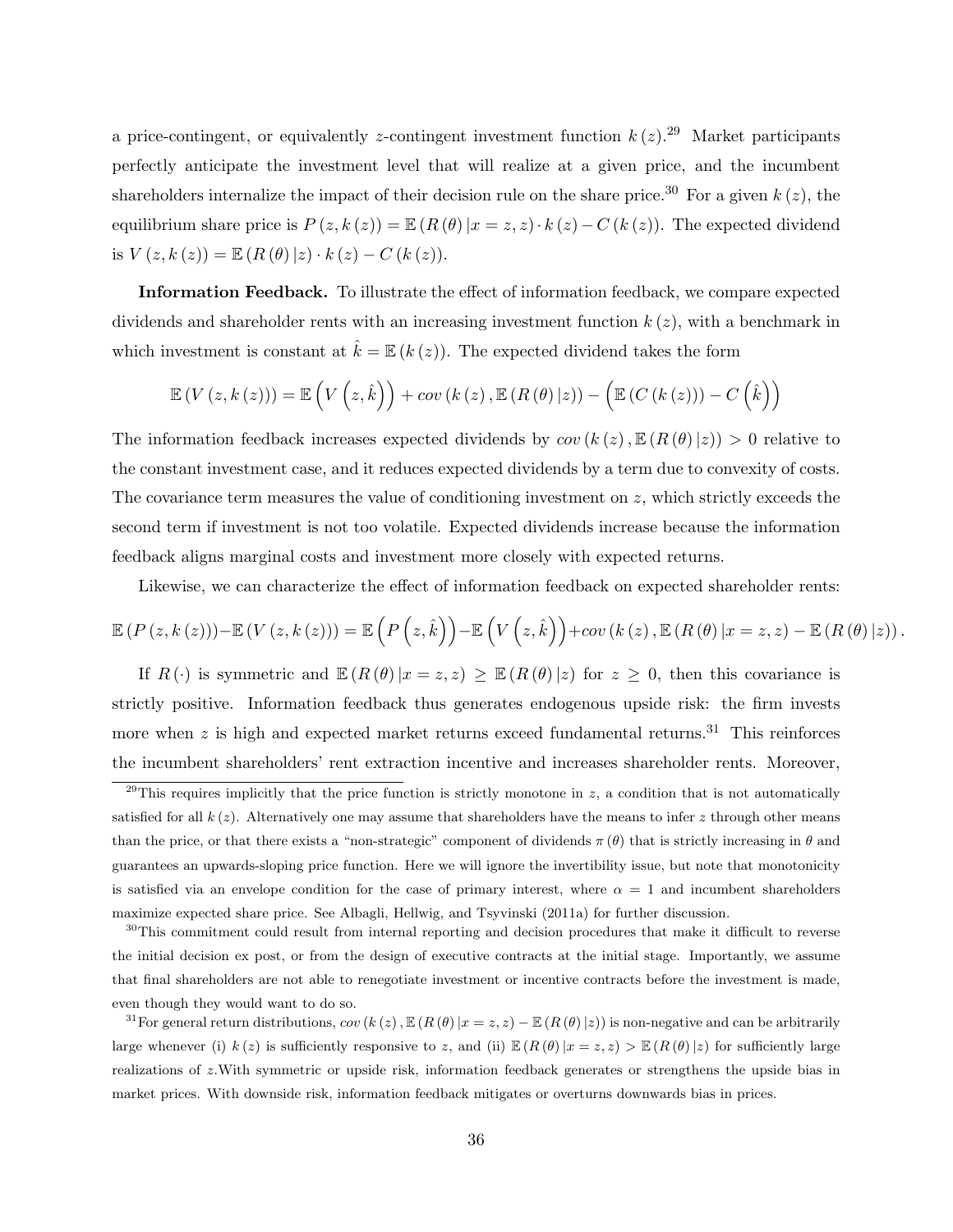shareholder rents are increasing in the sensitivity of  $k(\cdot)$  to z. The efficient investment rule sets  $k^*(z)$  such that  $C'(k^*(z)) = \mathbb{E} (R(\theta) | z)$  and incorporates the information contained in the price according to Bayes' Rule. As in section 5.3, returns to scale increase the potential value of information feedback, i.e.  $\lim_{\chi\to 0} \mathbb{E}(V(z, k^*(z))) / V^* = \infty$ , but simultaneously increases shareholder rents, i.e.  $\lim_{\chi\to 0} \mathbb{E} (P(z, k^*(z)) - V(z, k^*(z))) = \infty$ . Thus even if the original returns are dominated by downside risk, incumbent shareholders in equilibrium capture arbitrarily large positive rents if investment is sufficiently easy to scale up.

Investment Distortions with Informational Feedback. Next, we discuss how rent-seeking by incumbent shareholders leads to excess sensitivity of investment to stock prices. Suppose that  $R(\cdot)$  is such that  $\mathbb{E} (R(\theta) | x = z, z) / \mathbb{E} (R(\theta) | z)$  is strictly increasing in z.

The initial shareholders choose  $\hat{k}(z)$  to satisfy  $C'\left(\hat{k}(z)\right) = \mathbb{E}\left(R(\theta)|x=z,z\right)$ . Therefore, investment  $k(z)$  is dictated by market expectations of investment returns: investment responds more to z than would be justified by Bayes' Rule. In effect, information feedback with imperfect equity markets results in a theory of endogenous catering effects (see, e.g. Stein 1996): Capital market imperfections distort market valuations, and with information feedback, incumbent shareholders and managers have an incentive to cater investment decisions to these distorted market expectations of returns in an attempt to maximize shareholder rents.

We obtain a positive relation between investment and share prices:  $\hat{k}(z) = ((1 + 1/\chi) P(z))^{1/(1+\chi)}$ . Expected returns on equity are  $\frac{V(z)}{P(z)} - 1 = \frac{1+\chi}{\chi} \left( \frac{\mathbb{E}(R(\theta)|z)}{\mathbb{E}(R(\theta)|x=z,z)} - 1 \right)$ , and hence decreasing in investment and share price. The following proposition summarizes the economic effects of information feedback for investment and equity returns.

#### Proposition 10 Information feedback causes excess investment volatility

- (i) Investment is increasing in share prices:  $cov(\hat{k}(z), P(z)) > 0$ .
- (ii) Excess sensitivity of investment to stock prices:  $\hat{k}(z)/k^*(z)$  is increasing in z.
- (iii) Higher Investment leads to lower equity returns:  $cov(\hat{k}(z), \frac{V(z)-P(z)}{P(z)})$  $\frac{(z)-P(z)}{P(z)}$  > 0.

Our model merges the predictions of information feedback theories with models of catering to investor sentiments. Market signals convey valuable information to shareholders. But these signals are not unbiased and result in a catering of investment to market expectations of returns. Information feedback thus results in excess sensitivity of investment, higher expected share prices and shareholder rents, and lower subsequent returns. Proposition 10 summarizes these predictions.

Information feedback gives incumbent shareholders an additional margin along which to optimize their rents. Since shareholder rents are increasing in the sensitivity of investment to  $z$ , they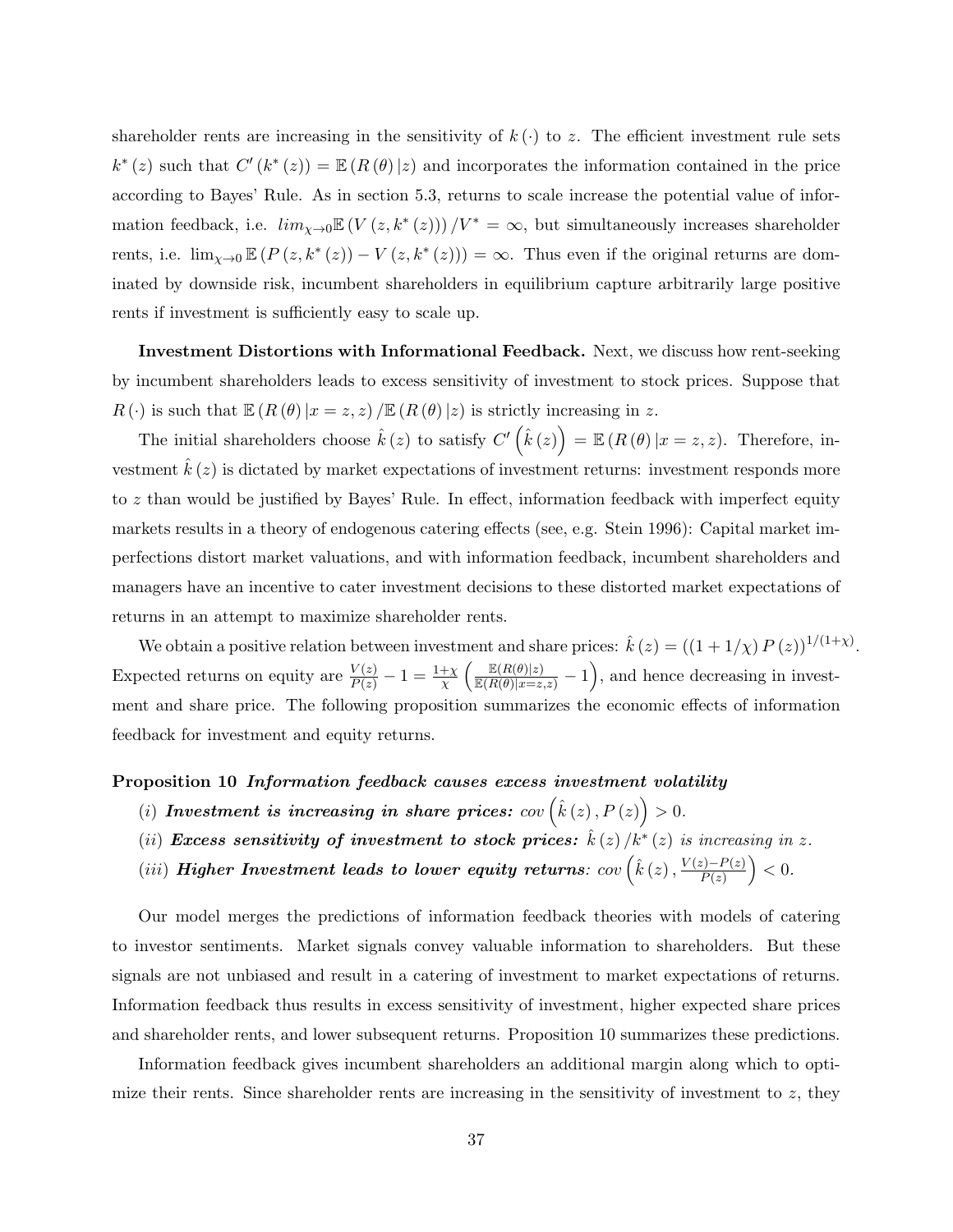take advantage through an investment rule that caters to market expectations. This causes excess volatility in investment: on the upside, shareholders over-invest to maximize the rents they extract from inflated share prices. On the downside, they under-invest to limit the losses they incur from the market price being below the fundamental value. Our model thus links investment volatility to stock market volatility by tying investment decisions to market expectations of returns.

Several papers confirm these empirical predictions. First, there is evidence in support of information feedback: Chen, Goldstein and Jiang (2007) find that real investment is more sensitive to share prices in firms whose shares are traded by more informed traders, as measured by PIN (probability of informed trading – Easley et al. (1996)). Roll, Schwartz and Subrahmanayam (2009) provide evidence that deeper options markets for a firm's share stimulate the entry of informed traders, and that such firms have a higher sensitivity of investment to share prices. These papers suggest that the equity market indeed conveys information about fundamentals that guide corporate investment decisions. Second, Polk and Sapienza (2009) offer direct support for catering effects in corporate investment by estimating the regression coefficients in proposition 10  $(i)$  and (*iii*). Using discretionary accruals as a proxy for mispricing, they find a positive relation between share overvaluation and investment after controlling for Tobin's  $Q^{32}$ . This relation is stronger for firms with higher share turnover. Moreover, firms with high investment subsequently have low share returns, the more so the larger is their measure of mispricing. This suggests that such investment behavior is indeed inefficient.

The catering channel not only increases investment volatility but also weakens the connection between investment and fundamental returns. A high price translates into a higher investment level, but if the market is sufficiently noisy, prices may be almost exclusively driven by market noise, and carry little information about fundamentals. Investment nevertheless responds aggressively in order to capture rents on the upside or limit losses on the downside. In the limiting case where investment is orthogonal to fundamentals, the feedback from prices to investment leads to large positive shareholder rents, and large negative dividend values.

#### 5.5 Time-inconsistent firm decisions

With efficient markets, share prices perfectly align the interests of successive shareholder generations and optimal firm decisions are time-consistent. At each date, the controlling generation of

 $32$ Discretionary accruals measure the extent to which a firm has abnormal non-cash earnings. Firms with high discretionary accruals typically have relatively low share returns in the future, suggesting that discretionary accruals artificially drive up prices temporarily.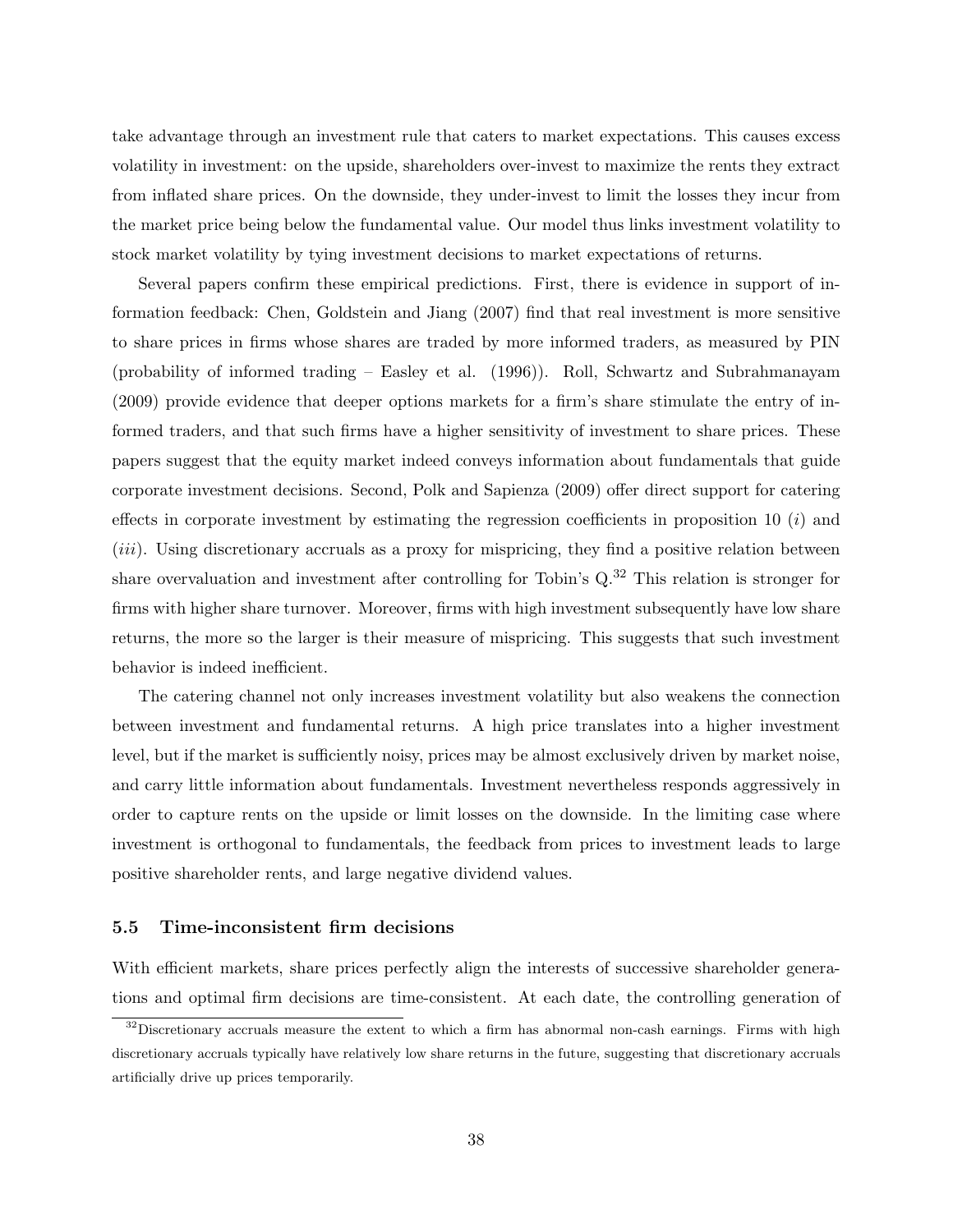shareholders can thus be trusted to take decisions that also reflect the interests of the future owners of the firm. Here we argue that market frictions can cause firm decisions to be time-inconsistent in the short-run. Evidently the rent-seeking by incumbent shareholders has a negative effect on future shareholders, but in turn, the anticipation of decisions taken by future shareholders also feed back into current shareholders' valuations and rents. The non-cooperative solution of the game between successive shareholder generations then leads to a Pareto-inferior equilibrium.

We augment our model to include two decision stages, one controlled by incumbent shareholders before shares have been traded, and one controlled by final shareholders after shares have been traded. The firm's final dividend is  $\Pi(\theta; k_I, k_F) = R_I(\theta) k_I - C_I(k_I) + R_F(\theta) k_F - C_F(k_F)$ , where  $k_I$  is the initial investment decision controlled by incumbent shareholders and  $k_F$  the second investment decision controlled by final shareholders. The surplus-maximizing choice  $k_I^*$  and  $k_F^*(z)$ satisfies  $C'_{I}(k_{I}^{*}) = \mathbb{E}(R_{I}(\theta))$  and  $C'_{F}(k_{F}^{*}(z)) = \mathbb{E}(R_{F}(\theta) | z)$ . The decision rules that maximize the expected market value of the firm and incumbent shareholder payoffs is instead given by  $C_I'(\hat{k}_I)$  =  $\mathbb{E}\left( \mathbb{E}\left(R_{I}\left(\theta\right)|x=z,z\right) \right) \, \text{and}\,\, C_{F}^{\prime}\left(\hat{k}_{F}\left(z\right)\right)=\mathbb{E}\left(R_{F}\left(\theta\right)|x=z,z\right) .$ 

Consider now the dynamic game in which incumbent shareholders first choose  $\widetilde{k}_I$  as Stackelberg leaders, and final shareholders then choose  $\widetilde{k}_F(z)$  contingent the realization of the market price (and correspondingly, z). Because the choices are additively separable, we have  $C'_I\left(\tilde{k}_I\right)$  =  $\mathbb{E}\left(\mathbb{E}\left(R_I\left(\theta\right)|x=z,z\right)\right)$  and  $C'_I\left(\widetilde{k}_F\left(z\right)\right)=\mathbb{E}\left(R_F\left(\theta\right)|z\right)$ , or  $\widetilde{k}_I=\hat{k}_I$  and  $\widetilde{k}_F\left(z\right)=k_F^*\left(z\right)$ . The final shareholders set  $k_F^*(z)$  at the efficient level, but incumbent shareholders distort  $\tilde{k}_I$  to increase shareholder rents. The following proposition shows that the equilibrium of decisions made by successive shareholder generations lies strictly below the Pareto frontier. It can therefore not be rationalized as an optimal time-consistent plan that maximizes a weighted average of incumbent and final shareholder welfare.

## Proposition 11 Market Frictions cause dynamically inconsistent firm behavior

Unless  $\hat{k}_I = k_I^*$ , the equilibrium choices  $\tilde{k}_I$  and  $\tilde{k}_F(z)$  are strictly Pareto-inferior.

The intuition for the result is as follows. Imagine that our incumbent and final shareholders could get together to agree on a joint perturbation from the equilibrium in such a way that each marginally changes their investment in the direction preferred by the other, i.e. incumbent shareholders set  $k_I$  a bit closer to  $k_I^*$  and final shareholders set  $k_F(z)$  a bit closer to  $\hat{k}_F(z)$ . The change in  $k_I$  reduces incumbent shareholder rents associated with incumbent shareholder investment  $k_I$ but the change in  $k_F(z)$  increases the shareholder rents associated with the final investment  $k_F(z)$ . If  $\hat{k}_I \neq k_I^*$ , we can calibrate the two perturbations so that they exactly offset each other, leaving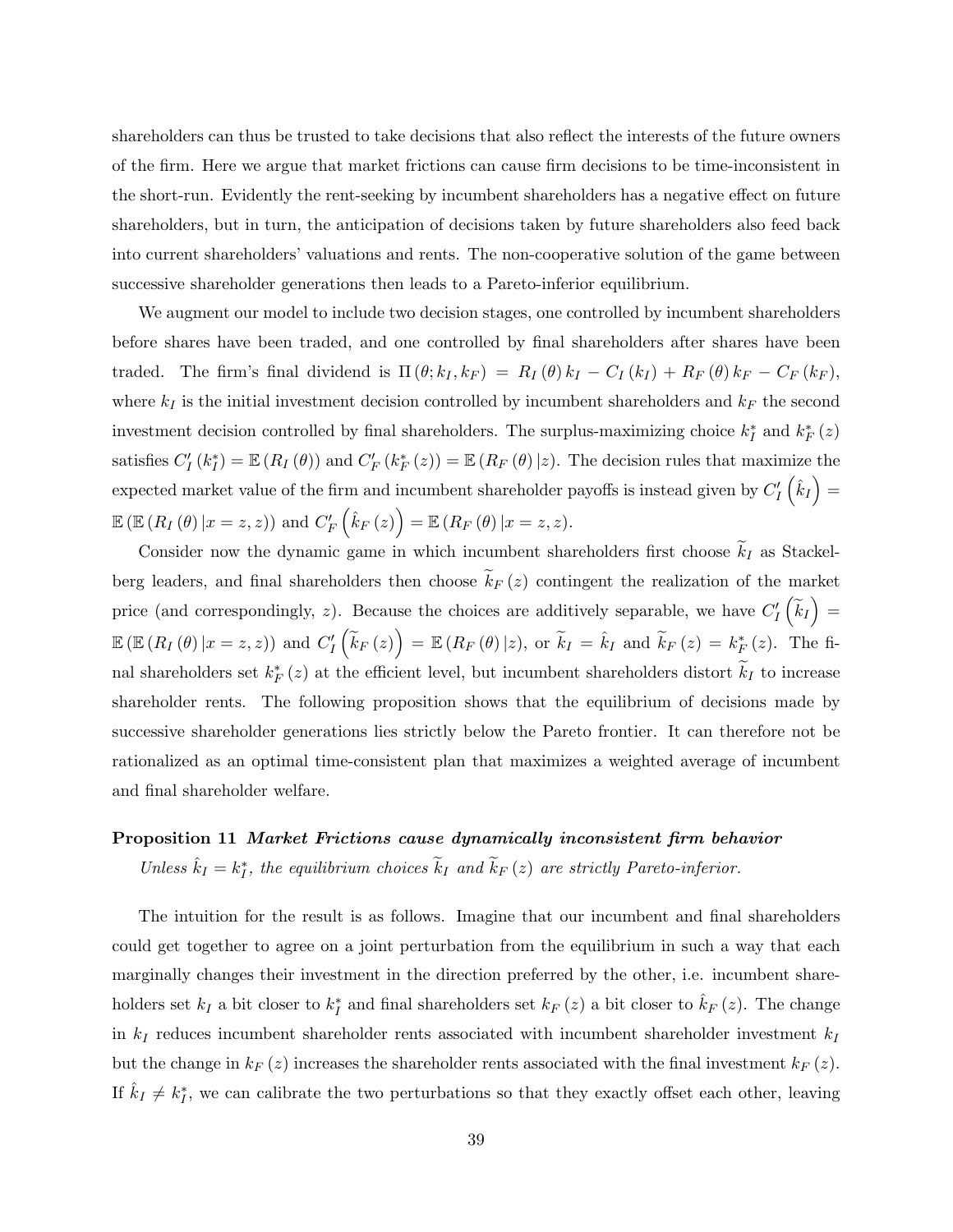final shareholders with the same expected payoffs as at the equilibrium.

Now, incumbent shareholders' payoffs are the sum of expected dividends plus expected shareholder rents. By construction the perturbations leave total shareholder rents unchanged, but they affect expected dividends. If  $\hat{k}_I \neq k_I^*$ , the change in  $k_I$  strictly increases  $\mathbb{E}(R_I(\theta)) k_I C_I(k_I)$ , resulting in a first-order welfare gain. The change in  $k_F(z)$  on the other hand lowers  $\mathbb{E}\left[\mathbb{E}\left(R_F\left(\theta\right)|x=z,z\right)k_F\left(z\right)-C_F\left(k_F\left(z\right)\right)\right],$  but since the perturbation departs from  $k_F^*(z)$ , the loss is of second-order. Hence the perturbation strictly benefits incumbent shareholders.

To summarize, when rent-seeking incentives induce a conflict of interest between successive shareholder generations, the resulting equilibrium can be inefficient and result in dynamically inconsistent firm behavior. As in the case of consumers with time-inconsistent preferences, endogenous preference reversals generate a positive value to commitment. Here, the current generation of shareholders would like to increase the current share prices, while future shareholders would like to increase final dividends. With market frictions these two objectives differ and with lack of commitment, the resulting conflict of interest results in behavior that lies strictly inside the Pareto frontier. Under these circumstances, final shareholders and the social planner would like to influence incumbent shareholders, and we have discussed means to do so through regulatory and policy interventions. But incumbent shareholders would also like to influence the final shareholders' behavior to their advantage, i.e. generate commitment to future policies. Such commitment is privately valuable to incumbent shareholders, but socially harmful, if it enforces rent-seeking strategies that are in the interest of incumbent shareholders, but do not maximize social surplus.<sup>33</sup>

#### 5.6 Information rents, liquidity shocks, and shareholder disagreement

So far, we have focused on the gap between  $P(z, k)$  and  $V(z, k)$  as the source of distortions and abstracted from proprietary information by incumbent shareholders, their exposure to liquidity shocks or disagreement among incumbent shareholders. Here we argue that shareholder information or liquidity shocks may alter the nature of rents and distortions but not their impact on firm decisions. Furthermore, heterogeneity in exposures to liquidity shocks or access to private information leads to heterogeneous rent-seeking incentives, generating disagreement and conflict of interests among

<sup>&</sup>lt;sup>33</sup>Time-inconsistency and value to commitment can arise from market friction even if the identity of the controlling shareholder does not change. For example, suppose that all decisions are controlled by a long-lived incumbent owner who floats a minority share  $\alpha < 1/2$  of the firm in the market. This incumbent owner will want to commit ex ante to a strategy that maximizes a weighted average of the market value and fundamental value of the firm, but once the share  $\alpha$  is sold, he would want to re-optimize the subsequent decisions to maximize the firm's fundamental value.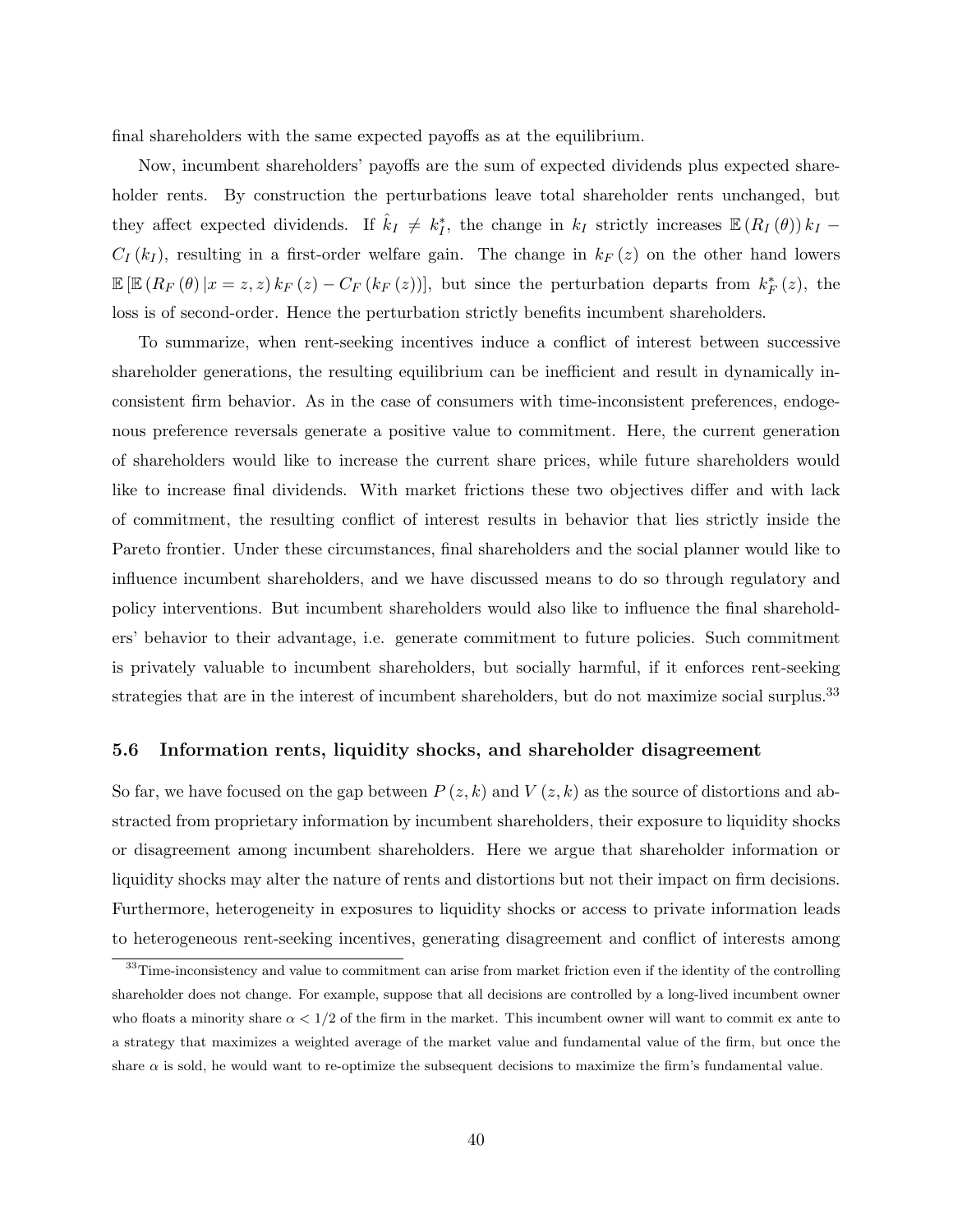shareholders. Such conflicts of interest necessarily disappear with efficient financial markets.

We can decompose expected payoffs of informed traders and noise traders in our model as follows. An informed trader's expected payoff prior to receiving her private signal, which corresponds to the informed traders' average payoff in the market, is

$$
I(z,k) = \int \max \{0, \mathbb{E} \left( \Pi(\theta, k) | x', z \right) - P(z) \} dF(x'|z)
$$
  
=  $k \cdot \int_z^{\infty} \left( \mathbb{E} \left( R(\theta) | x', z \right) - \mathbb{E} \left( R(\theta) | x = z, z \right) \right) dF(x'|z)$  (19)

where  $F(x|z)$  denotes the distribution of the private signal x, conditional on  $z^{34}$   $I(z,k)$  corresponds to the option value of buying on private information, is strictly positive and exceeds the expected payoff to all buyers,  $V(z, k) - P(z, k) = k \cdot \int_{-\infty}^{\infty} (\mathbb{E} (R(\theta) | x', z) - \mathbb{E} (R(\theta) | x = z, z)) dF(x'|z)$ . The noise traders expected payoff  $V(z, k) - P(z, k) - I(z, k)$  is unambiguously negative.

Using this decomposition of buyer payoffs we extend our analysis to alternative assumptions about information and liquidity shocks:

1. Private information by incumbent shareholders: Suppose incumbent shareholders receive a private signal before deciding whether to sell their equity share. Shares are bought by a random measure of noise traders,  $\Phi(u)$ . In this case, the supply of shares is given by  $Pr(x < \hat{x}(P) | \theta)$  $\Phi\left(\sqrt{\beta}(\hat{x}(P)-\theta)\right)$ , while demand is  $\Phi(u)$ . The equilibrium characterization remains the same, with  $\hat{x}(P) = z = \theta + 1/\sqrt{\beta} \cdot u$ . But the initial shareholders' payoff is  $P(z, k) + I(z, k) > V(z, k)$ , √ while the buyers' (noise traders') payoff is  $V(z, k) - P(z, k) - I(z, k) < 0$ . In other words, the initial shareholder rents are no longer given by the gap between expected price and dividend value, but by the option value of selling on private information,  $P(z, k) - V(z, k) + I(z, k)$ . This value is strictly positive and scales with  $k$ , so the initial shareholders now have a strict incentive to over-invest in order to capture a larger information rent regardless of the firm's risk characteristics.

2. Liquidity shocks to incumbent shareholders: Suppose next that a random fraction  $1-\Phi(u)$  of incumbent shareholders has to sell. Potential buyers of equity shares observe private signals: their demand for shares is  $Pr(x > \hat{x}(P) | \theta) = 1 - \Phi(\sqrt{\beta}(\hat{x}(P) - \theta))$ . The equilibrium characterization remains the same, with  $\hat{x}(P) = z = \theta + 1/2$ √  $\overline{\beta} \cdot u$ , but the initial shareholder objective changes to  $V(z, k) - I(z, k)$ , while the informed buyers earn  $I(z, k)$ . In this case, the incumbent shareholders have an incentive to under-invest to reduce information rents conceded to informed buyers.

3. Disagreement among shareholders: If shareholders differ ex ante in their investment horizons, their access to private information, or their exposure to liquidity shocks, then this heterogeneity leads to disagreement among shareholders about the desired investment decisions. Each incumbent

<sup>&</sup>lt;sup>34</sup>Note that  $x|z \sim \mathcal{N}(\beta \delta/(\lambda + \beta \delta) \cdot z; 1/((\lambda + \beta \delta)^{-1} + \beta^{-1}))$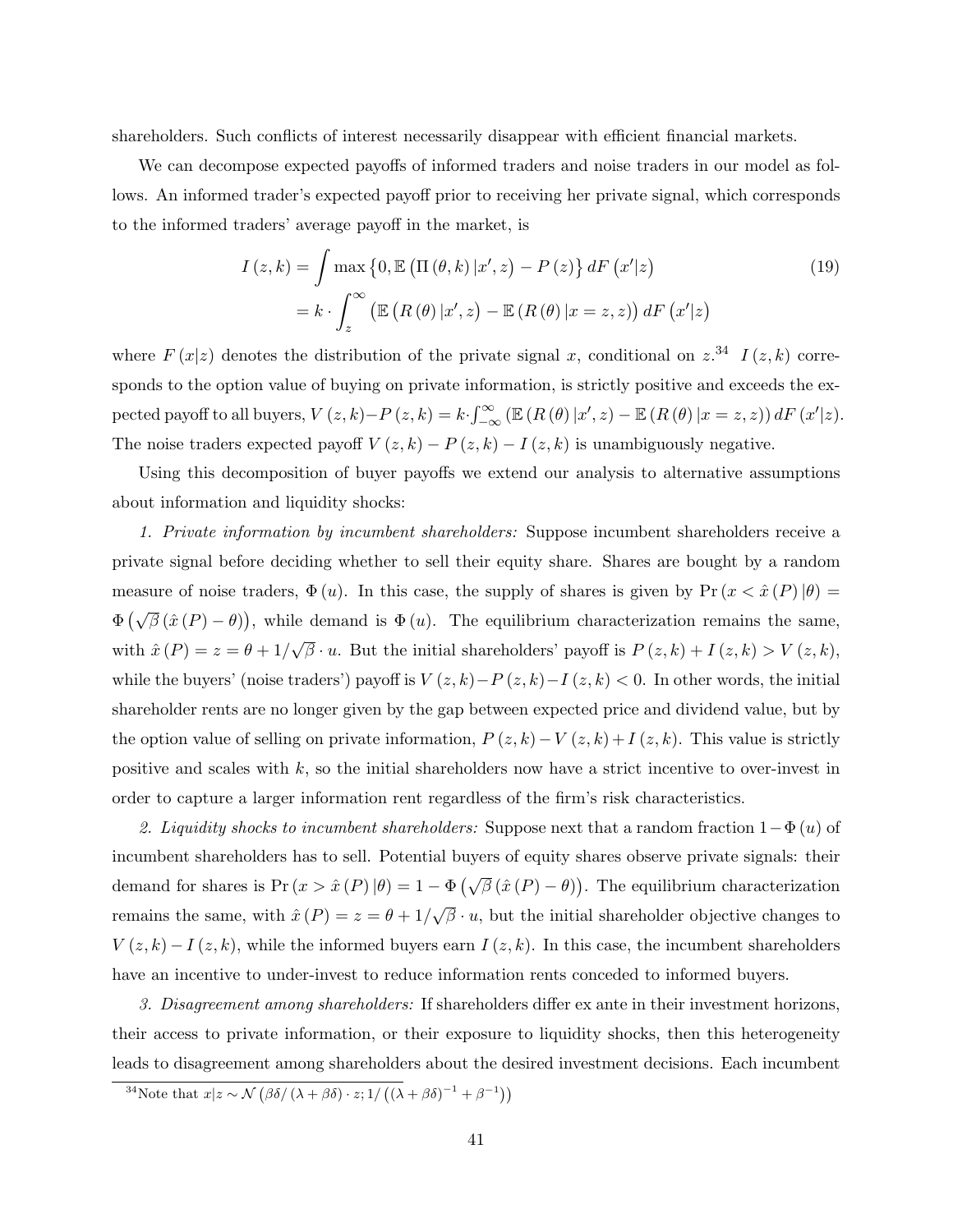shareholder will have their own preferred value of  $k$ . A voting perspective would suggest the implementation of the value of k that is preferred by the median shareholder. The departure from efficient markets is crucial for the emergence of shareholder disagreement: Under efficient markets, shareholder rents disappear, and hence shareholder incentives are all aligned with social surplus. Financial market frictions therefore play an important role in shaping disagreement between concurrent shareholders of a firm.

# 6 Conclusion

With unlimited arbitrage, equity markets can be trusted to accurately reflect firm fundamentals, and shareholders can then be trusted to adequately represent social welfare. This connection provides the intellectual basis for shareholder value as a measure of social surplus, and for the laissez-faire argument against interference with firm decisions. Its validity as a guiding principle for regulatory policy rests on the unstated assumption that departures from market efficiency cannot be too important, and have at best minor effects on shareholder incentives.

In this paper we question this implicit assumption by taking a different view of price formation in asset markets that is based on limits to arbitrage and noisy information aggregation. We argue that limits to arbitrage introduce a rent-seeking motive to shareholder value: markets no longer fully align shareholder value with social surplus, and initial shareholders can no longer be trusted to act in the interest of future shareholders or society. What's more, even small departures from market efficiency can have large aggregate consequences either through firm-level returns to scale, or through pecuniary externalities in general equilibrium. Our theory offers a new rationale for regulating corporate behavior or for policy interventions in the market that is not present when financial markets are efficient, though in general equilibrium, these policies face a fine tradeoff between enhancing investment incentives and disrupting equity markets.

While our departure from market efficiency is well grounded in empirical studies about limits to arbitrage and asset pricing anomalies, the implications of our model for corporate behavior are consistent with mounting evidence on how firm decisions react to market prices. In particular, we show how rent-seeking by controlling shareholders gives rise to lack of self-control, corporate short-termism, endogenous preference reversals, and conflicts of interests between shareholders – elements of decision-making by firms that are well documented in reality and amply discussed in the literature, yet difficult to rationalize in a context of efficient financial markets.

We have illustrated the implications of our theory with a few particularly stark applications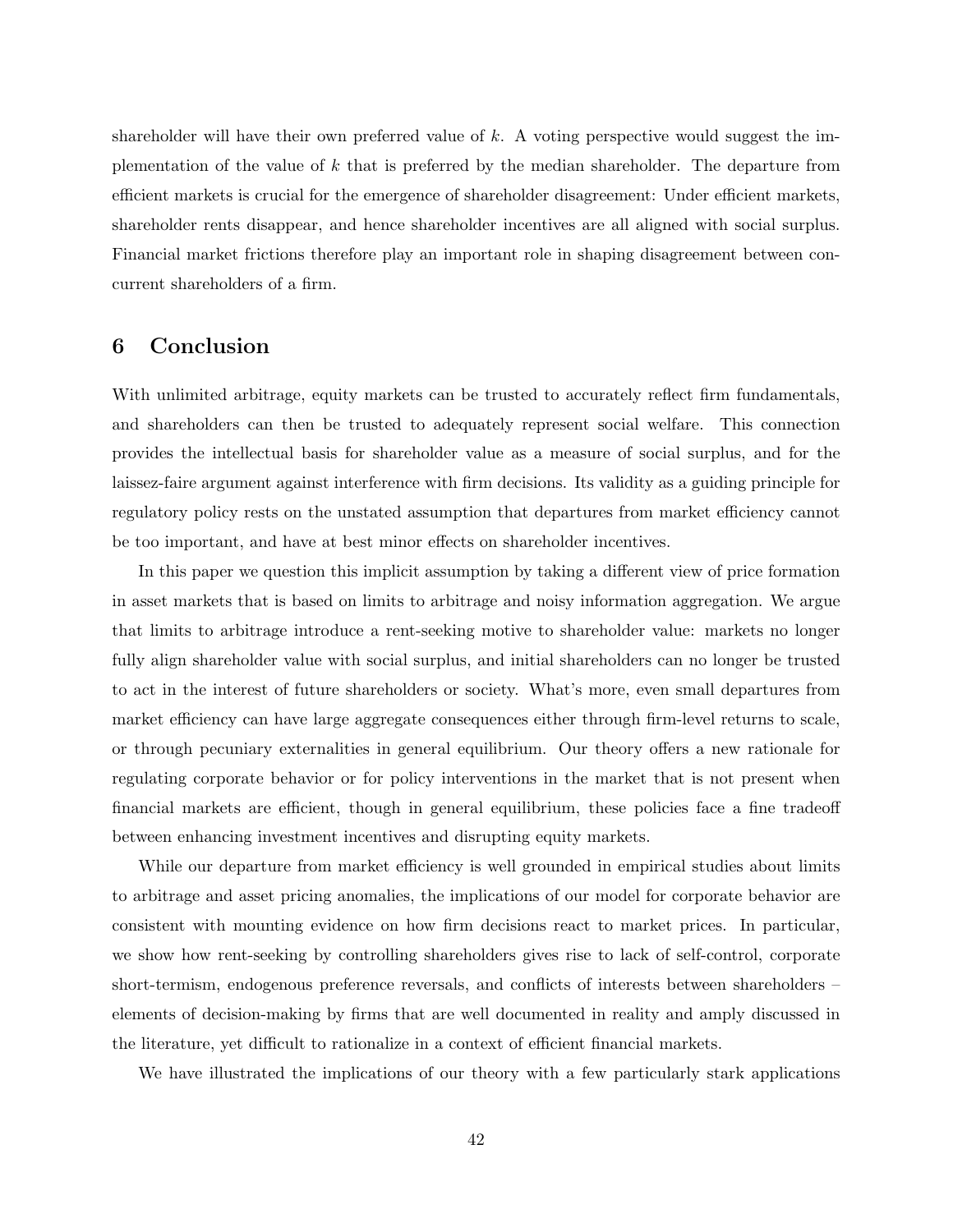to excess leverage, separation of ownership and control, social value of public information or stock price sensitivity of investment. Yet there may be many other decisions for which such distortions may be potentially relevant, such as capital structure, dividend payout policies, or real effects of credit distortions. We view our model as a first step towards assessing the consequences of financial market imperfections for firm behavior and welfare, and towards designing adequate policies to regulate shareholder incentives where necessary.

# References

- [1] Albagli, Elias, Christian Hellwig, and Aleh Tsyvinski (2011a). "Information Aggregation, Investment, and Managerial Incentives," NBER Working paper No. 17330.
- [2] Albagli, Elias, Christian Hellwig, and Aleh Tsyvinski (2011b). "A Theory of Asset Prices based on Heterogeneous Information," NBER Working paper No. 17548.
- [3] Albagli, Elias, Christian Hellwig, and Aleh Tsyvinski (2014). "Dynamic Dispersed Information and the Credit Spread Puzzle," NBER Working paper No. 19788.
- [4] Alonso, Ricardo, and Niko Matouschek (2008). "Optimal Delegation." Review of Economic Studies, 75(1), 259-293.
- [5] Amador, Manuel, and Kyle Bagwell (2013). "The Theory of Optimal Delegation with an Application to Tariff Caps." Econometrica, 81(4), 1541-1599.
- [6] Amador, Manuel, and Pierre-Olivier Weill (2010). "Learning from Prices: Public Communication and Welfare." Journal of Political Economy, 118(5), 866–907.
- [7] Angeletos, George-Marios, and Alessandro Pavan (2007). "Efficient Use of Information and Social Value of Information." Econometrica, 75(4), 1103-1142.
- [8] Asriyan, Vladimir (2016). "Balance Sheet Recessions with Informational and Trading Frictions." working paper, CREI/UPF, Barcelona.
- [9] Baker, Malcolm, Jeremy Stein, and Jeffrey Wurgler (2003). "When Does the Market Matter? Stock Prices and the Investment of Equity-Dependent Firms," Quarterly Journal of Economics, 118(3), 969-1005.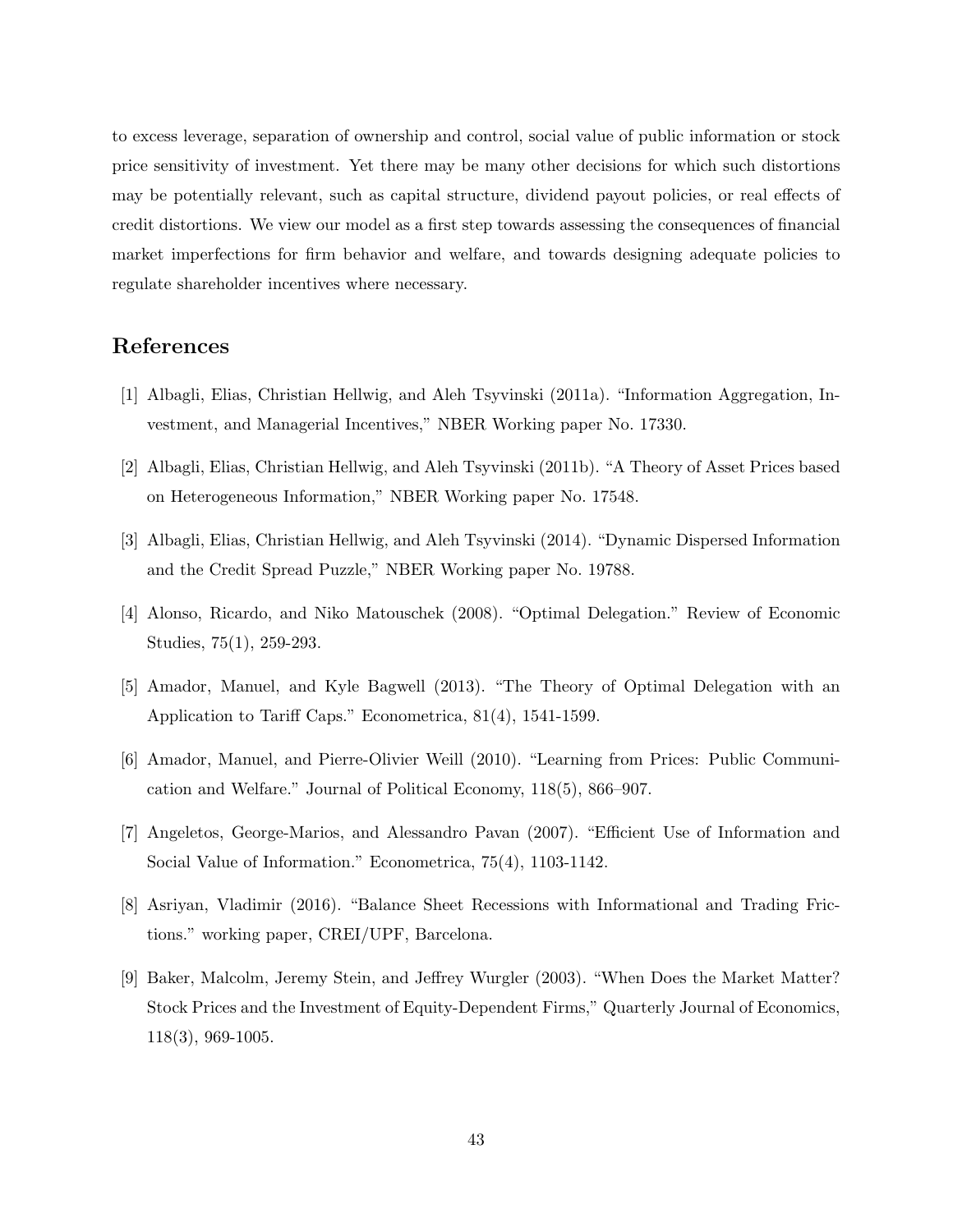- [10] Baker, Malcolm, and Jeffrey Wurgler (2013). "Behavioral Corporate Finance: an Updated Survey," in: Handbook of Economics and Finance (Constantinides, Harris, Stulz, eds.), Elsevier, Vol. 2 A, 357-424.
- [11] Becht, Marco, Patrick Bolton, and Ailsa Roell (2003). "Corporate Governance and Control," in: Handbook of Economics and Finance (Constantinides, Harris, Stulz, eds.), Elsevier, Vol. 1 A, 1-109.
- [12] Benmelech, Efraim, Eugene Kandel, and Pietro Veronesi (2010). "Share-Based Compensation and CEO (Dis)Incentives," Quarterly Journal of Economics, 125 (4), 1769-1820.
- [13] Biais, Bruno, Larry Glosten, and Chester Spatt (2005). "Market Microstructure: A Survey of Microfoundations, Empirical Results, and Policy Implications," Journal of Financial Markets, 8(2), 217-264.
- [14] Bolton, Patrick, Jose Scheinkman, and Wei Xiong (2006). "Executive Compensation and Short-Termist Behaviour in Speculative Markets," Review of Economic Studies, 73(3), 577-610.
- [15] Chen, Qi, Itay Goldstein, and Wei Jiang. "Price Informativeness and Investment Sensitivity to Stock Price," Review of Financial Studies, 20(3), 619-650.
- [16] D'Avolio, Gene (2002). "The Market for Borrowing Stock," Journal of Financial Economics, 66 (2-3), 271-306.
- [17] Dávila, Eduardo, and Anton Korinek (forthcoming). "Pecuniary Externalities in Economies with Financial Frictions," Review of Economic Studies.
- [18] Derrien, Francois, Ambrus Kecskes and David Thesmar (2013). "Investor Horizons and Corporate Policies," Journal of Financial and Quantitative Analysis, 48(6), 1755-1780.
- [19] Diamond, Douglas, and Robert Verrecchia (1981). "Information Aggregation in a Noisy Rational Expectations Economy," Journal of Financial Economics, 9 (3), 221-235.
- [20] Dow, James, and Gary Gorton (1997). "Share Market Efficiency and Economic Efficiency: Is There a Connection?," The Journal of Finance, 52 (3), 1087-1129.
- [21] Dow, James, and Rohit Rahi (2003). "Informed Trading, Investment, and Welfare," Journal of Business, 76(3), 439-454.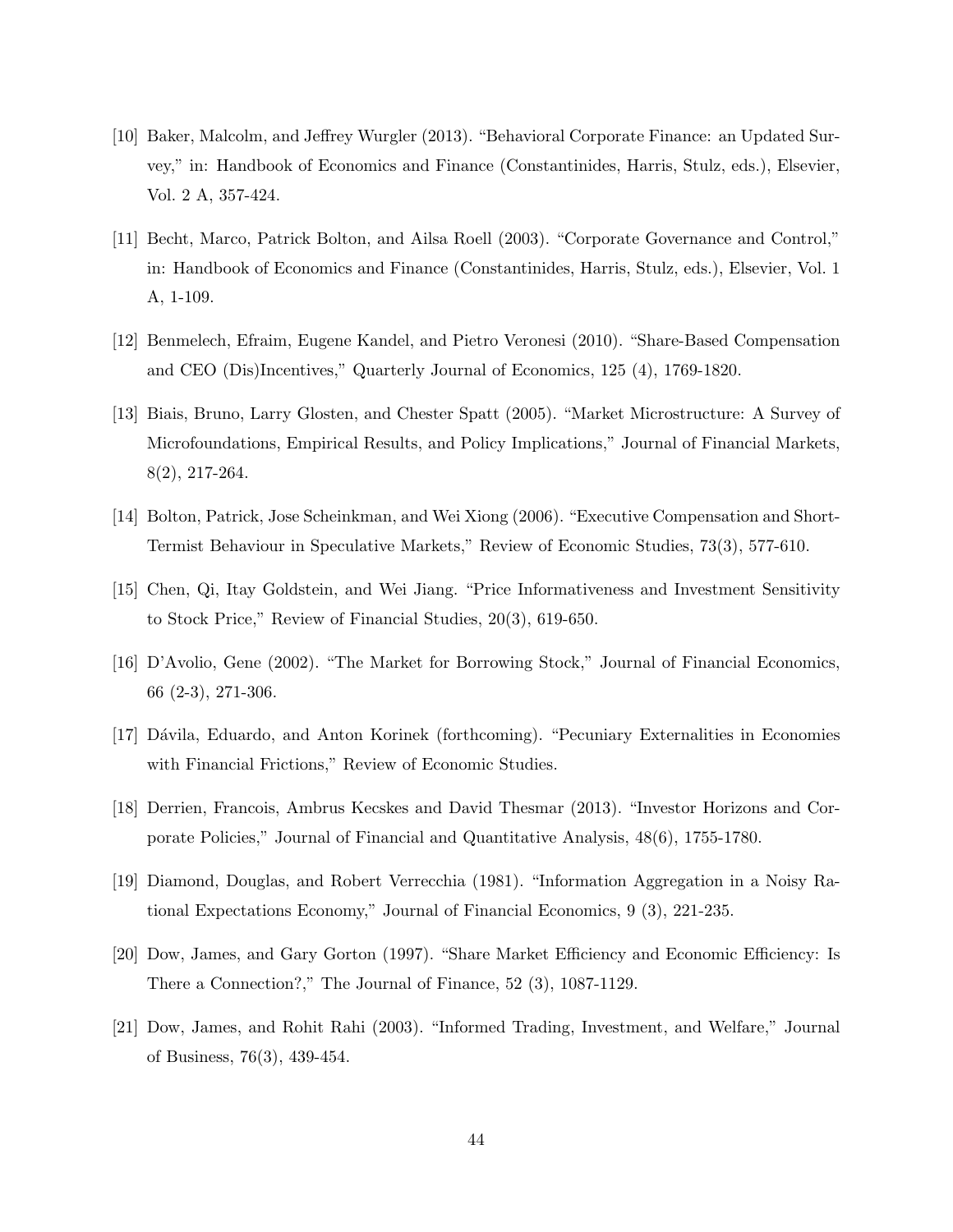- [22] Easley, David, Nicholas Kiefer, Maureen O'hara, and Joseph Paperman (1996). "Liquidity, Information, and Infrequently Traded Stocks," Journal of Finance, 51(4), 1405-1436.
- [23] Farhi, Emmanuel, Mikhail Golosov, and Aleh Tsyvinski (2009). "A Theory of Liquidity and Regulation of Financial Intermediation," Review of Economic Studies, 76(3), 973-992.
- [24] Foucault, Thierry, and Laurent Frésard (2012). "Cross-Listing, Investment Sensitivity to Stock Price, and the Learning Hypothesis," Review of Financial Studies, 25(11), 3305-3350.
- [25] Gale, Douglas, and Martin Hellwig (1985). "Incentive-Compatible Debt Contracts: The One-Period Problem," Review of Economic Studies, 52(4), 647-663.
- [26] Geanakoplos, John, and Herakles Polemarchakis (1986). "Existence, Regularity, and Constrained Suboptimality of Competitive Allocations when the Asset Market is Incomplete," in: Uncertainty, Information and Communication – Essays in honor of Kenneth J. Arrow, Vol. III (Heller, Starr and Starrett, eds.), Cambridge University Press.
- [27] Gilchrist, Simon, Charles P. Himmelberg, and Gur Huberman (2005). "Do Stock Price Bubbles Influence Corporate Investment?." Journal of Monetary Economics, 52(4), 805-827.
- [28] Goldstein, Itay and Alexander Guembel (2008). "Manipulation and the Allocational Role of Prices," Review of Economic Studies, 75(1), 133-164.
- [29] Goldstein, Itay, Emre Ozdenoren, and Kathy Yuan (2013). "Trading Frenzies and Their Impact on Real Investment," Journal of Financial Economics, 109(2), 566-582.
- [30] Greenwald, Bruce, and Joseph Stiglitz (1986). "Externalities in Economies with Imperfect Information and Incomplete Markets," Quarterly Journal of Economics, 101(2), 229-264.
- [31] Grossman, Sanford J. and Joseph E. Stiglitz (1980). "On the Impossibility of Informationally Efficient Markets," American Economic Review, 70 (3), 393-408.
- [32] Gul, Faruk, and Wolfgang Pesendorfer (2001). "Temptation and Self-Control." Econometrica, 69 (6), 1403-1435.
- [33] Gul, Faruk, and Wolfgang Pesendorfer (2005). "The Revealed Preference Theory of Changing Tastes." Review of Economic Studies, 72 (2), 429-448.
- [34] Hellwig, Martin (1980). "On the Aggregation of Information in Competitive Markets," Journal of Economic Theory, 22, 477-498.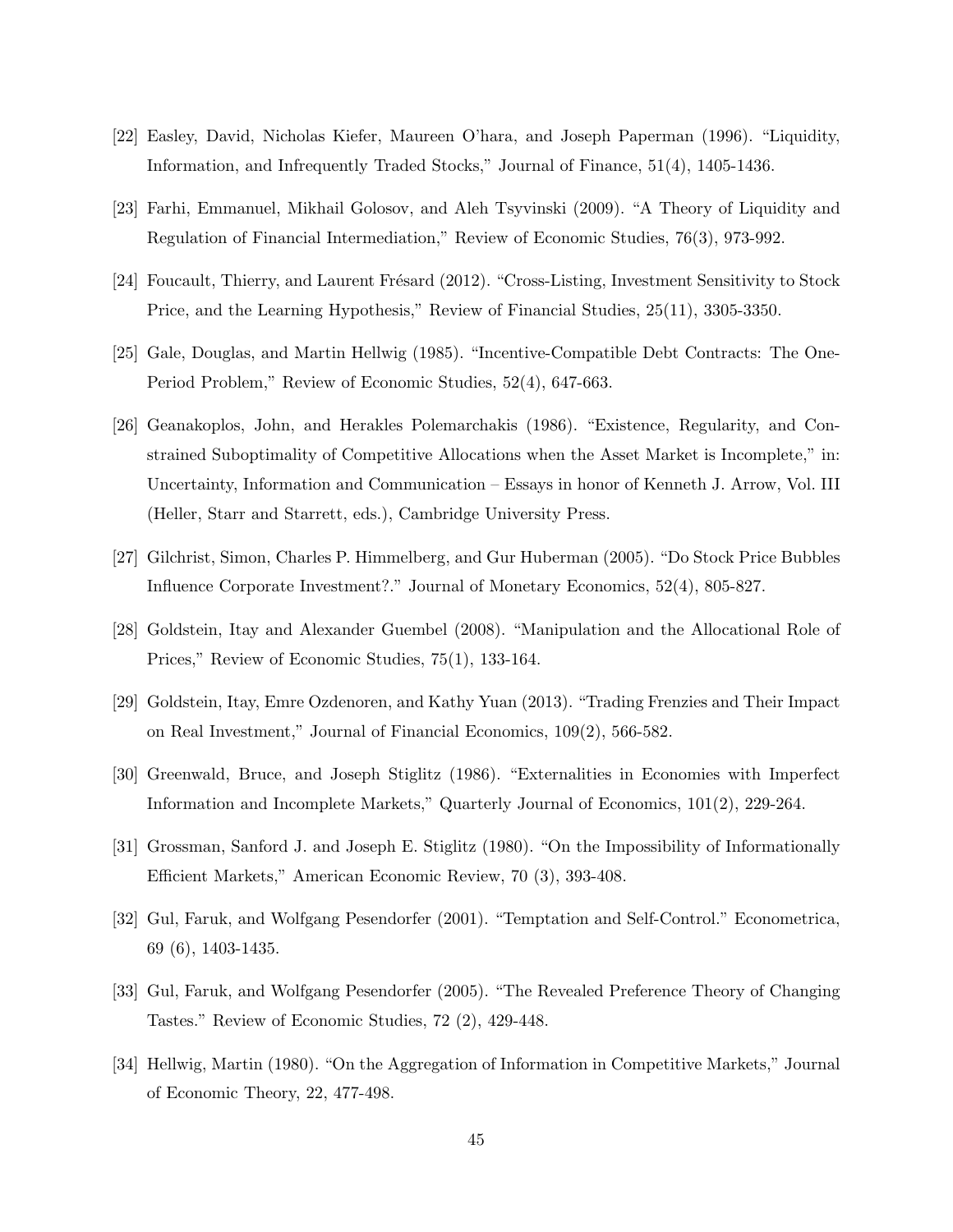- [35] Holmstrom, Bengt, and Jean Tirole (1993). "Market Liquidity and Performance Monitoring," Journal of Political Economy, 101(4), 678-709.
- [36] Kyle, Albert S. (1985). "Continuous Auctions and Insider Trading." Econometrica, 53(6), 1315-1335.
- [37] Lorenzoni, Guido (2008). "Inefficient Credit Booms," Review of Economic Studies, 75(3), 809- 833.
- [38] Milgrom, Paul (1981). "Rational Expectations, Information Acquisition, and Competitive Bidding," Econometrica, 49 (4), 921-943.
- [39] Morck, Randall, Shleifer, Andrei, Vishny, Robert, Shapiro, Matthew, and James Poterba (1990). "The Stock Market and Investment: is the Market a Sideshow?" Brookings Papers on Economic Activity, 1990(2), 157-215.
- [40] Morris, Stephen, and Hyun Song Shin (2002). "Social Value of Public Information," American Economic Review, 92(5), 1521-1534.
- [41] Nagel, Stefan (2013). "Empirical Cross-Sectional Asset Pricing," Annual Review of Financial Economics, 5, 167-199.
- [42] Polk, Christopher and Paola Sapienza (2009). "The Share Market and Corporate Investment: A Test of Catering Theory," Review of Financial Studies, 22(1), 187-217.
- [43] Pontiff, Jeffrey (1996). "Costly Arbitrage: Evidence from Closed-End Funds," Quarterly Journal of Economics, 111 (4), 1135-1151.
- [44] Roll, Richard, Eduardo Schwartz, and Avanidhar Subrahmanyam (2009). "Options Trading Activity and Firm Valuation," Journal of Financial Economics, 94(3), 345-360.
- [45] Schwert, William (2003). "Anomalies and Market Efficiency," in: Handbook of Economics and Finance (Constantinides, Harris, Stulz, eds.), Elsevier, Vol. 1 B, 939-974.
- [46] Stein, Jeremy (1988). "Takeover Threats and Managerial Myopia," Journal of Political Economy, 96 (1), 61-80.
- [47] Stein, Jeremy (1989). "Efficient Capital Markets, Inefficient Firms: A Model of Myopic Corporate Behavior," Quarterly Journal of Economics, 104 (4), 655-669.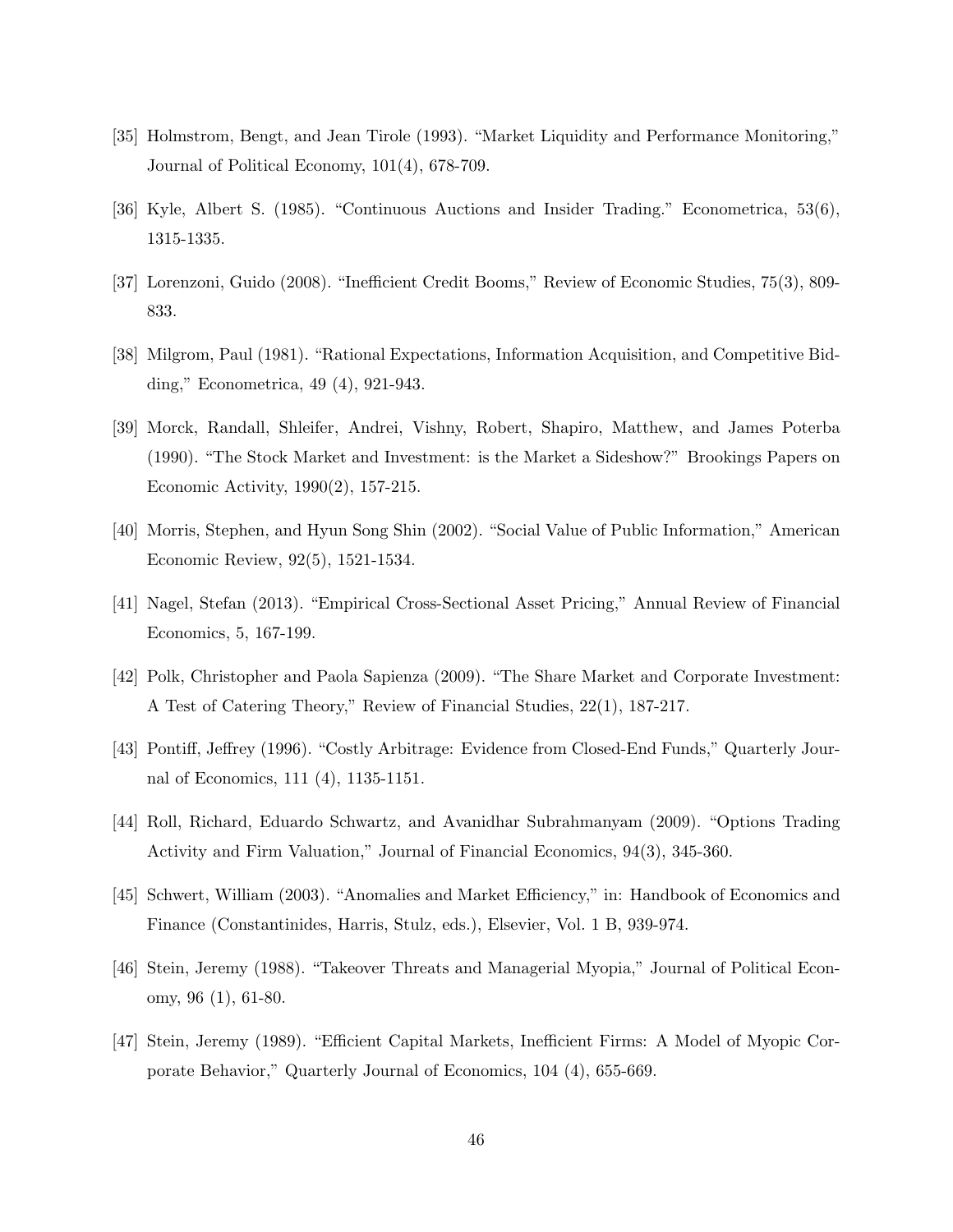- [48] Stein, Jeremy (1996). "Rational Capital Budgeting in an Irrational World," Journal of Business, 69 (4), 429-455.
- [49] Tirole, Jean (2006). "Theory of Corporate Finance," Princeton Economic Press.
- [50] Townsend, Robert M. (1979). "Optimal Contracts and Competitive Markets with Costly State Verification," Journal of Economic Theory, 21(2), 265-293.
- [51] Wurgler, Jeffrey and Ekaterina Zhuravskaya (2002). "Does Arbitrage Flatten Demand Curves for Stocks," Journal of Business, 75(4), 583-608.

# 7 Appendix: Proofs

#### Proof of Proposition 1:

Let  $\hat{x}(P)$  denote the private signal of a trader who is just indifferent between buying and not buying the share at a given price P, so that  $P = \int \Pi(\theta, k) dH(\theta|\hat{x}(P), P)$ . Since  $R(\cdot)$  is increasing in  $\theta$ ,  $\int \Pi(\theta, k) dH(\theta | x, P)$  must be monotone in x, and any trader whose private signal exceeds  $\hat{x}(P)$  must strictly prefer to purchase a share, while any trader whose signal is less than  $\hat{x}(P)$  prefers not to buy. Thus, the total demand by the informed traders is  $\alpha (1 - \Phi(\sqrt{\beta} (\hat{x}(P) - \theta)))$ . Equating demand and supply, a price P clears the market in state  $(\theta, u)$  if and only if  $\hat{x}(P) = \theta + 1/2$ √  $\overline{\beta}\cdotp u \equiv z.$ Therefore, in any equilibrium, it must be the case that  $\hat{x}(P(\theta, u; k)) = z$ , and if P is a function of z only, then it must be invertible. But if  $P(\cdot)$  is invertible, observing P is informationally equivalent to observing  $\hat{x}(P) = z \sim \mathcal{N}(\theta, (\beta \delta)^{-1})$ . Along the equilibrium path, the traders thus treat the signals  $\hat{x}(P) \sim \mathcal{N}(\theta, (\beta \delta)^{-1})$  and  $x \sim \mathcal{N}(\theta, \beta^{-1})$  as mutually independent normal signals and their posterior beliefs  $H(\cdot|x, P)$  are given by

$$
\theta | x, P \sim \mathcal{N}\left(\frac{\hat{\lambda}\mu + \beta x + \beta \delta \hat{x}(P)}{\hat{\lambda} + \beta + \beta \delta}, \left(\hat{\lambda} + \beta + \beta \delta\right)^{-1}\right).
$$

Substitute  $\hat{x}(P) = z$ , we restate the informed traders' indifference condition in terms of z:  $P(z, k) = z$  $\mathbb{E}(\Pi(\theta, k)|x = z, z)$ . The expression for  $V(z, k) = \mathbb{E}(\Pi(\theta, k)|z)$  is derived analogously using only the information from the market signal,  $\theta | P \sim \mathcal{N}(\frac{\hat{\lambda}\mu + \beta \hat{\delta}\hat{x}(P)}{\hat{\lambda} + \beta \delta}, {\hat{\lambda} + \beta \delta})^{-1}$ .

Uniqueness. If demand is restricted to be non-increasing in  $P$ ,  $\hat{x}(P)$  must be non-decreasing. If  $\hat{x}(P)$  is strictly monotone everwhere, then it is invertible, P is informationally equivalent to  $\hat{x}(P) = z$ , and we arrive at the equilibrium characterized above. Suppose therefore that  $\hat{x}(P)$ is flat over some range, i.e.  $\hat{x}(P) = \hat{x}$  for  $P \in (P', P'')$ . Suppose further that for sufficiently low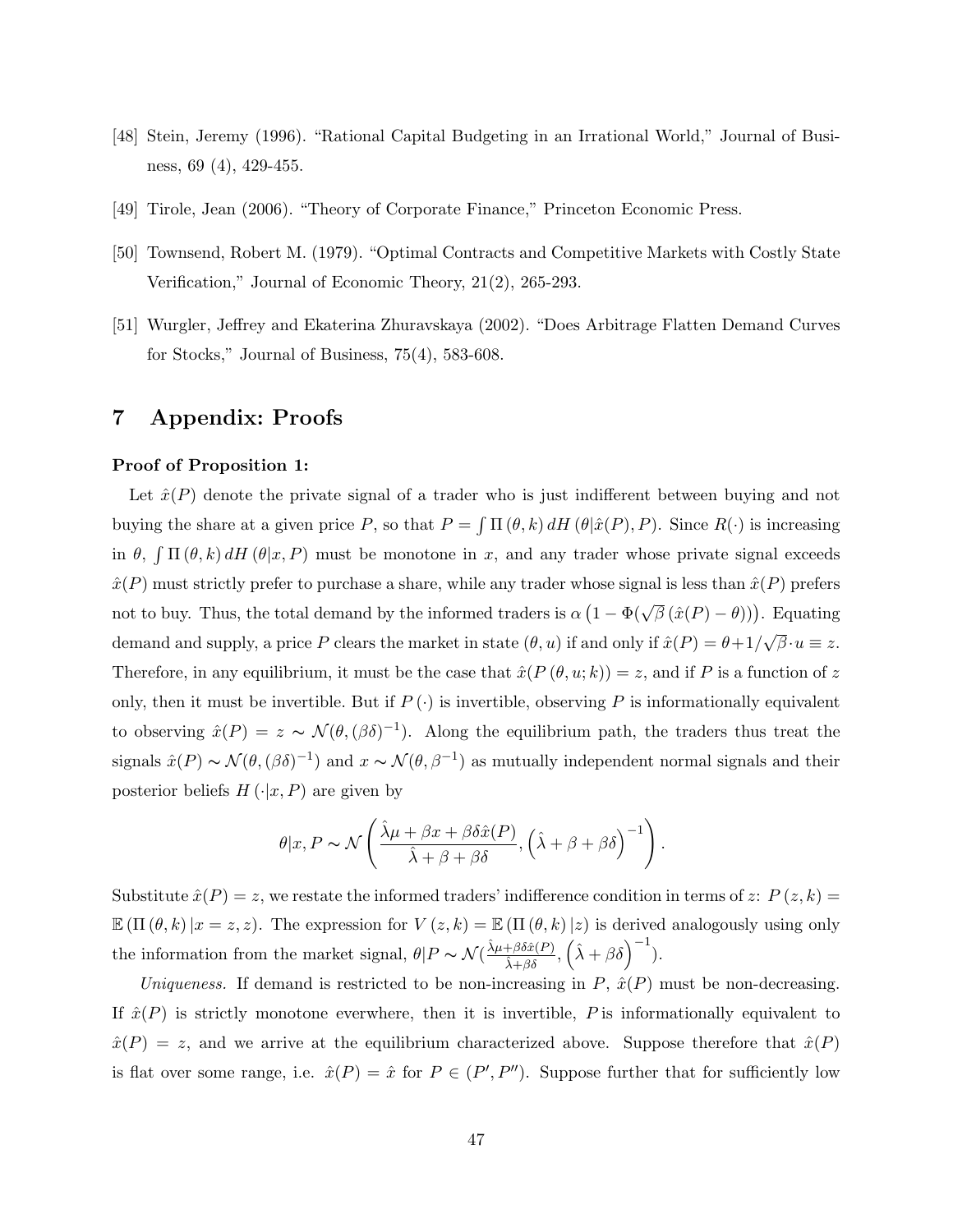$\varepsilon > 0$ ,  $\hat{x}(P)$  is strictly increasing over  $(P' - \varepsilon, P')$  and  $(P'', P'' + \varepsilon)$ , and hence uniquely invertible.<sup>35</sup> But then for  $z \in (\hat{x}(P' - \varepsilon), \hat{x})$  and  $z \in (\hat{x}, \hat{x}(P'' + \varepsilon)), P(z)$  is uniquely defined, and must be characterized as above, from the indifference condition for  $\hat{x}(P) = z$ . But since the function  $P(z,k)$  defined above is continuous and strictly monotonic in z, it must be the case that  $P' = P''$ , contradicting the existence of an interval for which  $\hat{x}(P)$  is flat.

### Proof of Proposition 2:

To simplify notation, let  $\Upsilon = \alpha (\mathbb{E} (R(\theta) | x = z, z)) / \mathbb{E} (R(\theta) - 1)$ . We begin with the results concerning  $\hat{k}/k^*$ . Since  $\hat{k}/k^* = (1+\Upsilon)^{1/\chi}$ , it is immediate that  $\hat{k}/k^*$  is increasing in  $\Upsilon$ , equal to 1 if and only if  $\Upsilon = 0$ , and unbounded as  $\Upsilon \to \infty$ . Moreover,  $\partial (\hat{k}/k^*)/\partial \chi^{-1} = \log(1+\Upsilon)(1+\Upsilon)^{1/\chi}$ , which is positive if and only if  $\Upsilon > 0$ . Hence  $\hat{k}/k^*$  is decreasing in  $\chi$ , if  $\Upsilon < 0$  and increasing in  $\chi$ , if  $\Upsilon > 0$ , which proves that investment distortions are worse, the lower is  $\chi$ . Finally, if  $\Upsilon > 0$ , then clearly  $\hat{k}/k^*$  is unbounded as  $\chi \to 0$ , while if  $\Upsilon < 0$ ,  $\hat{k}/k^* \ge (1 - \alpha)^{1/\chi} > 0$ .

Next consider comparative statics for  $\Delta = 1 + (1 + \Upsilon)^{1/\chi} (\Upsilon/\chi - 1)$ : Since

$$
\frac{\partial \Delta}{\partial \Upsilon} = \frac{1}{\chi} \frac{1 + \chi}{\chi} \left( 1 + \Upsilon \right)^{1/\chi} \frac{\Upsilon}{1 + \Upsilon} \text{ and } \frac{\partial \Delta}{\partial \chi^{-1}} = \left( 1 + \Upsilon \right)^{1/\chi} \left( \Upsilon - \log \left( 1 + \Upsilon \right) \left( 1 - \Upsilon / \chi \right) \right),
$$

it follows that  $\Delta = 0$  iff  $\Upsilon = 0$ ,  $\Delta$  is increasing in  $\Upsilon$  (and therefore positive) if  $\Upsilon > 0$ , and  $\Delta$  is decreasing in  $\Upsilon$  (and therefore again positive) if  $\Upsilon < 0$ . Furthermore,  $\frac{\partial \Delta}{\partial \chi^{-1}} > 0$  if  $\Upsilon/\chi \geq 1$ , and  $\frac{\partial \Delta}{\partial \chi^{-1}} = \Upsilon - \log(1+\Upsilon)(1-\Upsilon/\chi) > \Upsilon - \Upsilon(1-\Upsilon/\chi) > \Upsilon^2/\chi > 0$  if  $\Upsilon < \chi$ . The limiting behavior, bounds, and the result that  $\Delta > 1$  if  $\Upsilon > \chi$  also follow immediately. ■

We prove 3 and 4 for a slightly modification of our partial equilibrium model that also nests the general equilibrium model discussed in section 4. Specifically, suppose that incumbent shareholders select k to maximize  $\mathbb{E} \left\{ \alpha \hat{Q} P(z;k) + (1-\alpha) \Pi(\theta, k) \right\}$ . Informed shareholders purchase whenever  $\mathbb{E}(\Pi(\theta, k)|x, P) \geq QP$ , and the share price satisfies  $P(z; k) = Q^{-1} \cdot \mathbb{E}(\Pi(\theta, k)|x = z, z)$ . Here,  $Q^{-1}$  and  $\hat{Q}^{-1}$  denote a market and incumbent shareholder discount rate between cash flows at stage 1 and stage 2 respectively. Our partial equilibrium formulation is nested by setting  $Q = \hat{Q} = 1$ .

#### Proof of Proposition 3:

With the modified shareholder objective function, the implemented value of k satisfies

$$
\alpha \frac{\hat{Q}}{Q} \mathbb{E} \left\{ (1 - \tau (z)) \left( \mathbb{E} \left( R \left( \theta \right) | x = z, z \right) - C' \left( k^* \right) \right) \right\} + (1 - \alpha) \left( \mathbb{E} \left( R \left( \theta \right) \right) - C' \left( k^* \right) \right) = 0.
$$

<sup>&</sup>lt;sup>35</sup>It cannot be flat everywhere, because then informed demand would be completely inelastic, and there would be no way to absorb noise trader shocks.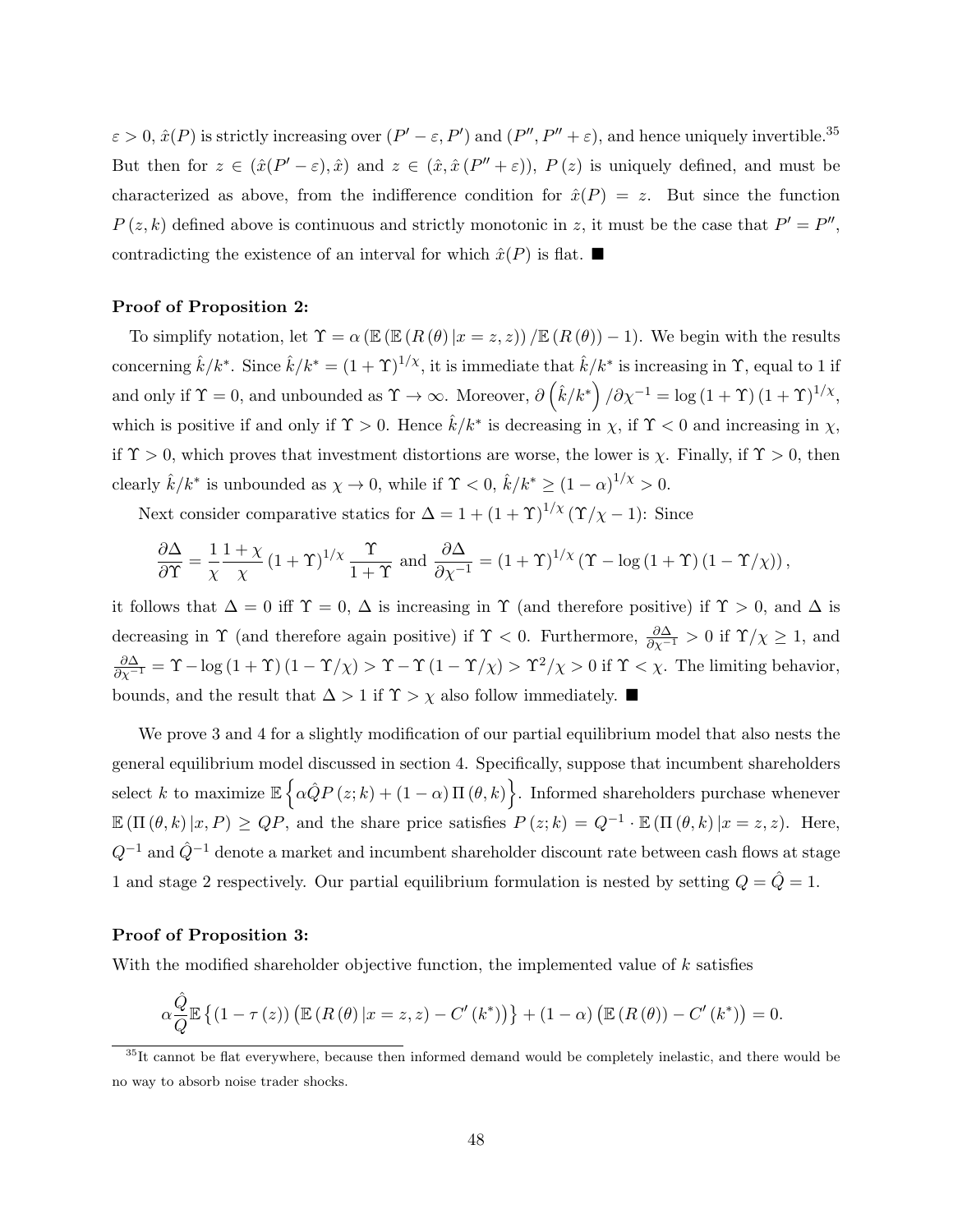A tax policy  $\tau(z)$  implements  $k^*$  if and only if  $\mathbb{E}\left\{(1-\tau(z))\left(\mathbb{E}\left(R(\theta)|x=z,z\right)-C'(k^*)\right)\right\}=0,$ or equivalently  $C'(k^*) = \mathbb{E} (R(\theta)) = \mathbb{E} \{ (1 - \hat{\tau}(z)) \mathbb{E} (R(\theta) | x = z, z) \}.$  Therefore if  $\hat{\tau}(z)$  implements k<sup>\*</sup>, then by construction the same is true for any  $\tau(z)$ , s.t.  $1 - \tau(z) = b(1 - \hat{\tau}(z))$ , with  $b > 0$ . Condition (5) then follows from  $\mathbb{E}(\hat{\tau}(z)) = 0$  and  $\mathbb{E} {\{\hat{\tau}(z)\}\mathbb{E} (R(\theta) | x = z, z) } =$  $cov(\hat{\tau}(z), \mathbb{E}(R(\theta)|x=z,z)).$ 

### Proof of Proposition 4:

For a given intervention threshold  $\hat{z}$ , the first-order condition  $\hat{k}$  is

$$
\alpha \frac{\hat{Q}}{Q} \int_{\hat{z}}^{\infty} \left( \mathbb{E} \left( R \left( \theta \right) | x = z, z \right) - C' \left( \hat{k} \right) \right) d\Phi \left( \sqrt{\lambda_z} z \right) + (1 - \alpha) \left( \mathbb{E} \left( R \left( \theta \right) \right) - C' \left( \hat{k} \right) \right) = 0,
$$

which corresponds to condition (6) with  $\hat{Q}=Q=1$ . The price floor at which the policy maker intervenes is equal to  $\bar{P} = Q^{-1} \left( \mathbb{E} (R(\theta) | x = \hat{z}, \hat{z}) \hat{k} - C(\hat{k}) \right)$ . It then follows that  $\hat{k} = k^*$  is implemented if and only if  $\hat{z} = z^*$ , which proves part (*i*) of the proposition.

(*ii*) For each share bought, the policy maker earns a dividend  $\Pi(\theta, \hat{k})$ , but pays a price  $\bar{P}$ . Given  $\theta$  and  $u =$ √  $\overline{\beta}(z-\theta)$ , the policy maker purchases a measure  $\alpha \left( \Phi \left( \sqrt{\beta} (\hat{x}-\theta) \right) - \Phi(u) \right) =$  $\alpha \Pr(x \in [z, \hat{x}] | \theta)$  of shares, where  $\hat{x}$  is the informed traders' indifference threshold when the support price is active, i.e. whenever  $z < \hat{z}$ , which is defined by  $Q\bar{P} = \mathbb{E} \left( \Pi \left( \theta, \hat{k} \right) | \hat{x}, z \leq \hat{z} \right)$ . Since  $Q\bar{P} = \mathbb{E} \left( \Pi \left( \theta, \hat{k} \right) | x = \hat{z}, \hat{z} \right)$ , it follows that  $\hat{x} > \hat{z}$ . The expected number of shares purchased is equal to  $Pr(x \in [z, \hat{x}], z \leq \hat{z})$ , while the expected dividend value equals

$$
\int_{-\infty}^{\infty} \int_{-\infty}^{\hat{z}} \Pi(\theta, \hat{k}) \Pr(x \in [z, \hat{x}] | \theta) d\Phi(\sqrt{\beta \delta}(z - \theta)) d\Phi(\sqrt{\lambda \theta})
$$
  
=  $\mathbb{E}(\Pi(\theta, \hat{k}) | x \in [z, \hat{x}], z \leq \hat{z}) \cdot \Pr(x \in [z, \hat{x}], z \leq \hat{z}) < Q\bar{P} \cdot \Pr(x \in [z, \hat{x}], z \leq \hat{z}).$ 

Hence the policy maker's expected expenditure on equity shares  $\bar{P} \cdot \Pr(x \in [z, \hat{x}], z \leq \hat{z})$  strictly exceeds expected dividends discounted at the market interest rate  $Q$ .

#### Comparative statics for Equation 7:

Equation (7) follows directly from the incumbent and final shareholders' FOCs. The final shareholder's welfare  $u_F(\alpha V) - \alpha T = u_F(\alpha V) - \alpha V u'_F(\alpha V)$  is increasing in  $\alpha V$ . In addition,  $\alpha T =$  $\alpha V u'_F(\alpha V)$  is increasing with  $\alpha V$ , since  $-C \cdot u''_F(C) / u'_F(C) \leq 1$  for all C. Applying the implicit function theorem to  $\frac{u'_I(V-\alpha V)}{u'(V-V)(V)}$  $\frac{u'_I(V-\alpha V)}{v'_I(\alpha V u'_F(\alpha V))} = u'_F(\alpha V), \alpha V$  and  $(1-\alpha)V$  must both be increasing with V, and therefore incumbent shareholder welfare  $v_I(\alpha T) + u_I((1 - \alpha)V)$  is also increasing in V.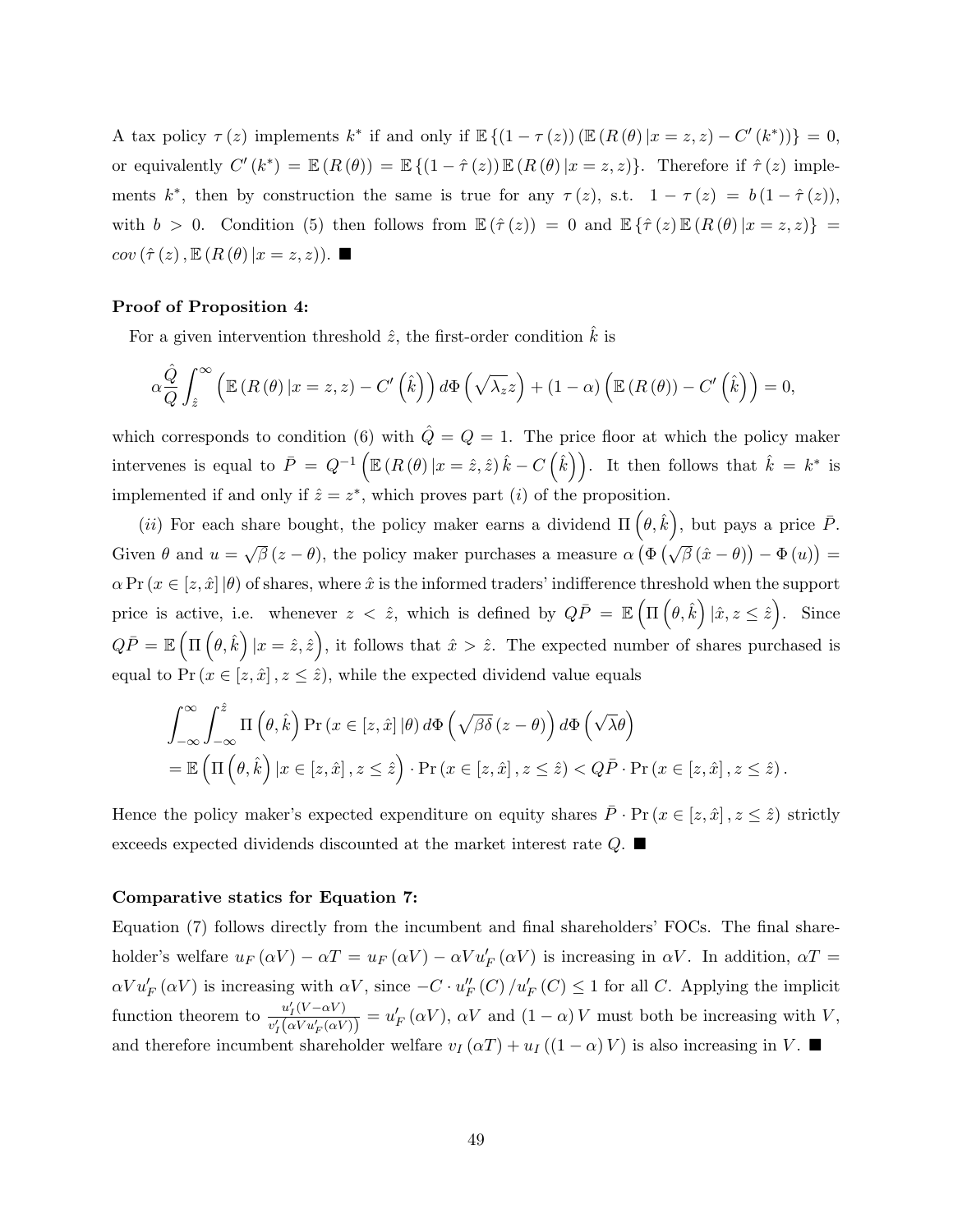#### Proof of Proposition 5:

The first-order condition for  $k_{GE}$  is

$$
\alpha_0 \frac{\hat{Q}}{Q} \left( \mathbb{E} \left( \mathbb{E} \left( R \left( \theta \right) \vert x = z, z \right) \right) - C' \left( k_{GE} \right) \right) + (1 - \alpha_0) \left( \mathbb{E} \left( R \left( \theta \right) \right) - C' \left( k_{GE} \right) \right) = 0,
$$

where  $\hat{Q} = 1/u_F' (\alpha_0 V_{GE})$  satisfies

$$
\hat{Q} = \frac{v'_I(\alpha_0 T_{GE})}{u'_I((1 - \alpha_0) V_{GE})} = \frac{V_{GE}}{T_{GE}} = \frac{(1 + \chi) \mathbb{E}(R(\theta)) - C'(k_{GE})}{(1 + \chi) \mathbb{E}(\mathbb{E}(R(\theta)) | x = z, z) - C'(k_{GE})} Q.
$$

(i) Suppose that  $\mathbb{E}(\mathbb{E}(R(\theta)|x=z,z)) > \mathbb{E}(R(\theta)).$  We write the FOC for  $C'(k_{GE})$  as

$$
\frac{\alpha_0}{1-\alpha_0} = \frac{C'(k_{GE}) - \mathbb{E}(R(\theta))}{(1+\chi)\mathbb{E}(R(\theta)) - C'(k_{GE})} \frac{(1+\chi)\mathbb{E}(\mathbb{E}(R(\theta)|x=z,z)) - C'(k_{GE})}{\mathbb{E}(\mathbb{E}(R(\theta)|x=z,z)) - C'(k_{GE})}
$$

As  $\chi \to 0$ , the second ratio converges to 1, and therefore  $C'(k_{GE}) \approx (1 + \alpha_0 \chi) \mathbb{E} (R(\theta))$ , and  $Q/\hat{Q} \rightarrow \infty$ . Expected dividends are  $V_{GE} \approx \frac{\chi}{1+\chi}$  $\frac{\chi}{1+\chi} \mathbb{E} (R(\theta))^{1+1/\chi} (1-\alpha_0) (1+\alpha_0 \chi)^{1/\chi}$  and therefore  $V_{GE}/V^* \approx (1 - \alpha_0) (1 + \alpha_0 \chi)^{1/\chi} \to (1 - \alpha_0) e^{\alpha_0}.$ 

(*ii*) Suppose that  $\mathbb{E}(\mathbb{E}(R(\theta)|x=z,z)) < \mathbb{E}(R(\theta))$ . We write the FOC for  $C'(k_{GE})$  as

$$
\frac{1-\alpha_0}{\alpha_0} = \frac{C'(k_{GE}) - \mathbb{E}\left(\mathbb{E}\left(R\left(\theta\right)|x=z,z\right)\right)}{(1+\chi)\mathbb{E}\left(\mathbb{E}\left(R\left(\theta\right)|x=z,z\right)\right) - C'(k_{GE})} \frac{(1+\chi)\mathbb{E}\left(R\left(\theta\right)\right) - C'(k_{GE})}{\mathbb{E}\left(R\left(\theta\right)\right) - C'(k_{GE})}
$$

The second ratio converges to 1 as  $\chi \to 0$ , and therefore it follows that as  $\chi \to 0$ ,  $C'(k_{GE}) \approx$  $(1 + (1 - \alpha_0) \chi) \mathbb{E} (\mathbb{E} (R(\theta) | x = z, z))$  and  $Q/\hat{Q} \to 0$ . Expected dividends are

$$
\frac{V_{GE}}{\left(\mathbb{E}\left(\mathbb{E}\left(R\left(\theta\right)|x=z,z\right)\right)\right)^{1+1/\chi}} \approx \left(\frac{\mathbb{E}\left(R\left(\theta\right)\right)}{\mathbb{E}\left(\mathbb{E}\left(R\left(\theta\right)|x=z,z\right)\right)} - \frac{1 + (1-\alpha_0)\chi}{1+\chi}\right) \left(1 + (1-\alpha_0)\chi\right)^{1/\chi}
$$

$$
\to \left(\frac{\mathbb{E}\left(R\left(\theta\right)\right)}{\mathbb{E}\left(\mathbb{E}\left(R\left(\theta\right)|x=z,z\right)\right)} - 1\right) e^{1-\alpha_0}
$$

The expected dividends in the partial equilibrium benchmark are

$$
\frac{V_{PE}}{\left(\mathbb{E}\left(\mathbb{E}\left(R\left(\theta\right)|x=z,z\right)\right)\right)^{1+1/\chi}}
$$
\n
$$
=\left(\frac{\mathbb{E}\left(R\left(\theta\right)|x=z,z\right)\right)^{1+1/\chi}}{\mathbb{E}\left(\mathbb{E}\left(R\left(\theta\right)|x=z,z\right)\right)}\left(1-\frac{1-\alpha_{0}}{1+\chi}\right)-\frac{\alpha_{0}}{1+\chi}\right)\left(1+(1-\alpha_{0})\left(\frac{\mathbb{E}\left(R\left(\theta\right)|}{\mathbb{E}\left(\mathbb{E}\left(R\left(\theta\right)|x=z,z\right)\right)}-1\right)\right)^{1/\chi}
$$

and therefore  $V_{PE}/(\mathbb{E} (\mathbb{E} (R(\theta)|x=z,z)))^{1+1/\chi} \to \infty$ .

### Proof of Proposition 6:

For any of the policy interventions considered, let  $(T_I, V_I)$  and  $(T_F, V_F)$  denote the aggregate market values and aggregate dividends from the perspective of incumbent and final shareholders. From the FOC w.r.t.  $\alpha$  of incumbent shareholders, we have  $T_I/V_I = \frac{u'_I(C_I^2)}{v'(C_1)}$  $\frac{u_I(C_I^2)}{v_I'(C_I^1)}$  and  $T_F/V_F = u_F'(C_F^2)$ .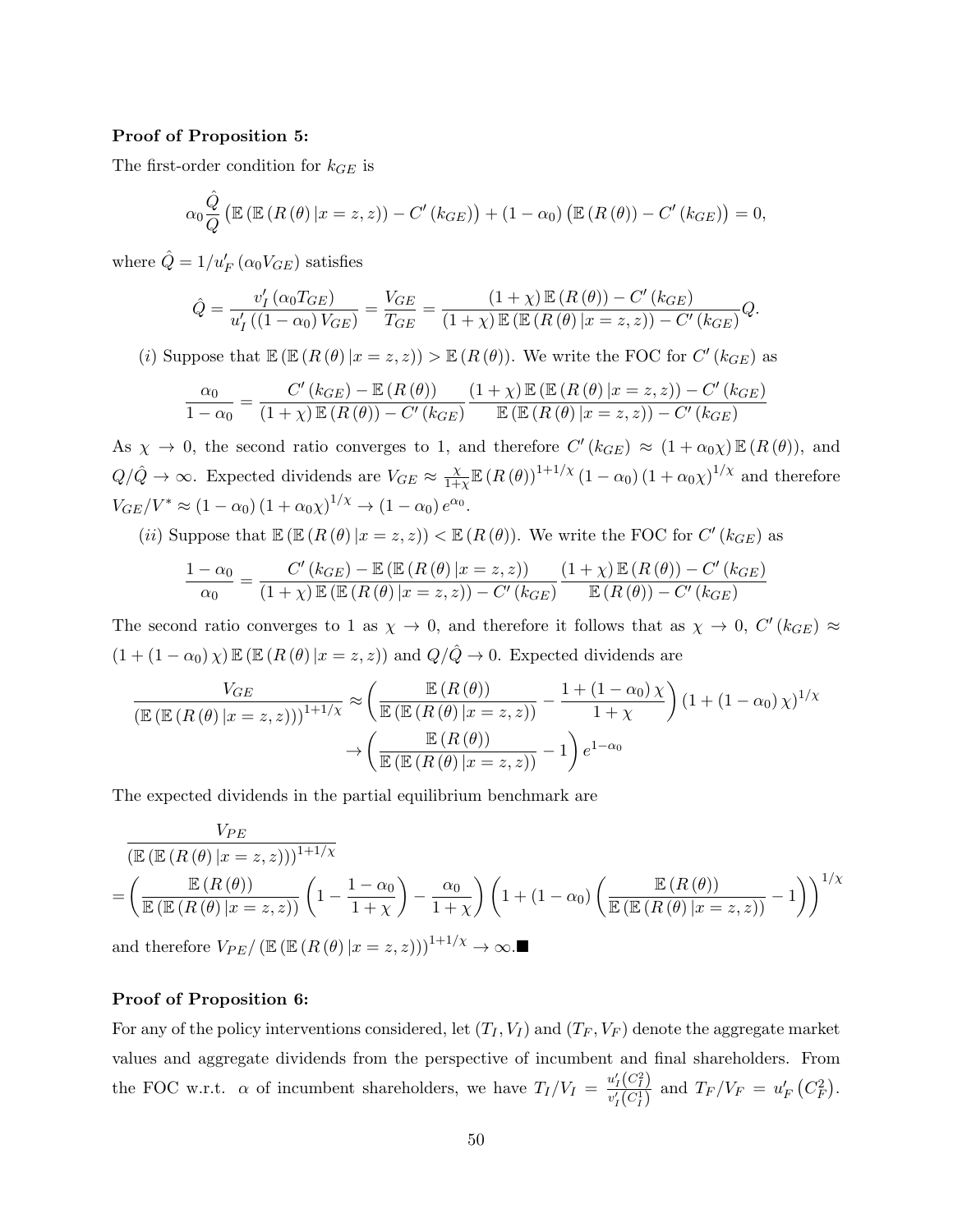Intertemporal efficiency is satisfied if and only if  $\hat{Q} = \frac{u_I'(C_I^2)}{J(G)}$  $u_I^{\prime\prime}(C_I^1) = u_F^{\prime\prime}(C_F^2)$ , and therefore  $T_I/V_I =$  $T_F/V_F.$  Incumbent shareholders withdraw from equity markets if  $\hat{Q}T_I < V_I,$  while final shareholders withdraw if  $V_F u'_F (C_F^2) < T_F$ . A situation of excess demand occurs if  $V_F u'_F (C_F^2) > T_F$ , and final shareholders demand becomes arbitrarily high. Our proof evaluates for each of the policies and cases whether one of these cases arises.

(i) Since regulatory interventions do not affect market values (i.e.  $T_I = T_F = T$  and  $V_I = V_F =$ V), it is automatically the case that  $T_I/V_I = T_F/V_F$ . Now, if  $\mathbb{E}(\mathbb{E} (R(\theta)|x=z,z)) > \mathbb{E} (R(\theta))$ , market values must exceed  $V/Q$ , which is strictly positive. Since intertemporal MRS are aligned with market returns at  $\hat{Q}$ , the marked remains in equilibrium, i.e. situations of excess demand and supply or intertemporal distortions do not arise with regulation in the case of upside risk.

If instead  $\mathbb{E}(\mathbb{E}(R(\theta)|x=z,z)) < \mathbb{E}(R(\theta))$ , then market values fall short of  $V/Q$ , and any intervention that increases  $k$  must lower market values and eventually make them negative, because  $k(\mathbb{E} (R(\theta) | x = z, z)) - C(k)/k)$  is decreasing and negative if k is sufficiently large. Thus if  $C(k)/k = \frac{1}{1+k}$  $\frac{1}{1+\chi}C'(k) \geq \mathbb{E}\left(\mathbb{E}\left(R(\theta)\middle|x=z,z\right)\right),\right.$  we have  $T<0$ , and the market inevitably shuts down. For small enough  $\chi$ , this occurs for any  $k > k_{GE}$ .

(ii) For transaction taxes we have  $V_I = V_F = V$ , but  $T_I = Q^{-1} \mathbb{E} ((1 - \tau (z)) P(z, k))$  while  $T_F = Q^{-1} \mathbb{E} (P(z,k))$ . It follows that  $T_I = T_F$  if and only if  $\mathbb{E} (\tau(z) P(z,k)) = 0$ . Suppose that  $\mathbb{E} (\mathbb{E} (R(\theta) | x = z, z)) > \mathbb{E} (R(\theta))$ . Combining the first-order condition with financial transaction taxes with the characterization of  $Q/\hat{Q}$  in general equilibrium implies that the same characterization of investment incentives applies except that  $\mathbb{E} (\mathbb{E} (R(\theta) | x = z, z))$  is replaced with  $\mathbb{E}((1 - \hat{\tau}(z)) \mathbb{E}(R(\theta)|x = z, z))$ . From the same steps as above, it follows that as long as  $\mathbb{E}((1-\hat{\tau}(z))\mathbb{E}(R(\theta)|x=z,z)) > \mathbb{E}(R(\theta)), C'(k_{GE}) \approx (1+\alpha_0\chi)\mathbb{E}(R(\theta))$  for small  $\chi$ , so the policy has no first-order effects on investment. Finally, suppose that the policy exactly implements first best  $C'(k) = \mathbb{E} (R(\theta))$ . Revenue-neutrality requires that  $\mathbb{E} (\tau(z) P(z, k)) = 0$ , or  $\mathbb{E}(\tau(z)\mathbb{E}(R(\theta)|x=z,z)) = \mathbb{E}(\tau(z)) C(k)/k = \mathbb{E}(\tau(z)) \frac{1}{1+\chi} \mathbb{E}(R(\theta)),$  while the implementation of  $k^*$ requires  $\mathbb{E}((1 - \tau(z)) \mathbb{E}(R(\theta)|x = z, z)) = \mathbb{E}((1 - \tau(z))) \mathbb{E}(R(\theta)).$  Combining these two equalities yields  $\mathbb{E}\left(\mathbb{E}\left(R\left(\theta\right)|x=z,z\right)\right)-\mathbb{E}\left(R\left(\theta\right)\right)=-\mathbb{E}\left(R\left(\theta\right)\right)\mathbb{E}\left(\tau\left(z\right)\right)\frac{\chi}{1+\chi}$ , which can hold in the limit as  $\chi \to 0$  only if  $\mathbb{E}(\tau(z)) \to -\infty$ .

(iii) Suppose that  $\mathbb{E} (\mathbb{E} (R (\theta) | x = z, z)) < \mathbb{E} (R (\theta))$ . For any policy such that  $\mathbb{E} (R (\theta)) >$  $\mathbb{E}((1-\hat{\tau}(z))\mathbb{E}(R(\theta)|x=z,z)),$  we have  $C'(k) \approx (1+(1-\alpha_0)\chi)\mathbb{E}((1-\hat{\tau}(z))\mathbb{E}(R(\theta)|x=z,z))$ for small  $\chi$ . A tax policy that reduces downside risk therefore improves investment incentives. The  $\text{tax revenue is } kQ^{-1}\left\{\mathbb{E}\left(\tau\left(z\right)\mathbb{E}\left(R\left(\theta\right)|x=z,z\right)\right)-\mathbb{E}\left(\tau\left(z\right)\right)\frac{1}{1+\chi}C'\left(k\right)\right\}.$  Using the characterization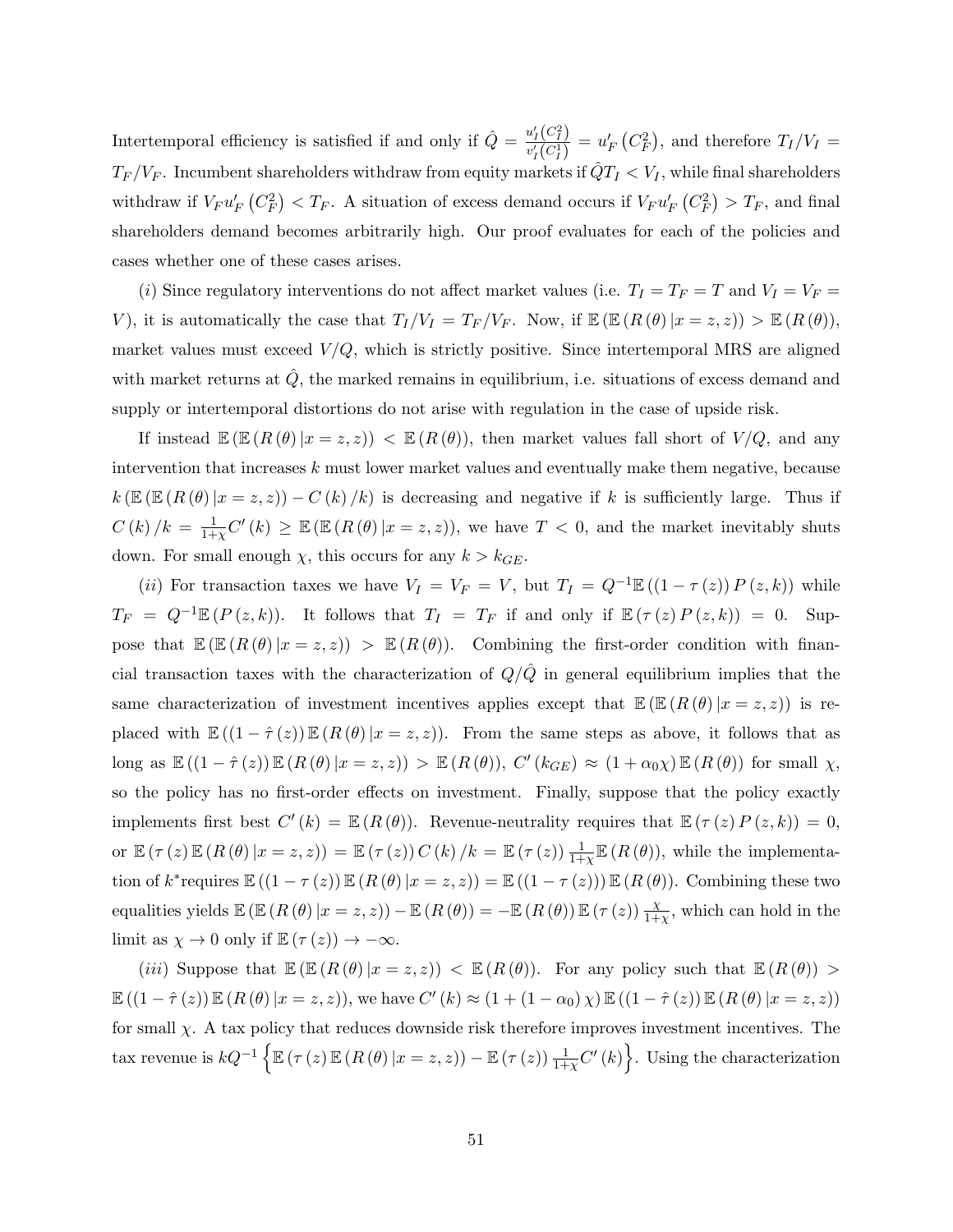of  $C'(k)$  and rearranging terms, this expression can be rewritten as

$$
kQ^{-1}\left\{\mathbb{E}\left(\mathbb{E}\left(R\left(\theta\right)|x=z,z\right)\right)-\mathbb{E}\left(\left(1-\hat{\tau}\left(z\right)\right)\mathbb{E}\left(R\left(\theta\right)|x=z,z\right)\right)\left(1-\mathbb{E}\left(\tau\left(z\right)\right)\frac{\alpha_0\chi}{1+\chi}\right)\right\}.
$$

For small enough  $\chi$ , this expression is unambiguously negative for any tax policy such that  $\mathbb{E}((1-\hat{\tau}(z))\mathbb{E}(R(\theta)|x=z,z)) > \mathbb{E}(\mathbb{E}(R(\theta)|x=z,z))$ . Hence intertemporal distortions are unavoidable. The implied shareholder subsidy converges to  $k\left\{C'(k) - \mathbb{E}\left(\mathbb{E}\left(R(\theta)|x=z,z\right)\right)\right\} > 0$ , and has the exact same size as a direct subsidy to investment.

The market value of equity for incumbent shareholders is  $T_I = kQ^{-1} \mathbb{E}((1 - \hat{\tau}(z)) \mathbb{E} (R(\theta) | x = z, z)) \left\{ \frac{\alpha_0 \chi}{1 + \gamma} \right\}$  $\frac{\alpha_0 \chi}{1+\chi}$ , which converges to 0 as  $\chi \rightarrow 0$ . The aggregate price paid by final shareholders is

$$
T_F = kQ^{-1} \left\{ \mathbb{E} \left( \mathbb{E} \left( R \left( \theta \right) | x = z, z \right) \right) - \mathbb{E} \left( \left( 1 - \hat{\tau} \left( z \right) \right) \mathbb{E} \left( R \left( \theta \right) | x = z, z \right) \right) \frac{1 + \left( 1 - \alpha_0 \right) \chi}{1 + \chi} \right\}
$$

and must be strictly negative for small  $\chi$ . The subsidy on equity purchases thus exceeds the overall market value of equity, so that final shareholders pay a negative price for their equity stake, equity purchases are a free lunch for final shareholders. The transaction tax/subsidy policy thus causes an excess demand for equity.

(iv) Consider a market intervention with  $\mathbb{E} (E(R(\theta)|x=z,z)) < \mathbb{E} (R(\theta))$ . For any intervention  $\text{threshold } \hat{z}, \text{ we have } V_I = \mathbb{E} \left( \Pi \left( \theta, \hat{k} \right) \right), QT_I = Q\bar{P} \Phi \left( \sqrt{\lambda_z} \hat{z} \right) + \mathbb{E} \left( \Pi \left( \theta, \hat{k} \right) \vert x = z, z; z \geq \hat{z} \right) \left( 1 - \Phi \left( \sqrt{\lambda_z} \hat{z} \right) \right),$  $Q\left(T_{I}-T_{F}\right)=Q\bar{P}\cdot\Pr\left(x\in\left[z,\hat{x}\right],z\le\hat{z}\right),\text{and}\ V_{I}-V_{F}=\mathbb{E}\left(\Pi\left(\theta,\hat{k}\right)\vert x\in\left[z,\hat{x}\right],z\le\hat{z}\right)\cdot\Pr\left(x\in\left[z,\hat{x}\right],z\le\hat{z}\right).$ In addition,  $Q\bar{P} = \mathbb{E} \left( \Pi \left( \theta, \hat{k} \right) | x = \hat{z}, \hat{z} \right)$ .  $\hat{k}$  solves the first-order condition

$$
\alpha_0 \frac{\hat{Q}}{Q} \int_{\hat{z}}^{\infty} \left( \mathbb{E} \left( R \left( \theta \right) \vert x = z, z \right) - C' \left( \hat{k} \right) \right) d\Phi \left( \sqrt{\lambda_z} z \right) + (1 - \alpha_0) \left( \mathbb{E} \left( R \left( \theta \right) \right) - C' \left( \hat{k} \right) \right) = 0.
$$

For any  $\hat{z} \leq z^*$ , we obtain  $C'(\hat{k}) \geq \mathbb{E}(R(\theta) | x = z, z; z \geq \hat{z})$ , and therefore

$$
QT_{I} = \hat{k} \left( \mathbb{E} \left( R \left( \theta \right) \middle| x = \hat{z}, \hat{z} \right) \Phi \left( \sqrt{\lambda_{z}} \hat{z} \right) + \mathbb{E} \left( R \left( \theta \right) \middle| x = z, z; z \geq \hat{z} \right) \left( 1 - \Phi \left( \sqrt{\lambda_{z}} \hat{z} \right) \right) - \frac{1}{1 + \chi} C' \left( \hat{k} \right) \right) \newline \leq \hat{k} \left( \mathbb{E} \left( R \left( \theta \right) \middle| x = \hat{z}, \hat{z} \right) \Phi \left( \sqrt{\lambda_{z}} \hat{z} \right) + \mathbb{E} \left( R \left( \theta \right) \middle| x = z, z; z \geq \hat{z} \right) \left( 1 - \Phi \left( \sqrt{\lambda_{z}} \hat{z} \right) - \frac{1}{1 + \chi} \right) \right)
$$

which is unambiguously negative for sufficiently small  $\chi$ . Therefore, there is no intervention with a threshold  $\hat{z} \leq z^*$  that does not cause incumbent shareholders to withdraw from the market.

Suppose next that  $\hat{z} > z^*$ . This implies that  $\mathbb{E} (R(\theta)) < C'(\hat{k}) < \mathbb{E} (R(\theta)|x = z, z; z \geq \hat{z})$ . Rewrite the first-order condition for  $\hat{k}$  as

 $\lambda$ 

$$
\frac{\alpha_0}{1-\alpha_0} \left(1 - \Phi\left(\sqrt{\lambda_z}\hat{z}\right)\right) = \frac{Q}{\hat{Q}} \frac{C'\left(\hat{k}\right) - \mathbb{E}\left(R\left(\theta\right)\right)}{\mathbb{E}\left(R\left(\theta\right)|x = z, z; z \ge \hat{z}\right) - C'\left(\hat{k}\right)}
$$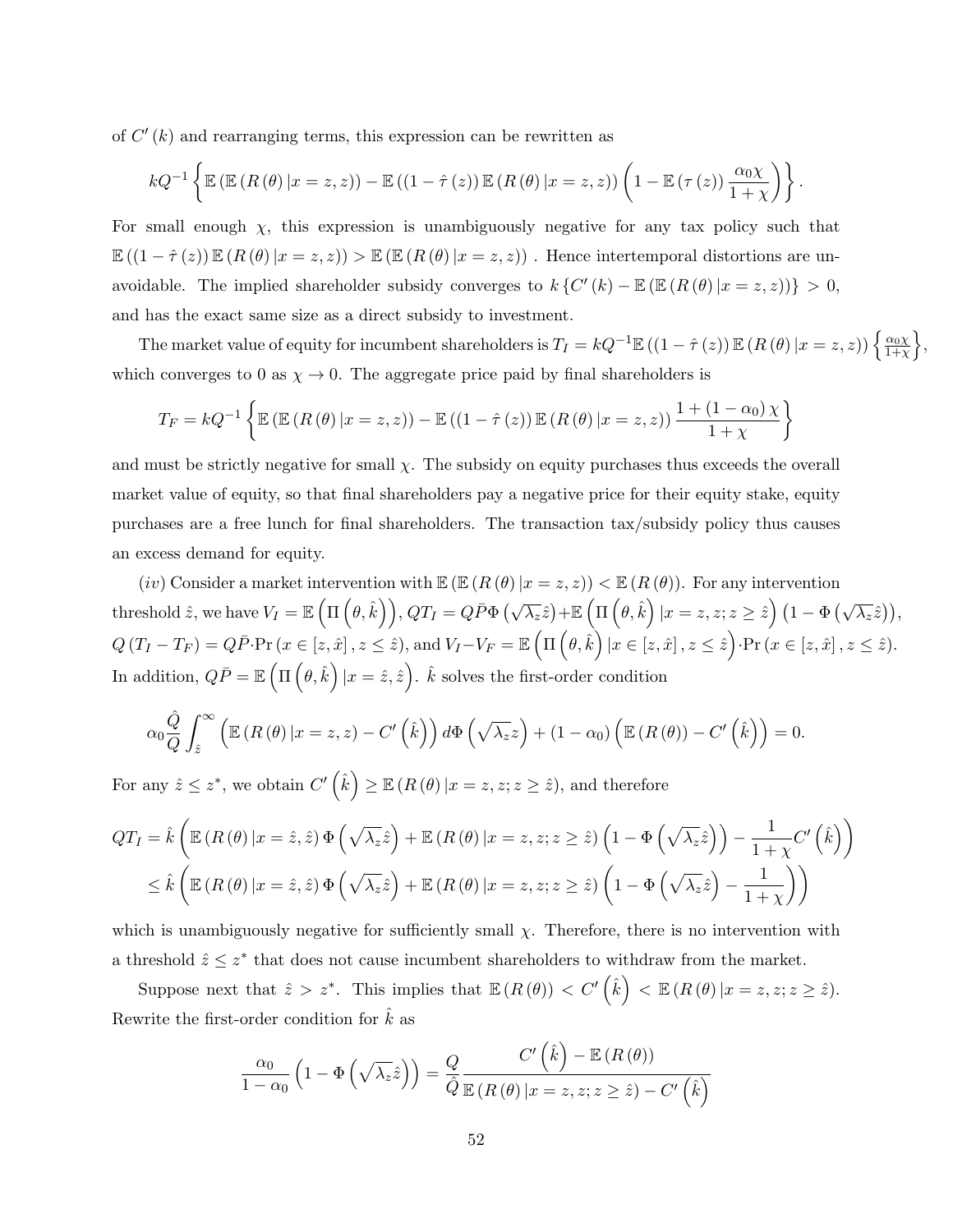where

$$
\frac{Q}{\hat{Q}} = \frac{\mathbb{E}\left(R\left(\theta\right)|x=\hat{z},\hat{z}\right)\Phi\left(\sqrt{\lambda_{z}}\hat{z}\right) + \mathbb{E}\left(R\left(\theta\right)|x=z,z;z\geq\hat{z}\right)\left(1-\Phi\left(\sqrt{\lambda_{z}}\hat{z}\right)\right) - \frac{1}{1+\chi}C'\left(\hat{k}\right)}{\mathbb{E}\left(R\left(\theta\right)\right) - \frac{1}{1+\chi}C'\left(\hat{k}\right)}.
$$

Therefore, define  $z_1$  by

$$
\mathbb{E}\left(R\left(\theta\right)\right) = \mathbb{E}\left(R\left(\theta\right)|x=z_1,z_1\right)\Phi\left(\sqrt{\lambda_z}z_1\right) + \mathbb{E}\left(R\left(\theta\right)|x=z,z;z\geq z_1\right)\left(1-\Phi\left(\sqrt{\lambda_z}z_1\right)\right)
$$

as the intervention threshold at which the market return exactly matches the fundamental return, and note that  $\mathbb{E} (R(\theta) | x = z, z; z \geq z_1) > \mathbb{E} (R(\theta)) > \mathbb{E} (R(\theta) | x = z_1, z_1)$ . For any  $\hat{z} \leq z_1$ , we necessarily obtain that  $QT<sub>I</sub> \leq 0$  for sufficiently small  $\chi$ , and hence that the policy intervention necessarily induces a market breakdown.

If instead  $\hat{z} \geq z_1$ , the intervention is so large that it transforms the investment return into an upside risk. As  $\chi \to 0$ , the first-order condition can be re-written as:

$$
\frac{\alpha_0}{1 - \alpha_0} \Psi \approx \frac{C'\left(\hat{k}\right) - \mathbb{E}\left(R\left(\theta\right)\right)}{\mathbb{E}\left(R\left(\theta\right)\right) - \frac{1}{1 + \chi} C'\left(\hat{k}\right)}
$$

where

$$
\Psi = \frac{\left(1-\Phi\left(\sqrt{\lambda_z}\hat{z}\right)\right)\left(\mathbb{E}\left(R\left(\theta\right)|x=z,z;z\ge\hat{z}\right)-\mathbb{E}\left(R\left(\theta\right)\right)\right)}{\Phi\left(\sqrt{\lambda_z}\hat{z}\right)\left(\mathbb{E}\left(R\left(\theta\right)|x=\hat{z},\hat{z}\right)-\mathbb{E}\left(R\left(\theta\right)\right)\right)+\left(1-\Phi\left(\sqrt{\lambda_z}\hat{z}\right)\right)\left(\mathbb{E}\left(R\left(\theta\right)|x=z,z;z\ge\hat{z}\right)-\mathbb{E}\left(R\left(\theta\right)\right)\right)},
$$

Therefore, for small  $\chi$ , we have  $C'(\hat{k}) \approx (1 + \hat{\alpha}\chi) \mathbb{E}(R(\theta))$ , where  $\hat{\alpha} = \alpha\Psi/(1 - \alpha + \alpha\Psi)$ . With this, we can characterize  $QT_I$ ,  $QT_F$ ,  $V_I$ , and  $V_F$ :

$$
QT_{I} = \hat{k} \left\{ \mathbb{E} \left( R \left( \theta \right) \middle| x = \hat{z}, \hat{z} \right) \Phi \left( \sqrt{\lambda_{z}} \hat{z} \right) + \mathbb{E} \left( R \left( \theta \right) \middle| x = z, z; z \geq \hat{z} \right) \left( 1 - \Phi \left( \sqrt{\lambda_{z}} \hat{z} \right) \right) - \frac{1 + \hat{\alpha} \chi}{1 + \chi} \mathbb{E} \left( R \left( \theta \right) \right) \right\}
$$
  
\n
$$
V_{I} = \hat{k} \mathbb{E} \left( R \left( \theta \right) \right) \left\{ 1 - \frac{1 + \hat{\alpha} \chi}{1 + \chi} \right\} = \hat{k} \mathbb{E} \left( R \left( \theta \right) \right) \frac{\left( 1 - \hat{\alpha} \right) \chi}{1 + \chi}
$$
  
\n
$$
QT_{F} = QT_{I} - \hat{k} \cdot \Pr \left( x \in [z, \hat{x}], z \leq \hat{z} \right) \cdot \left\{ \mathbb{E} \left( R \left( \theta \right) \middle| x = \hat{z}, \hat{z} \right) - \frac{1 + \hat{\alpha} \chi}{1 + \chi} \mathbb{E} \left( R \left( \theta \right) \right) \right\}
$$
  
\n
$$
V_{F} = V_{I} - \hat{k} \cdot \Pr \left( x \in [z, \hat{x}], z \leq \hat{z} \right) \cdot \left\{ \mathbb{E} \left( R \left( \theta \right) \middle| x \in [z, \hat{x}], z \leq \hat{z} \right) - \frac{1 + \hat{\alpha} \chi}{1 + \chi} \mathbb{E} \left( R \left( \theta \right) \right) \right\}.
$$

It is straight-forward to check that  $QT_I > 0$  and  $QT_F > 0$ , and  $T_I \ge T_F$ , if and only if  $\mathbb{E}(R(\theta) | x = \hat{z}, \hat{z}) \ge$  $1+\hat{\alpha}\chi$  $\frac{1+\hat{\alpha}\chi}{1+\chi}\mathbb{E}\left(R\left(\theta\right)\right)$ . Moreover,  $T_I/T_F$  reaches a positive finite limit as  $\chi \to 0$ , for any  $\hat{z} > \tilde{z}$ .

At the same time,  $V_I \to 0$  as  $\chi \to 0$ . Let  $z_2$  solve  $\mathbb{E} (R(\theta) | x \in [z, \hat{x}], z \leq z_2) = \mathbb{E} (R(\theta))$ . If  $\hat{z}=z_2, V_F=V_I$ . But since at  $\hat{z}=z_2$ , we have  $\mathbb{E}\left(R\left(\theta\right)|x=\hat{z},\hat{z}\right) > \mathbb{E}\left(R\left(\theta\right)|x\in[z,\hat{x}]\right)$ ,  $z\leq z_2$ )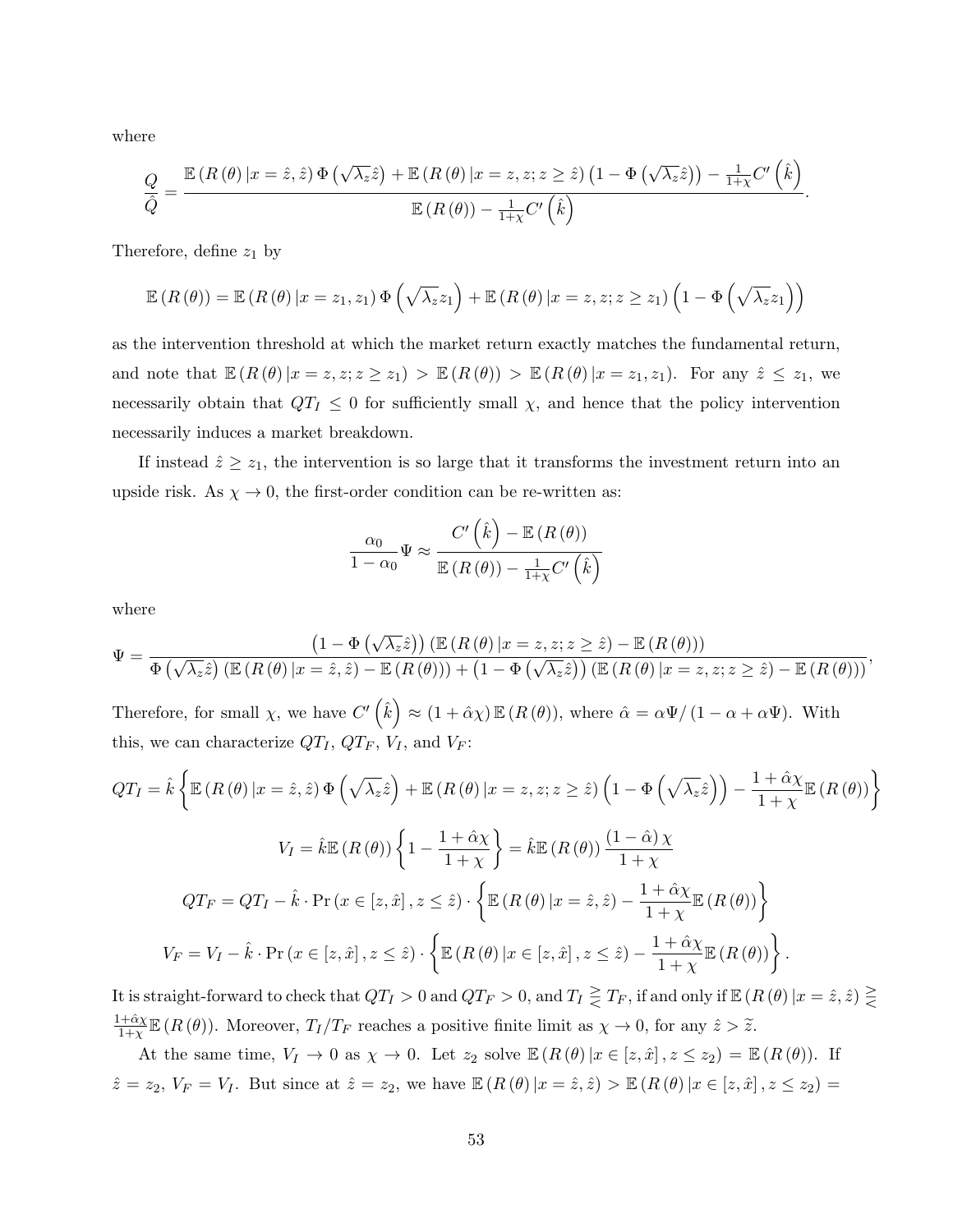$\mathbb{E}(R(\theta))$ , it follows that  $T_I > T_F$ , so that the intervention leads to an intertemporal distortion. If instead  $\hat{z} > z_2$ , it follows that  $V_F < 0$  for sufficiently low  $\chi$ , causing final shareholders to withdraw from the equity market, and resulting in a market breakdown with excess supply of shares.

Finally, if  $\hat{z} \in (z_1, z_2)$ ,  $V_F$  reaches a positive, finite limit as  $\chi \to 0$ . Since  $Q \sim 1/V_I$  becomes infinitely large, but  $QT_I$  and  $QT_F$  both reach positive finite limist as  $\chi \to 0$ , it must be the case that  $T_F \to 0$ . But then  $V_F/T_F \to \infty$ , and demand by final shareholders must be unboundedly large, resulting in excess demand for shares.

## Proof of Proposition 7:

Let  $\omega(\hat{\theta})$  denote the leverage ratio  $\frac{w}{k}$  that satisfies (14) with equality. Then the incumbent shareholder's return takes the form

$$
\rho\left(\omega\left(\hat{\theta}\right);\hat{\theta}\right) = \left(1/\omega\left(\hat{\theta}\right)\right)\int_{\hat{\theta}}^{\infty}\left(R\left(\theta\right) - R\left(\hat{\theta}\right)\right)d\Phi(\sqrt{\lambda_P}\theta) = \left(1/\omega\left(\hat{\theta}\right)\right)\int_{\hat{\theta}}^{\infty}R'\left(\theta\right)\left(1 - \Phi(\sqrt{\lambda_P}\theta)\right)d\theta.
$$

The optimal choice of  $\theta$  satisfies the first-order condition

$$
0 = \frac{d \ln \rho \left( \omega \left( \hat{\theta} \right); \hat{\theta} \right)}{d \hat{\theta}} = \frac{-R' \left( \hat{\theta} \right) \left( 1 - \Phi(\sqrt{\lambda_P} \hat{\theta}) \right)}{\int_{\hat{\theta}}^{\infty} R' \left( \theta \right) \left( 1 - \Phi(\sqrt{\lambda_P} \theta) \right) d\theta} - \frac{\omega' \left( \hat{\theta} \right)}{\omega \left( \hat{\theta} \right)},
$$

along with the second order condition  $\frac{d^2 \ln \rho(\omega(\hat{\theta});\hat{\theta})}{d\hat{\theta}^2} < 0$ .

(i) With  $\bar{R} > 2$  and  $\lambda_P = \lambda$ , there exists an optimal threshold  $\hat{\theta}$  at which the lender's break-even condition is satisfied and the borrower's return exceeds 1. We thus need to show that a lower value of  $\lambda_P$  strictly increases borrower returns for given  $\hat{\theta}$  and  $w/k$ , and increases the optimal choice of  $\hat{\theta}$  and  $w/k$ . Borrower returns are decreasing in  $\sqrt{\lambda_P}$  since

$$
\frac{\partial}{\partial \sqrt{\lambda_P} \theta} \int_{\hat{\theta}}^{\infty} R'(\theta) \left(1 - \Phi(\sqrt{\lambda_P} \theta)\right) d\theta = - \int_{\hat{\theta}}^{\infty} R'(\theta) \theta \phi(\sqrt{\lambda_P} \theta) d\theta
$$

is negative for any symmetric R. The optimal choice of  $\hat{\theta}$  is decreasing in  $\sqrt{\lambda_P}$  whenever  $\frac{\partial \ln \rho(\omega(\hat{\theta}), \hat{\theta})}{\partial \hat{\theta}}$ is decreasing in  $\sqrt{\lambda_P}$ . But

$$
\frac{\partial^2 \ln \rho\left(\omega\left(\hat{\theta}\right); \hat{\theta}\right)}{\partial \hat{\theta} \partial \sqrt{\lambda_P}} = \frac{-R'\left(\hat{\theta}\right)\left(1-\Phi(\sqrt{\lambda_P}\hat{\theta})\right)}{\int_{\hat{\theta}}^{\infty} R'\left(\theta\right)\left(1-\Phi(\sqrt{\lambda_P}\theta)\right) d\theta} \left\{ \frac{\int_{\hat{\theta}}^{\infty} R'\left(\theta\right) \theta \phi(\sqrt{\lambda_P}\theta) d\theta}{\int_{\hat{\theta}}^{\infty} R'\left(\theta\right)\left(1-\Phi(\sqrt{\lambda_P}\theta)\right) d\theta} - \frac{\hat{\theta} \phi(\sqrt{\lambda_P}\hat{\theta})}{1-\Phi(\sqrt{\lambda_P}\hat{\theta})} \right\}
$$

is negative whenever the term in brackets is positive, which is straight-forward to check for  $\theta < 0$ , and follows from the fact that  $u\phi(u)/(1-\Phi(u))$  is strictly increasing in u for  $u > 0$ .

(*ii*) As  $\lambda_P \to 0, \, \rho \left(\frac{w}{k}\right)$  $\left(\frac{w}{k};\hat{\theta}\right)$  converges to  $\left(1/\omega\left(\hat{\theta}\right)\right)$   $\frac{1}{2}\left(\bar{R}-R\left(\hat{\theta}\right)\right)$ . The incumbent shareholders will then choose to borrow if for some  $\hat{\theta}$ ,

$$
\frac{1}{2}\left(\bar{R}-R\left(\hat{\theta}\right)\right) > \omega\left(\hat{\theta}\right) = 1 - \mathbb{E}\left(R\left(\theta\right)\right) + \varepsilon \int_{-\infty}^{\hat{\theta}} R\left(\theta\right) d\Phi(\sqrt{\lambda}\theta) + \int_{\hat{\theta}}^{\infty} \left(R\left(\theta\right) - R\left(\hat{\theta}\right)\right) d\Phi(\sqrt{\lambda}\theta),
$$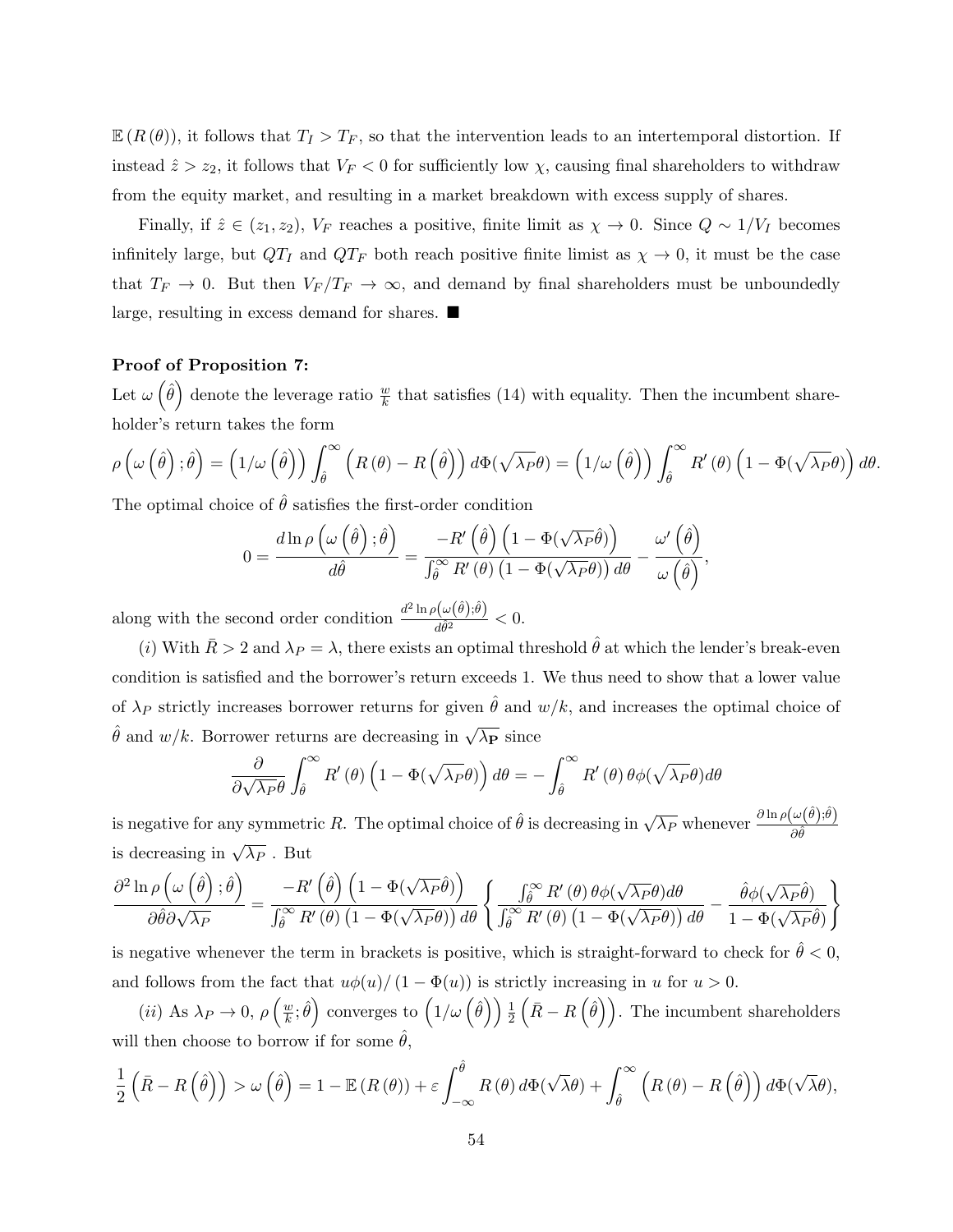or equivalently

$$
\bar{R} > min_{\hat{\theta}} \left\{ 2 - 2(1 - \varepsilon) \int_{-\infty}^{\hat{\theta}} R(\theta) d\Phi(\sqrt{\lambda}\theta) - R(\hat{\theta}) (1 - 2\Phi(\sqrt{\lambda}\hat{\theta})) \right\}
$$

$$
= 2 - \bar{R} max_{\hat{\theta}} \int_{-\infty}^{\hat{\theta}} \left\{ 1 - 2\varepsilon \Phi(\sqrt{\lambda}\hat{\theta}) - 2(1 - \varepsilon) \Phi(\sqrt{\lambda}\theta) \right\} R_0'(\theta) d\theta
$$

where  $R_0(\theta) = R(\theta) / \bar{R}$  normalizes  $R(\theta)$  to the interval  $[0, 2]$  and has expected value  $\mathbb{E}(R_0(\theta)) = 1$ . Since  $\int_{-\infty}^{\hat{\theta}} \left\{ 1 - 2\varepsilon \Phi(\sqrt{\lambda} \hat{\theta}) - 2 (1 - \varepsilon) \Phi(\sqrt{\lambda} \theta) \right\} R'_0(\theta) d\theta > 0$  for all  $\hat{\theta} \leq 0$  there exists

$$
\tilde{R}(\varepsilon; R_0(\cdot)) = \frac{2}{1 + \max_{\hat{\theta}} \int_{-\infty}^{\hat{\theta}} \left\{ 1 - 2\varepsilon \Phi(\sqrt{\lambda}\hat{\theta}) - 2(1 - \varepsilon) \Phi(\sqrt{\lambda}\theta) \right\} R'_0(\theta) d\theta} < 2
$$

and whenever  $\bar{R} \in (\tilde{R}(\varepsilon; R_0(\cdot)); 2),$  the incumbent shareholders prefer to borrow and invest, even though the expected returns from investing are strictly less than 1.  $\blacksquare$ 

## Proof of Proposition 8:

From the first-order condition  $(1 + b) C'(\hat{k}) = \mathbb{E} (\mathbb{E} (R(\theta) | x = z, z))$ ,  $\hat{k}$  is decreasing in b. Substituting the FOC into expected dividends we obtain

$$
V = \mathbb{E}\left(R\left(\theta\right)\right)\hat{k} - (1+b)C\left(\hat{k}\right) = \left\{\mathbb{E}\left(R\left(\theta\right)\right) - \frac{1}{1+\chi}\mathbb{E}\left(\mathbb{E}\left(R\left(\theta\right)|x=z,z\right)\right)\right\}\hat{k}
$$

which is decreasing in  $\hat{k}$  and increasing in b, whenever  $\mathbb{E} (\mathbb{E} (R(\theta) | x = z, z)) / \mathbb{E} (R(\theta)) > 1 + \chi$ .

#### Proof of Proposition 9:

(i) Let y' be such that  $\mathbb{E} (\mathbb{E} (R(\theta) | x = z, z, y') | y') = \mathbb{E} (\mathbb{E} (R(\theta) | x = z, z))$ . We write  $V(y)/V$  as

$$
\frac{V(y)}{V} = \left(\frac{\mathbb{E}\left(\mathbb{E}\left(R\left(\theta\right)|x=z,z,y\right)|y\right)}{\mathbb{E}\left(\mathbb{E}\left(R\left(\theta\right)|x=z,z\right)\right)}\right)^{1/\chi} \frac{\mathbb{E}\left(\mathbb{E}\left(R\left(\theta\right)|x=z,z,y\right)|y\right) - (1+\chi)\mathbb{E}\left(R\left(\theta\right)|y\right)}{\mathbb{E}\left(\mathbb{E}\left(R\left(\theta\right)|x=z,z\right)\right) - (1+\chi)\mathbb{E}\left(R\left(\theta\right)\right)}.
$$

Since  $R(\cdot)$  is convex,  $\mathbb{E} (R(\theta) | x = z, z)$ )  $> \mathbb{E} (R(\theta))$  and  $\mathbb{E} (R(\theta) | x = z, z, y) | y$ )  $> \mathbb{E} (R(\theta) | y)$ for all y. Therefore,

$$
lim_{\chi \rightarrow 0} \frac{\mathbb{E}\left(\mathbb{E}\left(R\left(\theta\right) \vert x=z,z,y\right) \vert y\right)-\left(1+\chi\right) \mathbb{E}\left(R\left(\theta\right) \vert y\right)}{\mathbb{E}\left(\mathbb{E}\left(R\left(\theta\right) \vert x=z,z\right)\right)-\left(1+\chi\right) \mathbb{E}\left(R\left(\theta\right) \vert y\right)}=\frac{\mathbb{E}\left(\mathbb{E}\left(R\left(\theta\right) \vert x=z,z,y\right) \vert y\right)-\mathbb{E}\left(R\left(\theta\right) \vert y\right)}{\mathbb{E}\left(\mathbb{E}\left(R\left(\theta\right) \vert x=z,z\right)\right)-\mathbb{E}\left(R\left(\theta\right) \vert y\right)}>0.
$$

But then  $\lim_{\chi\to 0} V(y)/V = 0$  for all  $y < y'$  and  $\lim_{\chi\to 0} V(y)/V = \infty$  for all  $y > y'$ . Since  $Pr(y > y') > 0$ , it follows that  $lim_{\chi \to 0} \mathbb{E}(V(y)) / V = \infty$ . At the same time, we know that  $V < 0$ and therefore  $\mathbb{E}(V(y)) < V < 0$  for sufficiently low  $\chi$ .

(*ii*) We have  $\mathbb{E}\left(P\left(z,\hat{k}\right)\right) = \frac{\chi}{1+\chi}$  $\frac{\chi}{1+\chi} \left\{ \mathbb{E} \left( \mathbb{E} \left( R \left( \theta \right) | x = z , z \right) \right) \right\}^{1+1/\chi} \; \, \mathrm{and} \; \, \mathbb{E} \left( P \left( z , y , \hat{k} \left( y \right) \right) | y \right) \; = \;$ χ  $\frac{\chi}{1+\chi} \left\{ \mathbb{E} \left( \mathbb{E} \left( R \left( \theta \right) | x = z,z,y \right) | y \right) \right\}^{1+1/\chi} \text{ and therefore } \lim_{\chi \to 0} \mathbb{E} \left( P \left( z,y,\hat{k}\left( y \right) \right) | y \right) / \mathbb{E} \left( P \left( z,\hat{k} \right) \right) = 0$  $\infty$  for all  $y > y'$ .■